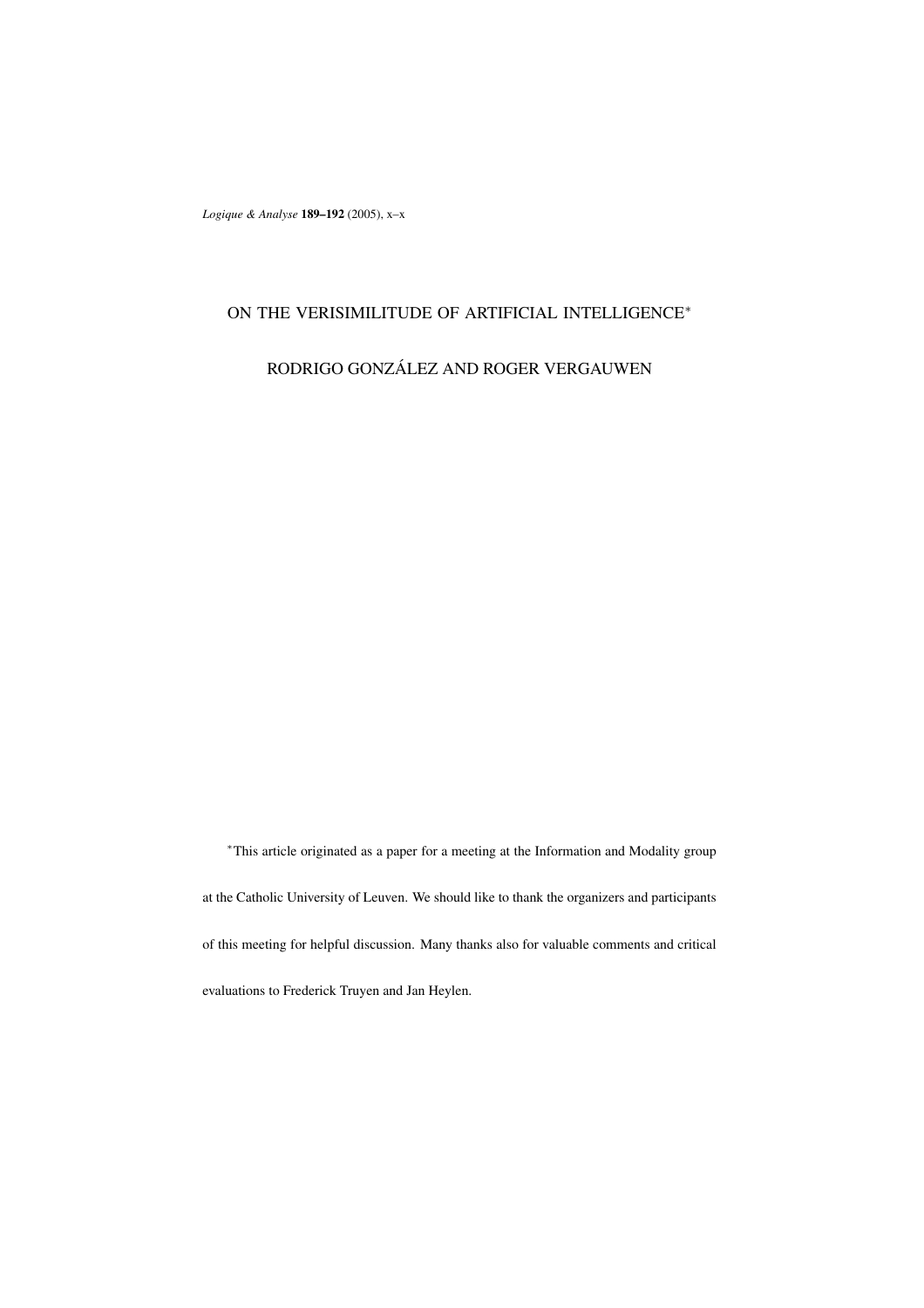#### *Abstract*

Abstract. This paper investigates how the simulation of intelligence, an activity that has been considered the notional task of Artificial Intelligence, does not comprise its duplication. Briefly touching on the distinction between conceivability and possibility, and commenting on Ryan's approach to fiction in terms of the interplay between possible worlds and her principle of minimal departure, we specify verisimilitude in Artificial Intelligence as the accurate resemblance of intelligence by its simulation and, from this characterization, claim the metaphysical impossibility of duplicating intelligence, as neither verisimilarly nor convincingly simulating intelligence involves its duplication. To this end, we argue by a representative case of simulation that, albeit conceivable, Turing's test for machine intelligence wrongly equates the occurrence of indistinguishable intelligence performance to intelligence duplication, which is grounded in a *prima facie* conceivable but metaphysically impossible view that separates intelligence from its origin. Finally, we establish the following criterion for evaluating simulation in Artificial Intelligence: *simulations* succeed in AI if and only if they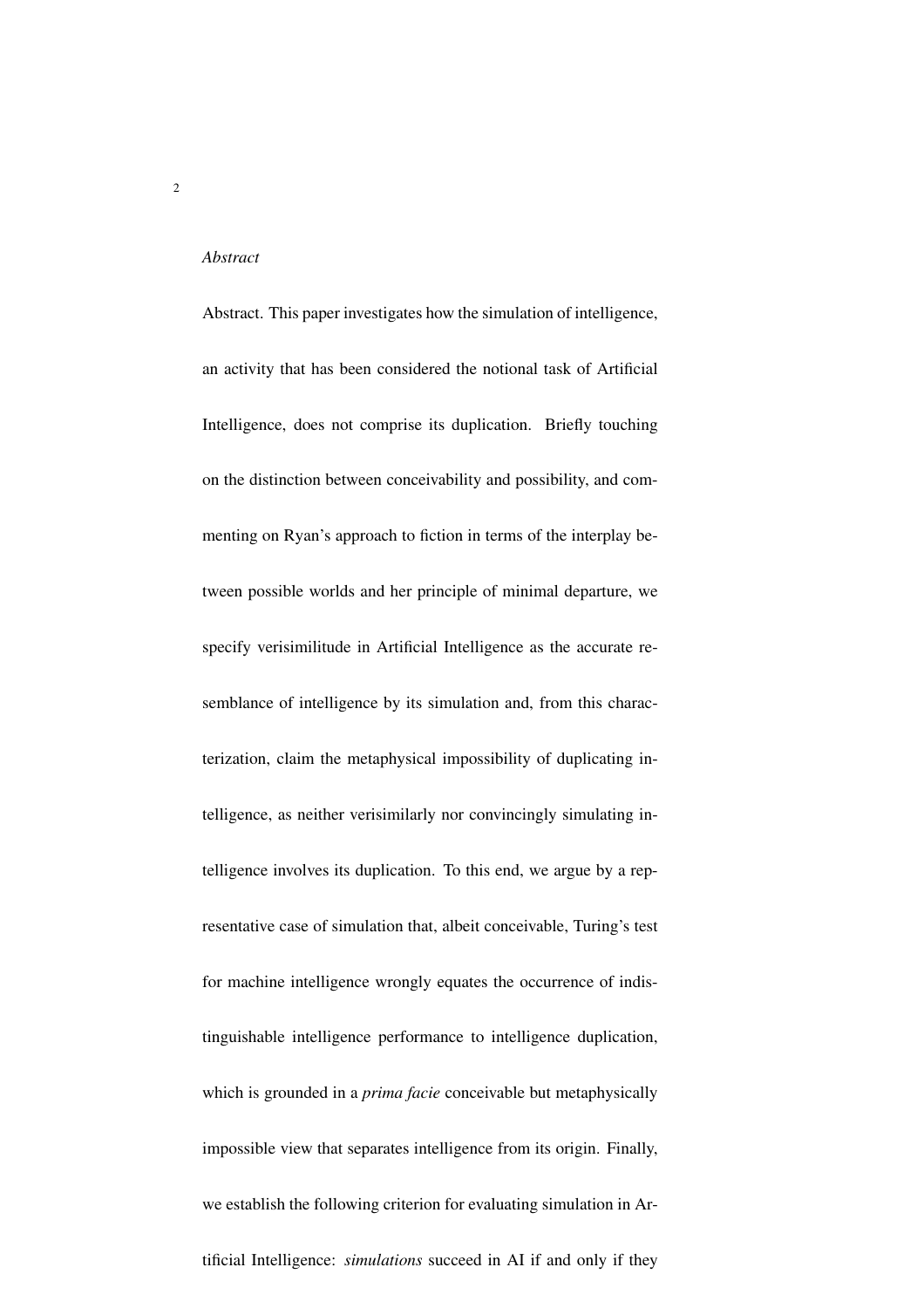*The notional task of Artificial Intelligence is to simulate intelligence,*

*not to duplicate it.*

Hilary Putnam in *Renewing Philosophy* (Putnam 1992, p. 11)

## *Introduction*

Analytic studies of the nature of fiction have greatly multiplied in recent years. In addition to Meinong, Frege, Russell, the logical empiricists, Kripke, Putnam, Searle, Lewis and others, several approaches have broadly addressed this issue to date. Against this background, however, there has been little analysis of a common feature shared by fiction and Artificial Intelligence, namely, how both are able to carry out *verisimilar* simulations that comprise successful deceptions, which involve planned actions that cannot be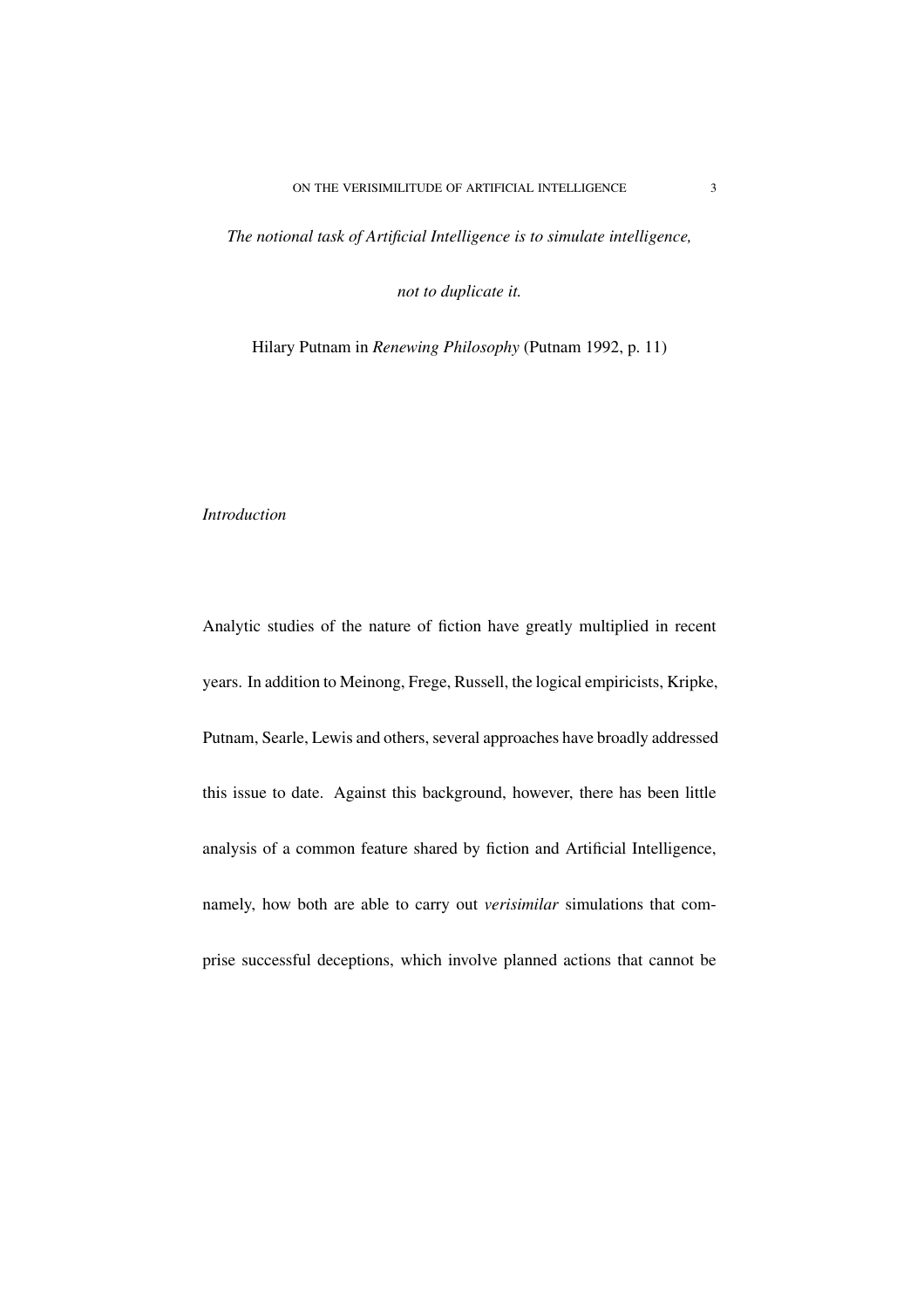correctly explained in terms of verification in the state of affairs. While fiction epistemically devises imagined worlds that resemble the actual world by imitating its relevant properties, which makes the reader believe that a fictional text *is* the actual world, the mainstream of Artificial Intelligence assumes that carrying out good intelligence simulation by deception necessarily comprises intelligence duplication, as the Turing Test seeks to show. In this sense, this test, which establishes when intelligence can be attributed to computers and robots, conceives that a computer behaving *as though* it understood questions when replying meaningful answers is *sufficient* for regarding it as intelligent (Turing 1950). Tacitly considering that successful intelligence simulation can be equated with its duplication, such a stipulation has encouraged the majority of Artificial Intelligence researchers to believe that the artificial duplication of mental life by its simulation is not only theoretically plausible, but also technically feasible in the long run.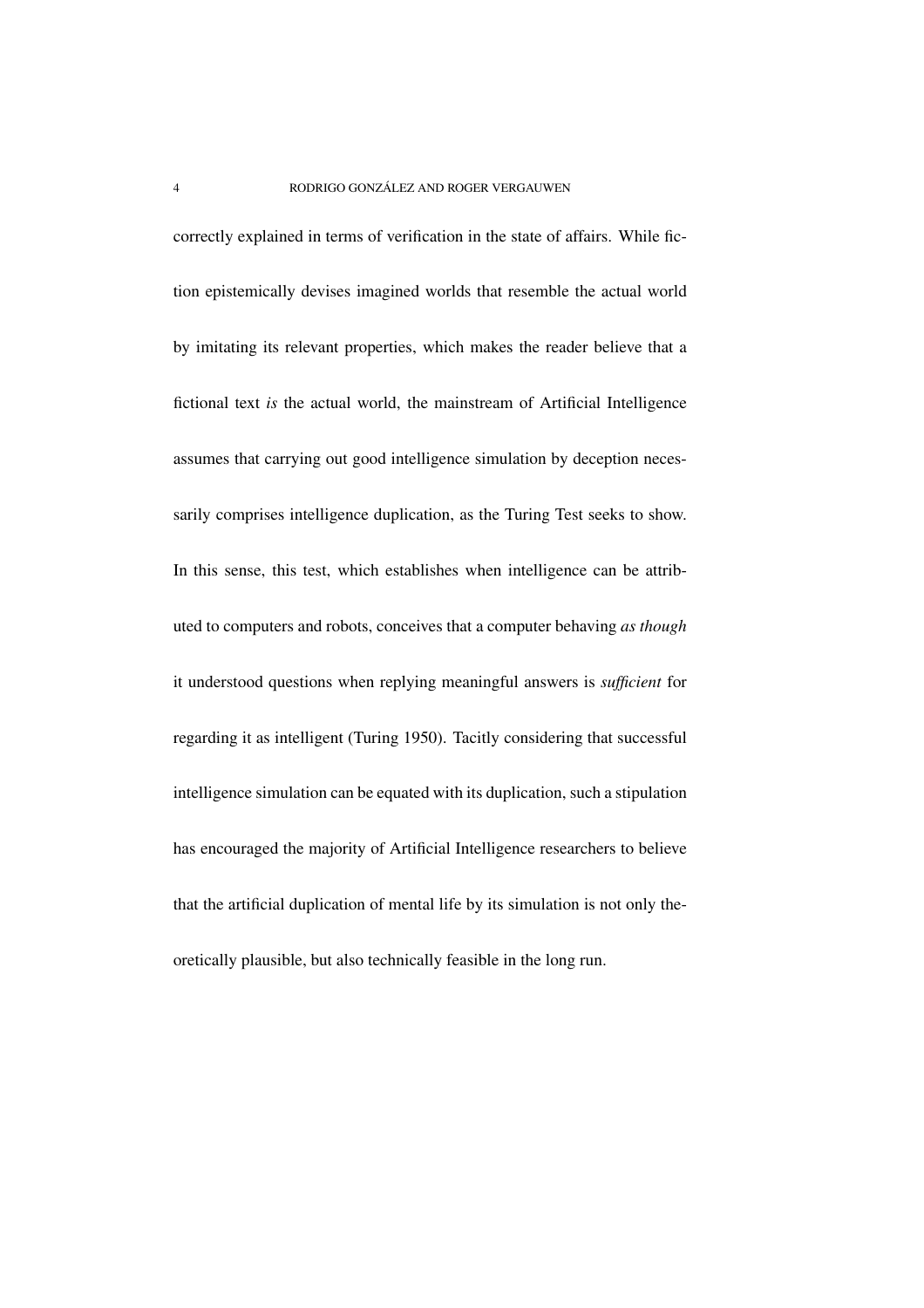Taking into account how the Turing Test attributes intelligence to machines, this article will explore how verisimilitude occurs both in fiction and Artificial Intelligence, and explain why from intelligence simulation it does not follow intelligence duplication. To avoid dealing with the fuzzy notion of understanding and the variety of replies to Searle's Chinese Room argument (Searle 1980 and 1990), this investigation will particularly focus on the implausibility of creating intelligence by pure verisimilar and, yet, successful simulations, which will further discuss Searle's insight that simulation involves no duplication in AI. Touching on the distinction between imagining and conceiving, section 1 characterizes how conceivability and possibility are connected with possible worlds. Commenting on Ryan's account of fiction as a departure from the actual world ruled by the principle of minimal departure, section 2 addresses verisimilar fiction in terms of conceivable worlds, and explains how they are connected with possible worlds by the agent's ability to epistemically imagine worlds different from the actual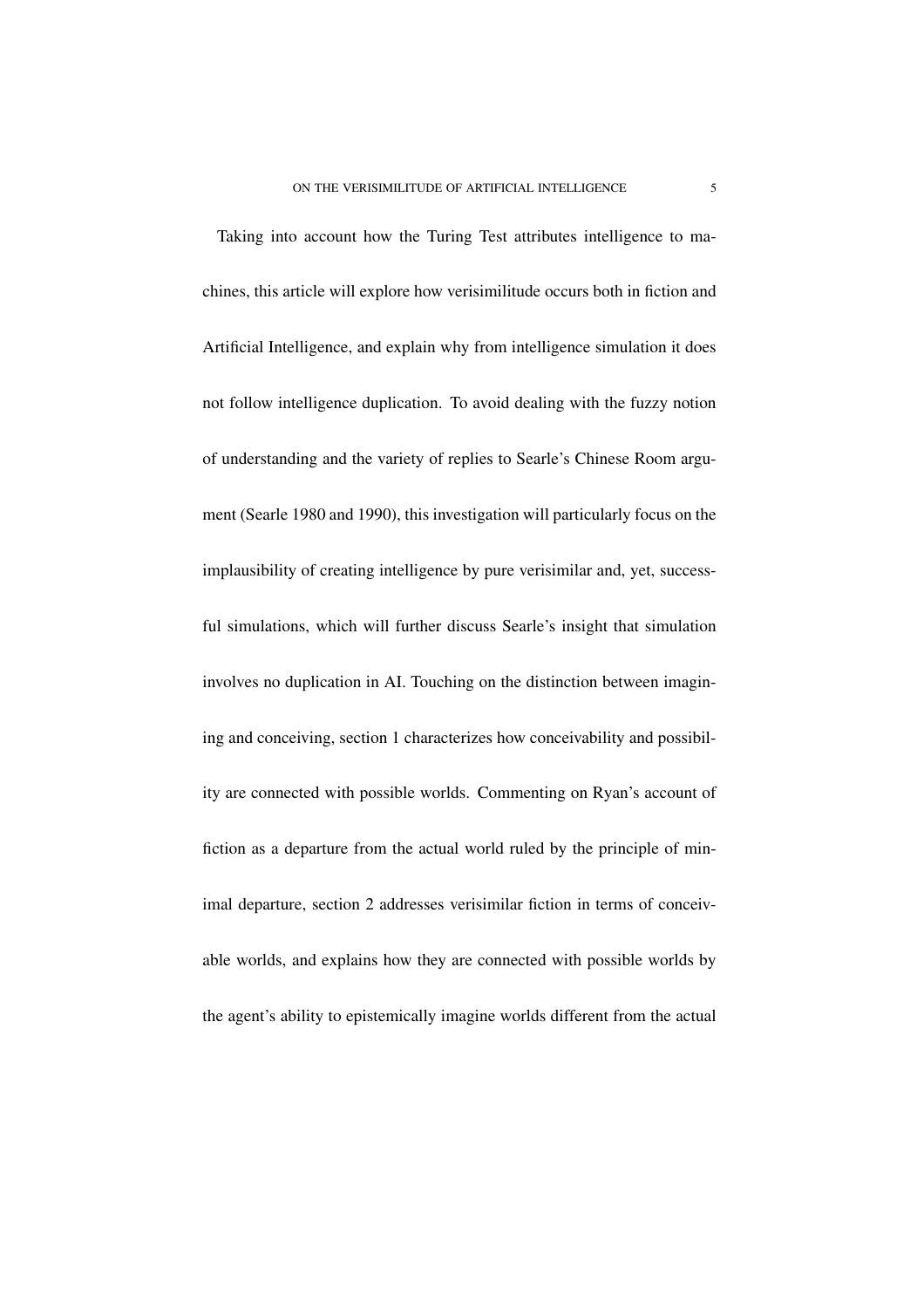world. Section 3 examines how AI's successful simulations, which abide by the principle of minimal departure, do not entail the duplication, but the *resemblance* of human intelligence. Finally, section 4 criticizes the equation between intelligence simulation and duplication by a plausible representative case of simulation, the Stradivarius violins' case, which illustrates that, since *verisimilar* simulations do not require the duplication of what is being simulated, Artificial Intelligence need not duplicate the human intellectual capabilities to accomplish its task. From this argument, the article advances a criterion for good simulation in Artificial Intelligence, according to which AI's verisimilar simulations sufficiently imitate human intelligence if and only if they are able to persuade people that intelligence has been duplicated, which requires that intelligence simulations minimally depart from actual intelligence. The article poses a final problem for any functional reduction of intentionality sought by GOFAI ('Good Old Fashioned Artificial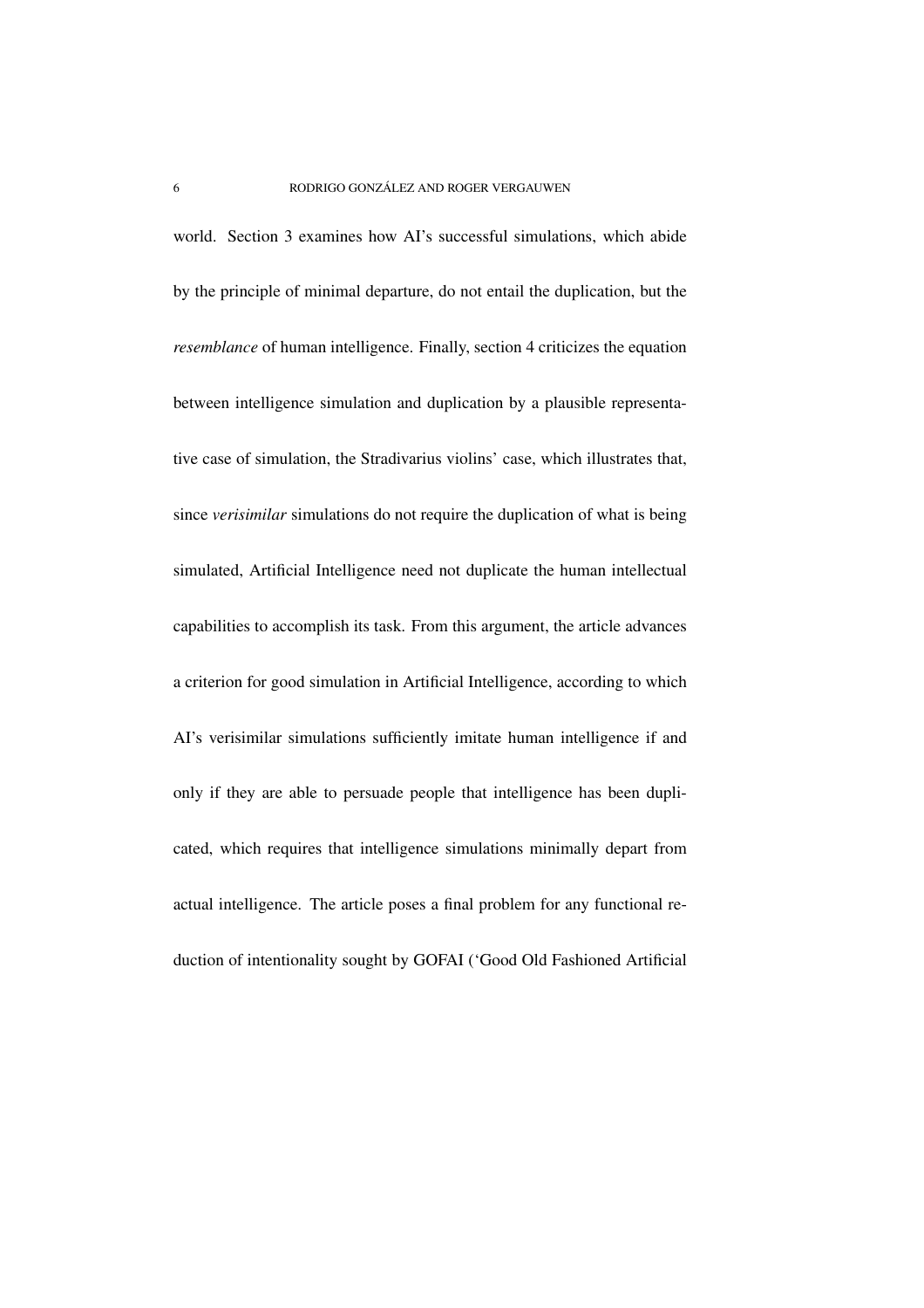Intelligence'), showing again why simulation cannot be equated with duplication from a theoretical standpoint.

# 1. *Conceivability, possibility and the connection between fiction and reality*

Schlick's early work "Positivism and Realism" attempts to shed light on how meaningful propositions are connected with reality — or the *given*. On his view (Schlick 1932/1933, p. 42), "what is merely empirically impossible still remains thinkable; but what is logically impossible is contradictory, and cannot be therefore thought at all." While propositions are thinkable when their verification is plausible, bogus propositions convey no meaning, as they reveal unverifiable but conceivable situations. For example, '*zeutron*', an imaginary atomic particle whose existence could not be assessed by any possible empirical means, yields meaningless sentences, for, on Schlick's view,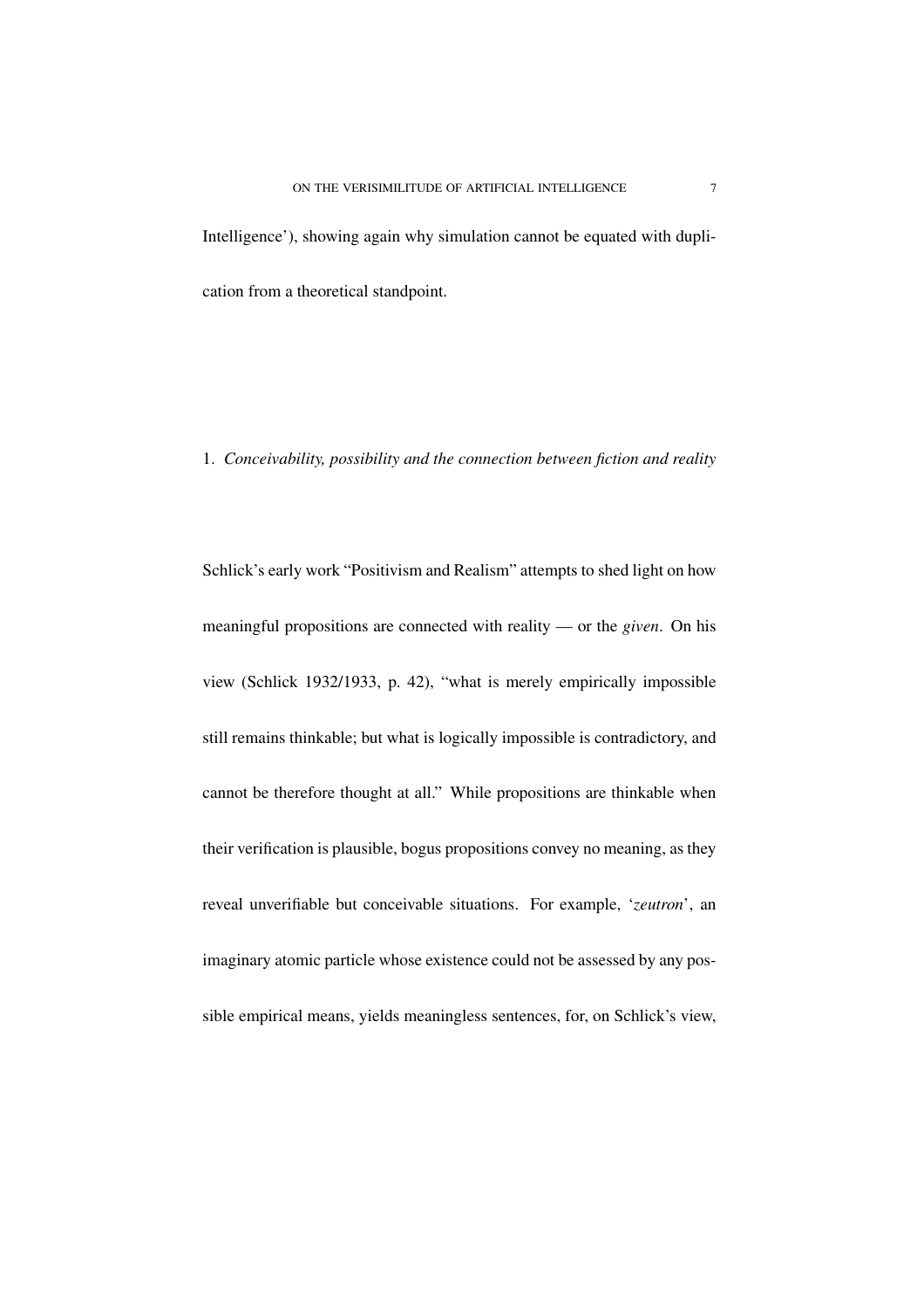it is impossible to state what the world would be like if the proposition 'X *is zeutron*' were true or false.

But, if uttered, what psychological processes would be involved if one posited this chimerical entity, the existence of which is conceivable and, still, unverifiable? Would one imagine or conceive 'X *is zeutron*'? Would there be any important difference between conjuring up a '*zeutron*' and supposing its existence? These questions suggest that a brief characterization of the difference between imagining and conceiving is necessary to understand how it is possible to utter sentences like 'x *is zeutron*', which are regarded as absurd and meaningless in relation to the states of affairs. Despite the fact that both imagining p and conceiving p can be regarded as *intentional mental actions* (Mele 1996, p. 233) which evince representational content with direction of fit, two different attitudes apparently arise from imagining  $p$  and conceiving

 $\mathcal{p}$ .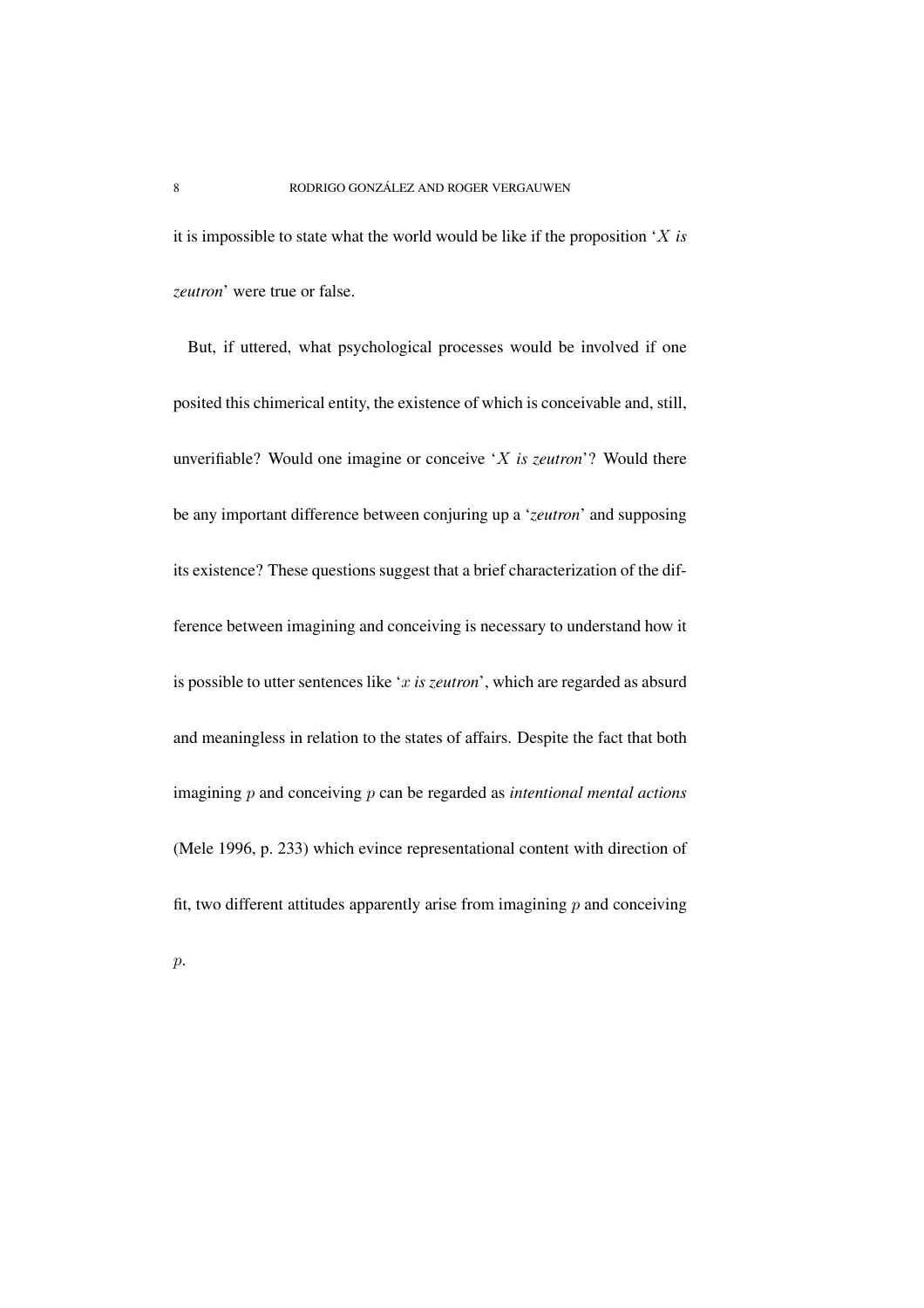Traditionally, imagining  $p$  has been associated with thinking of an event that is not currently present to the senses, which necessitates the concurrence of percepts and memories. According to Yablo, imagining p *requires* an agent as a measuring device, who posits  $p$ , keeps track of the salient features of the actual world, and uses the perceptual faculty of imagination (one's mind eye) to mentally simulate looking at an object or event in which p (Yablo 2002, p. 457–58). Such a mental simulation supposes a centered world in which agents envisage themselves being struck by imagined objects or events. By combining past experiences, one is able to simulate the activity of looking at  $p$  by conjuring up mental imagery which, despite creating a fantastic or a disturbing entity or event, allows the *internal* verification of  $p$ . This explains why it is so difficult for people born blind to imagine colors and, hence, blue apples, flying pigs, red dogs, or any manipulated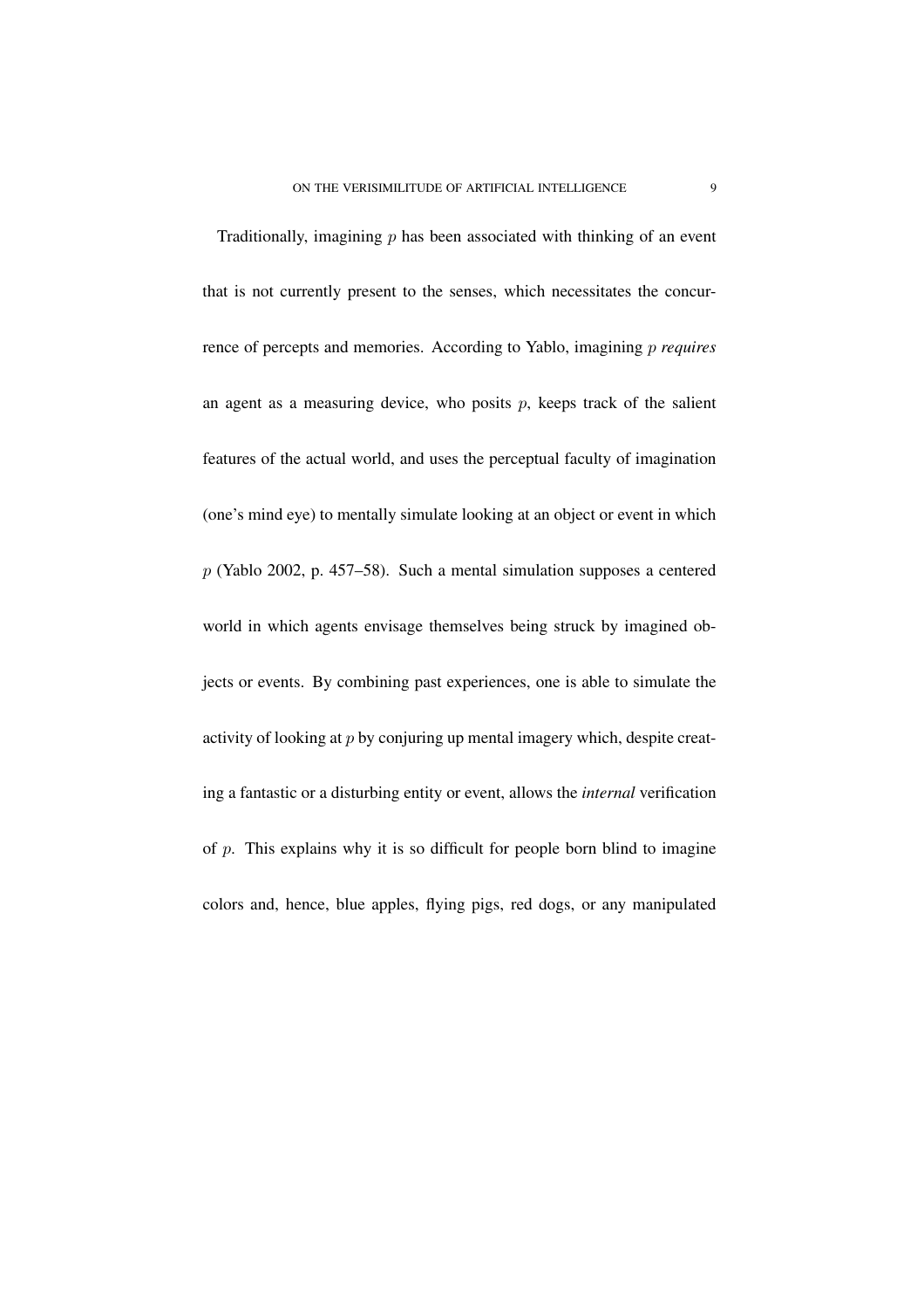image arisen from the perceived states of affairs of the actual world<sup>1</sup>. To fancy a flock of flying pigs, for instance, one has to manipulate memories of pigs, past experiences of birds or flying objects to encourage the imagination to create an image of pigs flying in V-shape formation, for instance, which would indeed verify 'pigs fly.' Thus, the perceptual imagination recombines images to envisage chimerical entities, the existence of which may count as utterly implausible in the state of affairs. Still, these images can be evaluated from an agent's viewpoint, which inspired David Hume to hold that, eventually, everything, even impossibilities, can potentially be *imagined*:

<sup>1</sup> Indeed it remains controversial whether or not people born blind may successfully conjure up images to imagine p. If so, the question to ask would be: Are those images *correct* as to what they are supposed to represent? People born blind might analogically imagine red. Nevertheless, by doing so, they would never imagine what a person with the sense of vision does, because the former would only use analogical past experiences to imagine red.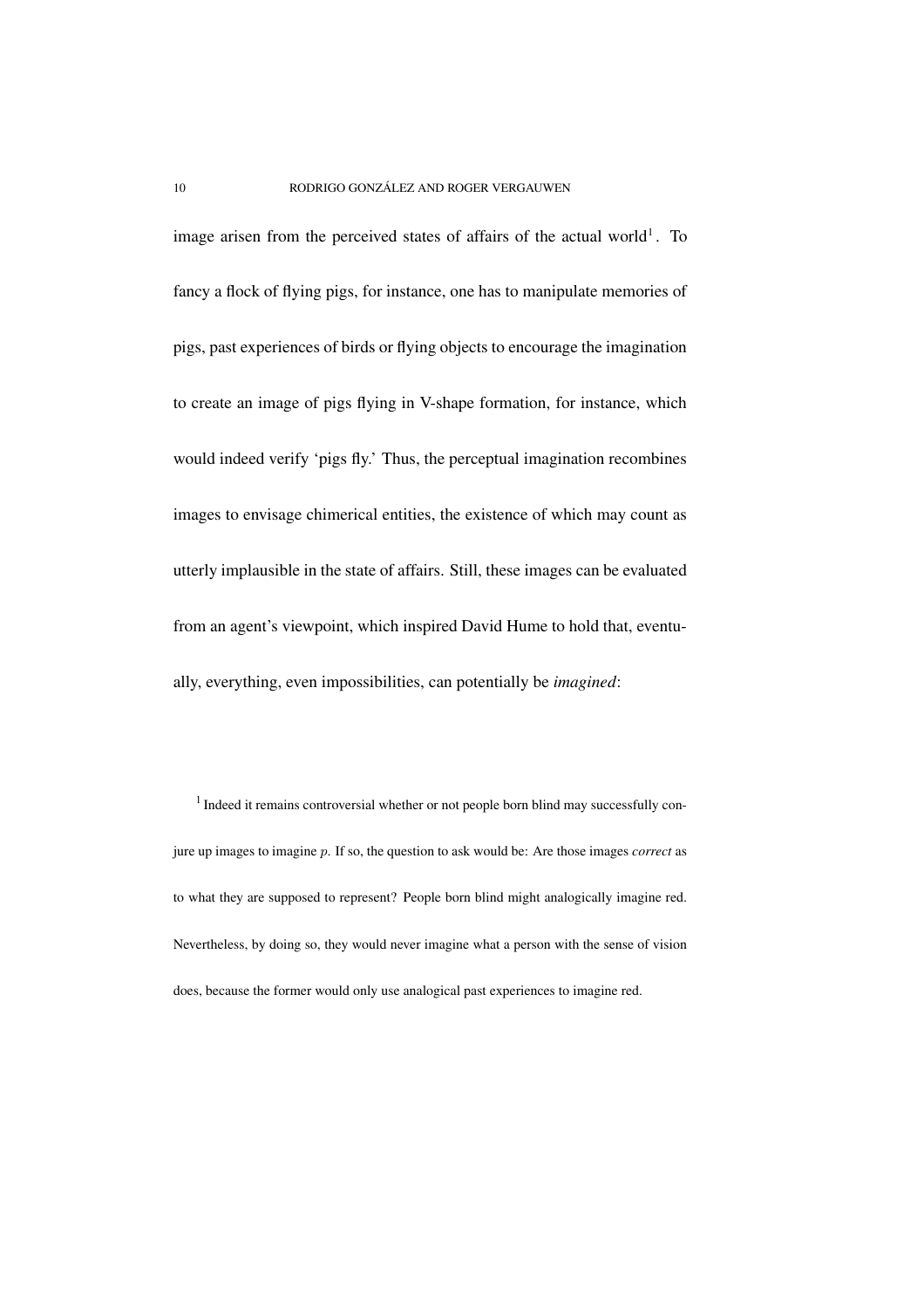"Tis an establish'd maxim in metaphysics, *That whatever the mind clearly conceives includes the idea of possible existence,* or in other words, *that nothing we imagine is absolutely impossible*. We can form the idea of a golden mountain, and from thence conclude that such a mountain may actually exist." (Hume 1978, p. 32, italics in original).

Nevertheless, as described above, there is another quite compelling aspect of imagining  $p$ , namely, the ability of an agent to conceive, suppose or entertain a statement S without images, which arises from the agents' capacity of adopting a purely epistemic stance towards  $p$ . As conceivability is a property of statements, it is perfectly possible that an agent imagine situations — by conceiving or supposing them — which might have not been caused by previous experiences or perceptual images. This imagining is not directly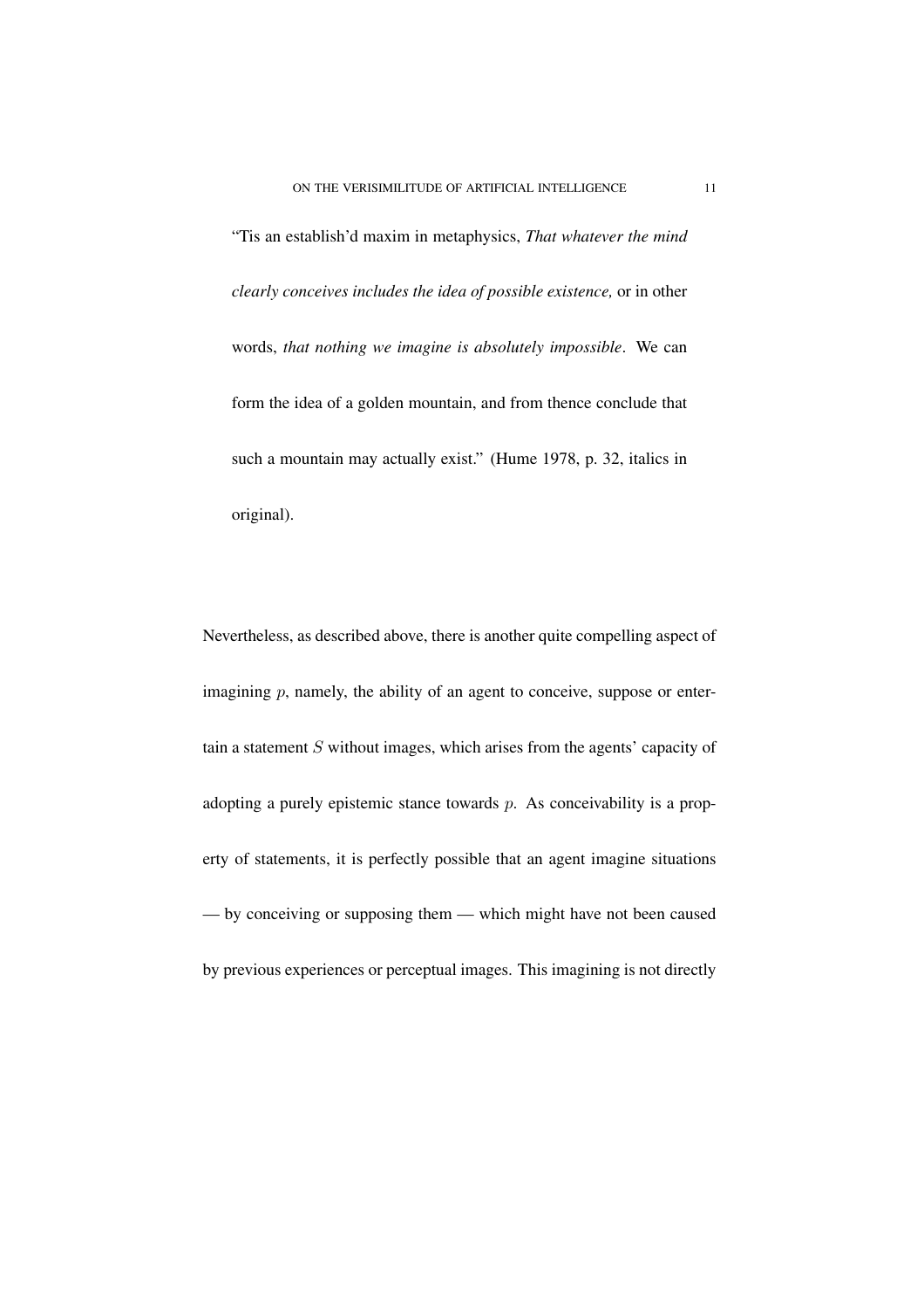grounded in imagery. For example, conceiving an atom of lead, undetectable colors, molecules of  $H_2O$ , or Germany winning the Second World War does not necessarily require the participation of perceptual images. In these particular cases, conceiving p aims at having *an intuition of a world* W, in which p would be true or false if evaluated in W. In those cases, one *imagines* that  $p$  in the second sense of imagining, that is, in the sense of epistemically supposing a situation, which indeed helps explain why although 'X *is zeutron*' is not verifiable in principle, and it lacks meaning on Schlick's view, one is able to *imagine* a situation in a world W, where 'X *is zeutron*' might *epistemically* hold true. Note that, even so, it is not possible to think of states of affairs in the actual world that yield 'x *is zeutron*' true, because, if uttered, one would not be able to evaluate what the actual world would be like in case 'x *is zeutron*' was true or false. From a scientific standpoint, nevertheless, the latter is the only relevant *semantic evaluation* procedure, as analyzing the truth conditions of  $p$  constraints one to find the cognitive strategies that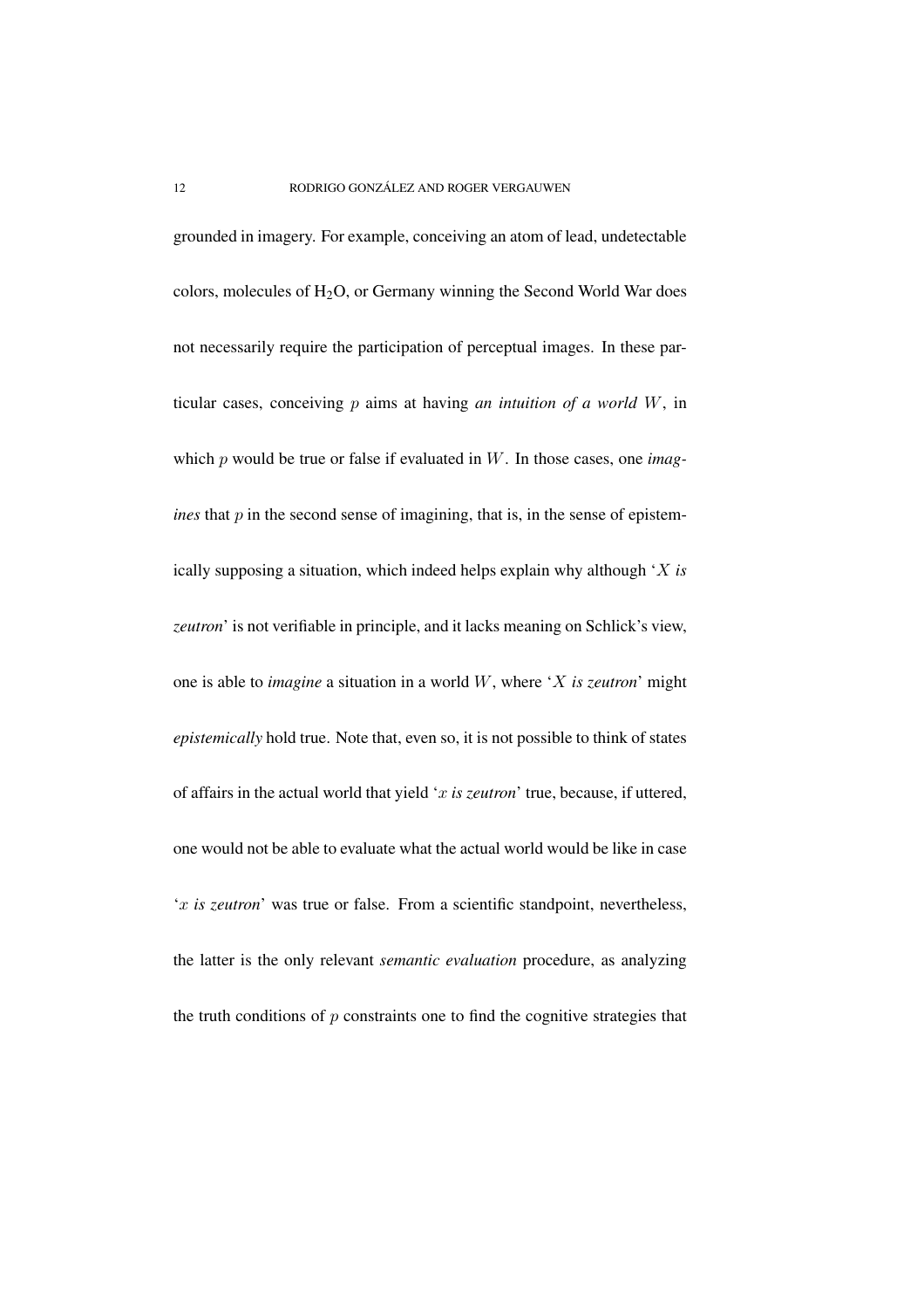are most likely to lead to the set of empirical possible consequences of  $p$  in the states of affairs of the actual world. This last aspect is indeed the kernel of the Schlick's criterion, although he never thought of the widely discussed distinction between the actual and possible worlds.

In this respect, yet helpful in explaining what the empirical evaluation of scientific propositions is like, Schlick's semantic criterion of verifiability in principle seems ineffective in other dominions, especially in view of the distinction between imagining, conceiving and the widely held modal view of possible worlds. Further, the application of Schlick's criterion in fields that include statements describing understandable, but still unverifiable statements in the state of affairs of the actual world shows that such a criterion seems to lack the proper semantic *finesse* at this level. In particular, the analysis of fiction in terms of verifiability in principle is difficult and lacks depth here, as fiction creates events that are imaginable, credible, communicable and generally verisimilar. Invented stories create scenarios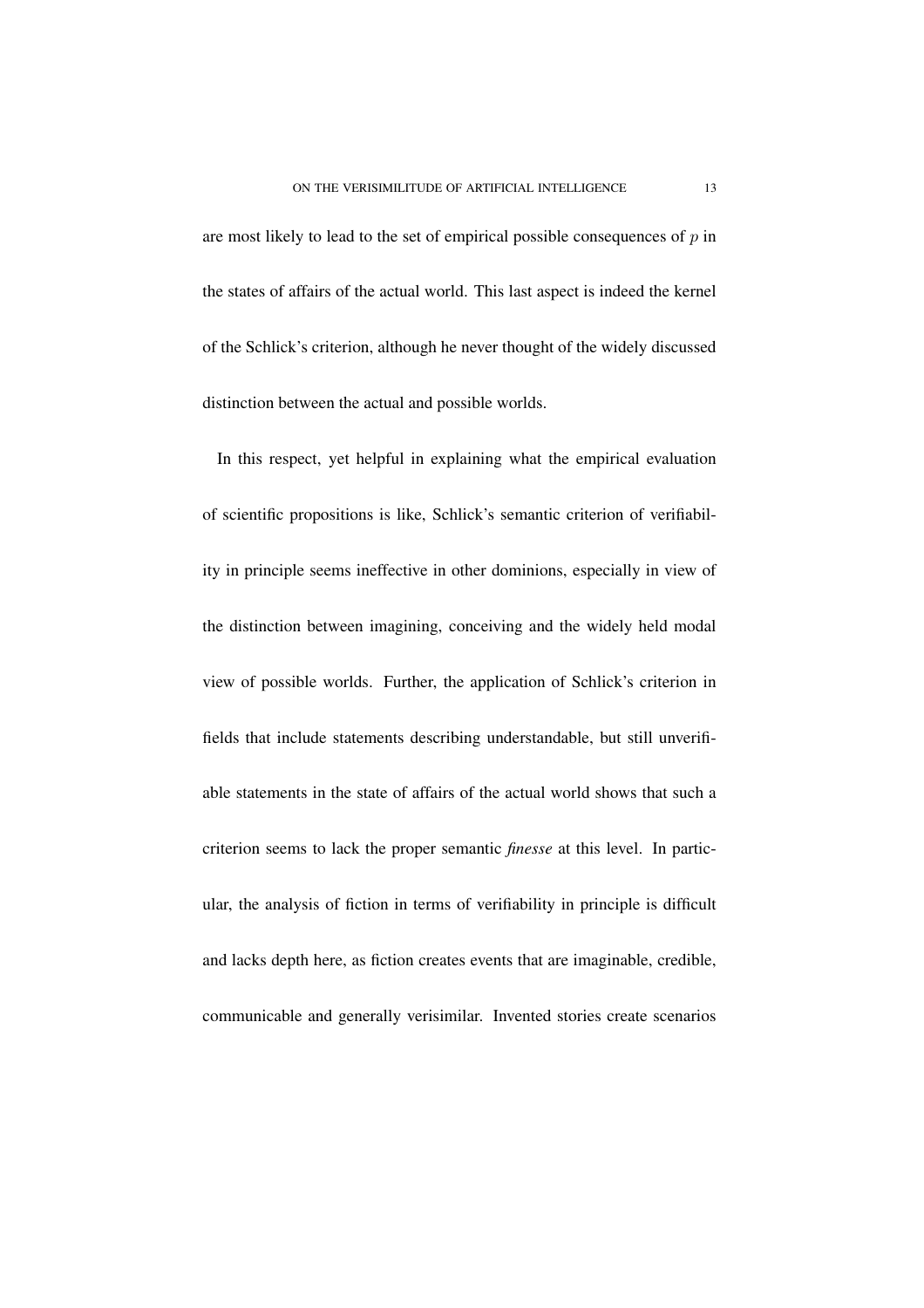in which characters 'come to life' and communicate their thoughts through plots, which interestingly make stories become *intelligible, believable and plausible*. However, unlike scientific statements which are verifiable *in principle*, most fictional narrations are regarded as widely *conceivable*, despite not entailing verifiable conditions in the state of affairs of the actual world.

The agents' epistemic abilities to imagine verisimilar fictional worlds and situations suggest that another approach is indeed required to account for the fictional gesture. This feeling intensifies as soon as one seriously considers the issue of whether computers and robots are intelligent, as Artificial Intelligence has vigorously claimed. Is the aim of Artificial Intelligence imaginable, conceivable or plausible, given the conditions from which intelligence arises in the actual world? An analysis of how fiction makes stories intelligible and believable, via the concept of verisimilitude, will indeed help answer this question.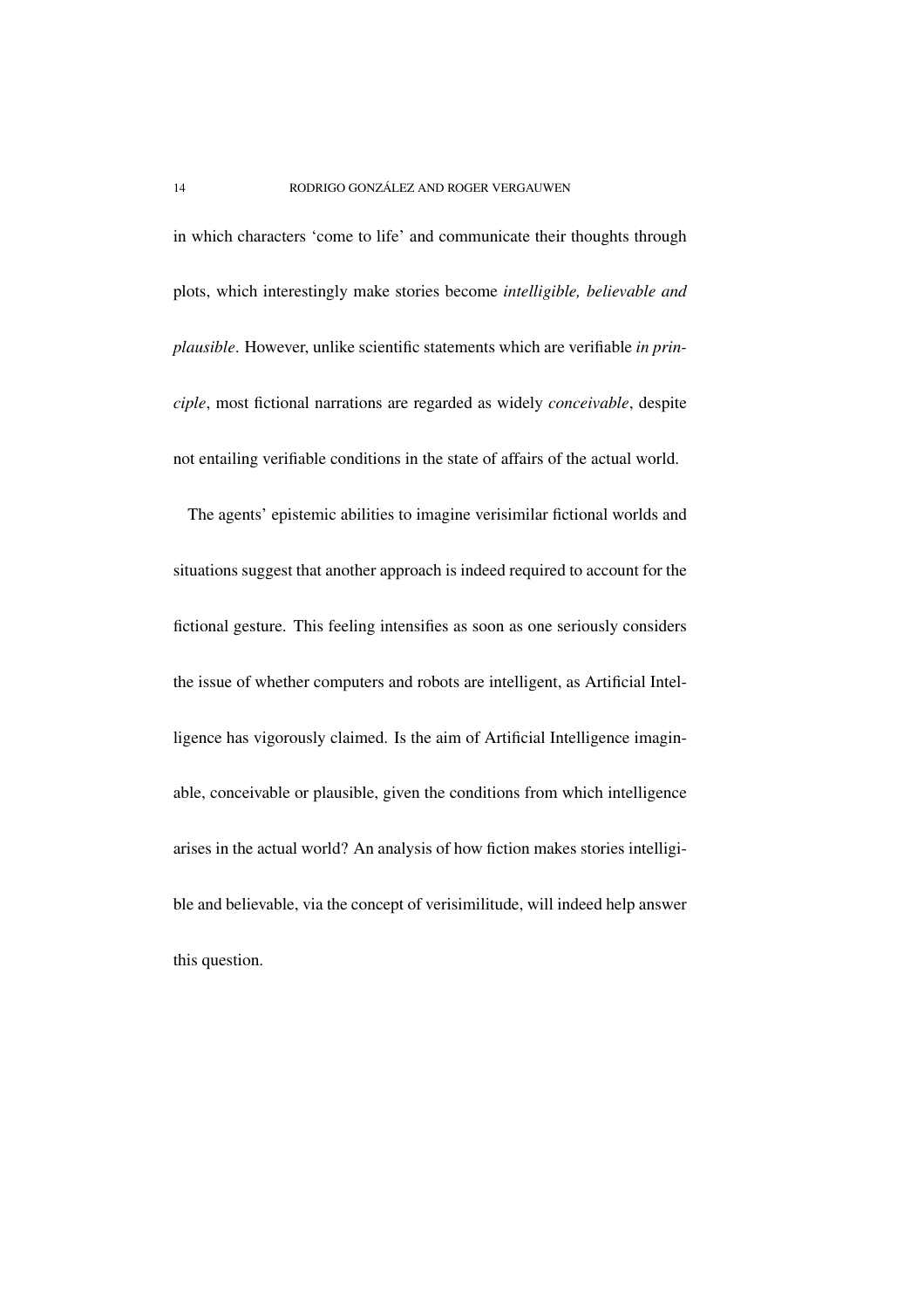#### 2. *Fictional verisimilitude via the principle of minimal departure*

Despite being hardly verifiable in the states of affairs of the actual world, the verisimilar character of fictional statements raises the following questions: Do verisimilar fictional statements convey any possible connection with the state of affairs of possible worlds? If so, do they yield truth or falsehood, as any other semantically meaningful proposition? And, are fictional characters and plots somehow *real* from a metaphysical standpoint? As fiction narrates *conceivable* situations appealing to the imagination — perceptual or not — and/or to ways the world could have been different, the modal notion of possible worlds seems to be the most suitable method to analyze its nature. Ryan adopts this approach, explaining the fictional gesture in terms of the framework of modal logic and the semantics of possible worlds, and proposing a theory to analyze fiction by means of juxtaposing and connecting fictional worlds with possible worlds (Ryan 1991). There are, however,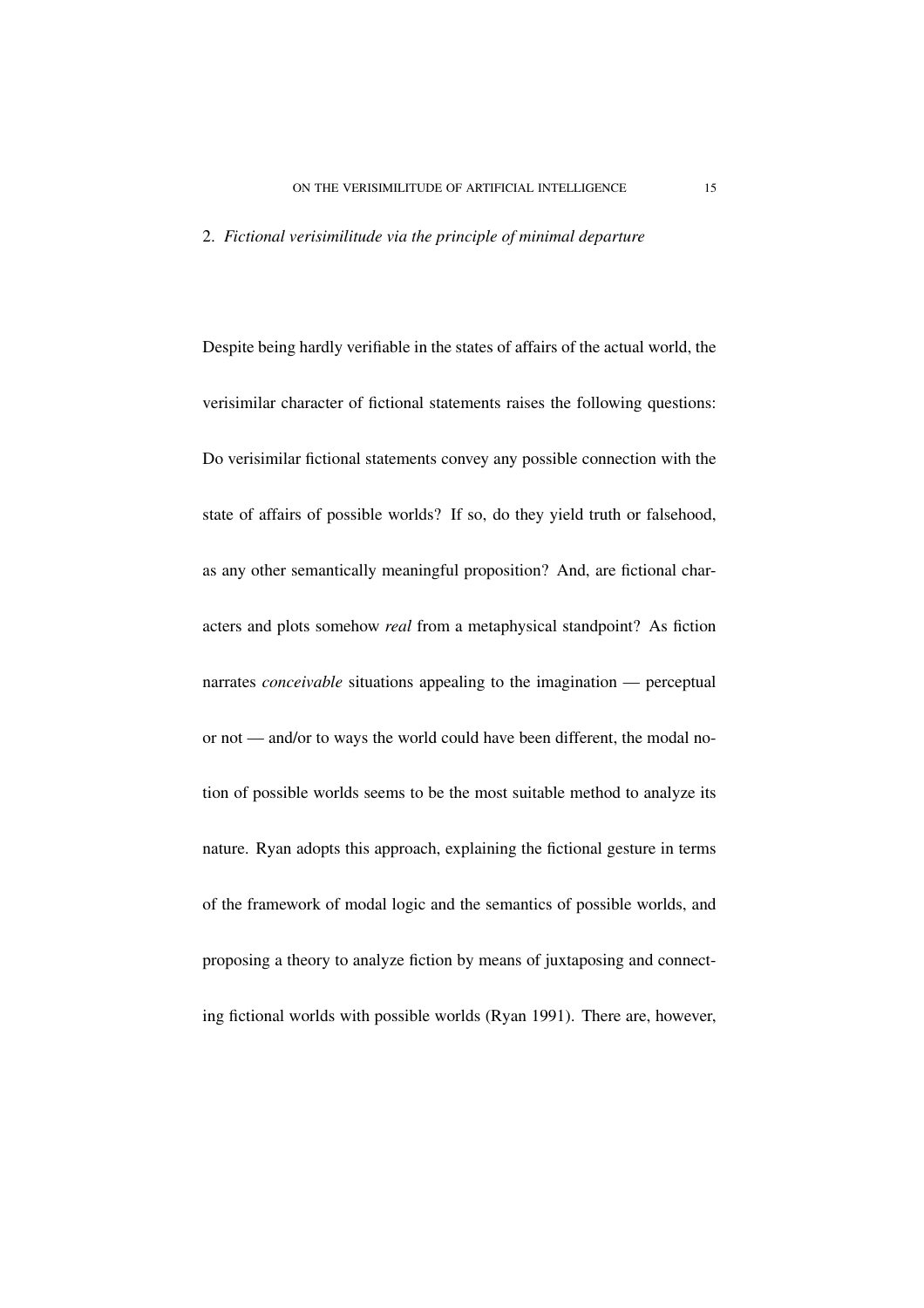two elements worth bearing in mind when examining the relation between fiction and possible worlds.

On the one hand, the nature of possible worlds is still philosophically controversial. Although the actual world is admittedly the source from which possible worlds are accessed via counterfactual reasoning, the status of possible worlds is yet debatable. At first glance, possible worlds are as real as the actual world, because, by intuition, every possible world could have been the actual world (Lewis 1979, pp. 182–184). However, on close analysis, it turns out that statements about possible worlds, unlike propositions about the actual world, are mentally dependent on how things actually are, but not vice versa (Rescher 1979, p. 169). Undoubtedly, this suggests that possible worlds are mentally dependent. Whether or not alternative possible worlds — or APWs — are as *real* as the actual world is assessable by supposing the following situation: a world in which Hitler had won the war (Ryan 1991, p. 19). Although this second Hitler might eventually imagine a third Hitler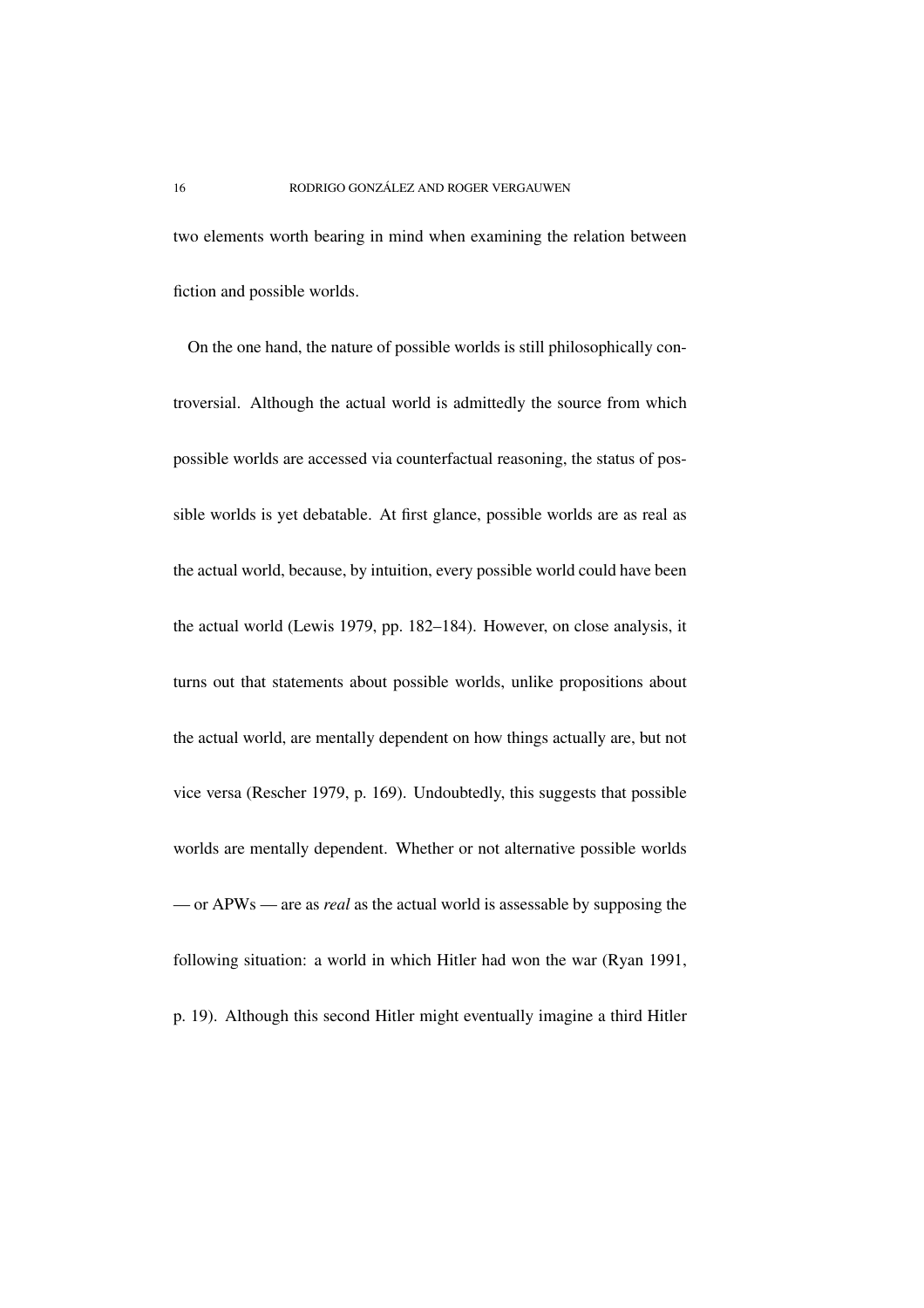losing the war, the latter Hitler would not have the same ontological status as the actual one, for the third Hitler would owe his existence to the *recursivity*, rather than to the *reversibility*, of the relation of *alternativeness*. That is, provided one travelled to an APW where Hitler had won the war, and from there to one of its *alternatives* where he loses the war, one would be unable *to return* to the actual world where Hitler actually lost the war. This naturally follows from the fact that the third imagined Hitler has been created by recursion, i.e., by postulating a new possible world from a possible world. Consequently, this argument shows that possible worlds depend upon the actual world as well as upon the agents' ability to postulate these worlds.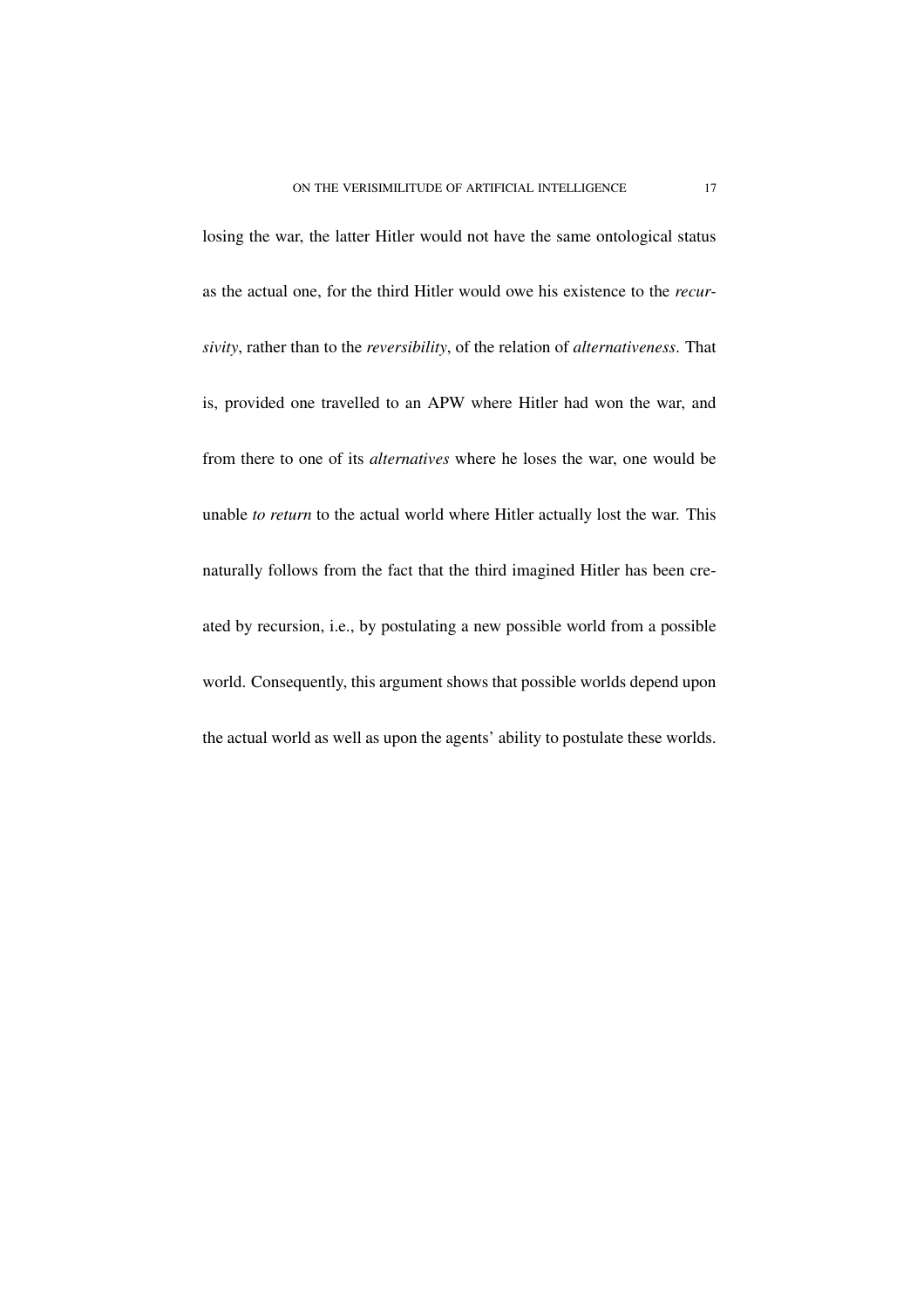On the other hand, a large number of philosophers have traditionally held that *any possible statement is conceivable but not vice versa*. As Putnam succinctly puts it:

"We can perfectly well imagine having experiences that would convince us (and that would make it rational to believe that) water isn't  $H<sub>2</sub>O$ . In that sense, it is conceivable that water isn't  $H<sub>2</sub>O$ . It is conceivable but it isn't logically possible! *Conceivability is no proof of logical possibility*" (Putnam 1975, p. 233, our italics)

This remark apparently flies in the face of Ryan's account of fiction, as there are a number of fictional worlds which are indeed conceivable, but may not be regarded as possible worlds, for they are not entirely maximally logically consistent, which is a necessary condition of possible worlds. Furthermore,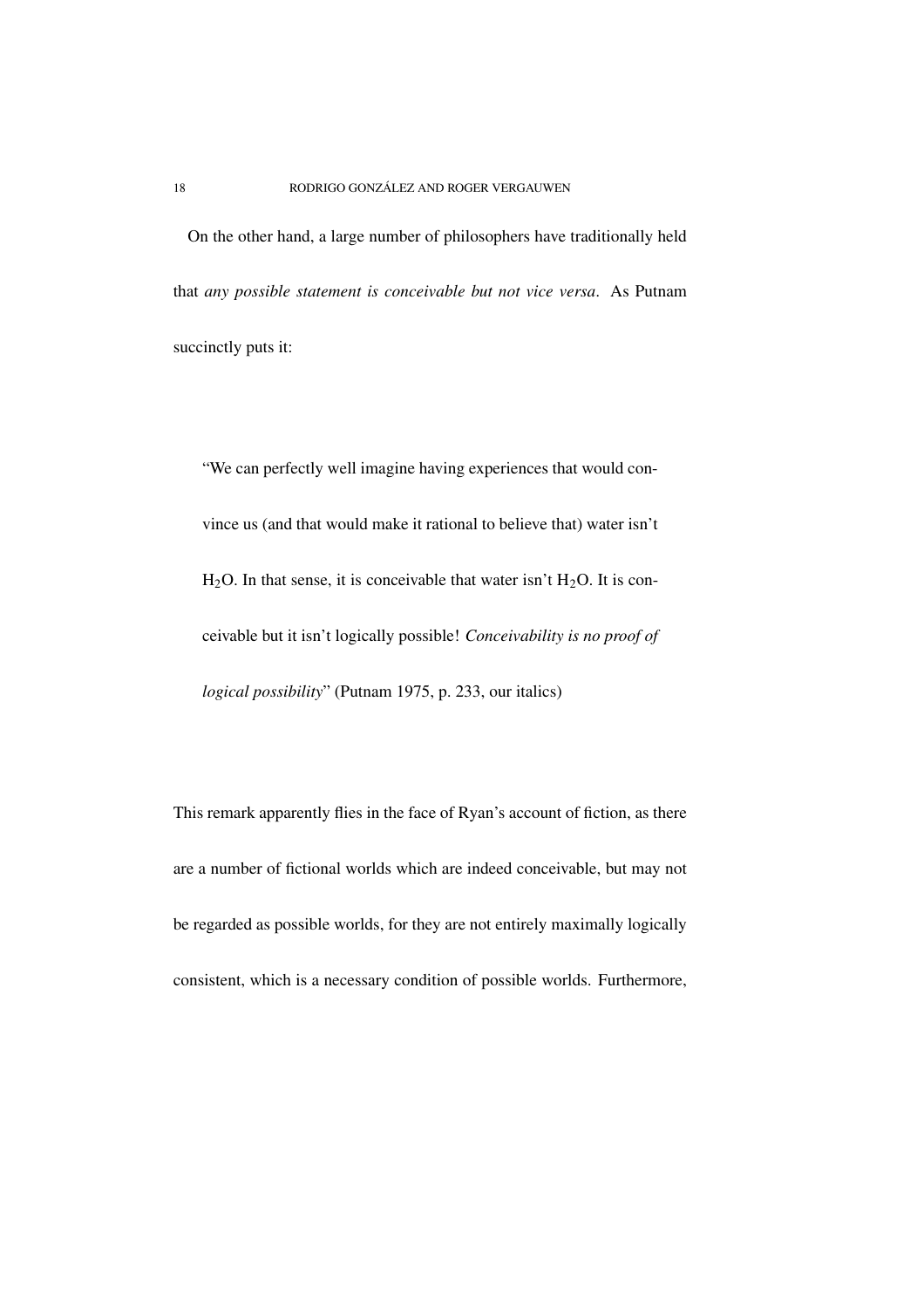possible worlds have traditionally been considered as maximally consistent sets of propositions (Copeland 2002, p.  $104$ )<sup>2</sup>. Therefore, there would be a number of fictional worlds which could not be analyzed in terms of possible worlds, unless one gives up classical logic.

However, there is no need to appeal to paraconsistent logic to modally account for fiction. Putnam's particular case of conceiving the statement 'water  $\sin^2(H_2O)$  appeals to the second meaning of imagination touched in section 1, that is, to supposing a situation without mental imagery. Indeed, when one envisages the possibility that water isn't  $H_2O$ , one mentally simulates

<sup>2</sup> The idea of possible worlds as maximally consistent sets of propositions can be traced back to the very notion of *state-description*, which is 'a class of sentences that represents a possible specific state of affairs by giving a complete description of the universe of individuals with respect to all properties and designated by predicates in the system. . . A state-description contains for every atomic sentence  $S_i$  either  $S_i$  itself or  $-S_i$ , but not both...' (Carnap 1946, p. 50) Moreover, Carnap characterized the state-descriptions as representing Leibniz' idea of possible worlds or Wittgenstein's idea of possible states of affairs (Carnap 1947, p. 9).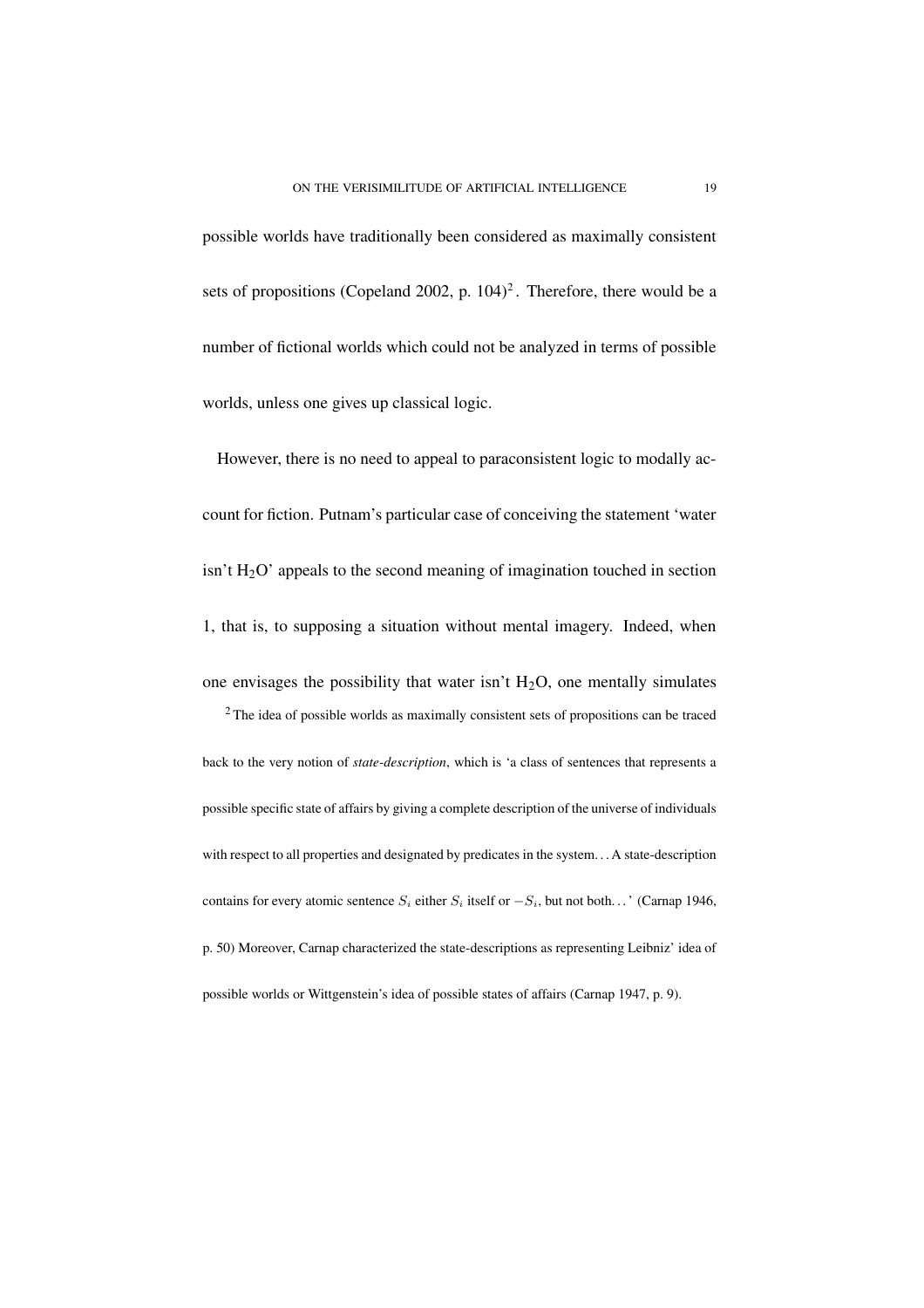a situation by reflecting on what an *epistemically imagined world would be like* in case water wasn't  $H_2O$ , e.g. one considers how the world might be, provided that God had created it with different natural laws. In this sense, imagining a world in which 'water isn't  $H_2O$ ' is perfectly tenable from an epistemic viewpoint, but metaphysically impossible, for the identity between water and H2O is metaphysically necessary (Kripke 1980). Even so, to *imagine* that God has created a world W with different laws, it is not necessary to conjure up perceptual images, but an *incomplete* conceptual configuration of W, leaving unspecified the irrelevant elements for entertaining 'water isn't H<sub>2</sub>O'. Thus, when agents *imagine* or suppose 'water isn't H<sub>2</sub>O', they perform an intentional mental act, which configures an imaginable world  $W$ where one simply *conceives, supposes, or mentally simulates* incomplete apparent events and situations in a world W, all of which may *internally* verify 'water isn't  $H_2O'$ .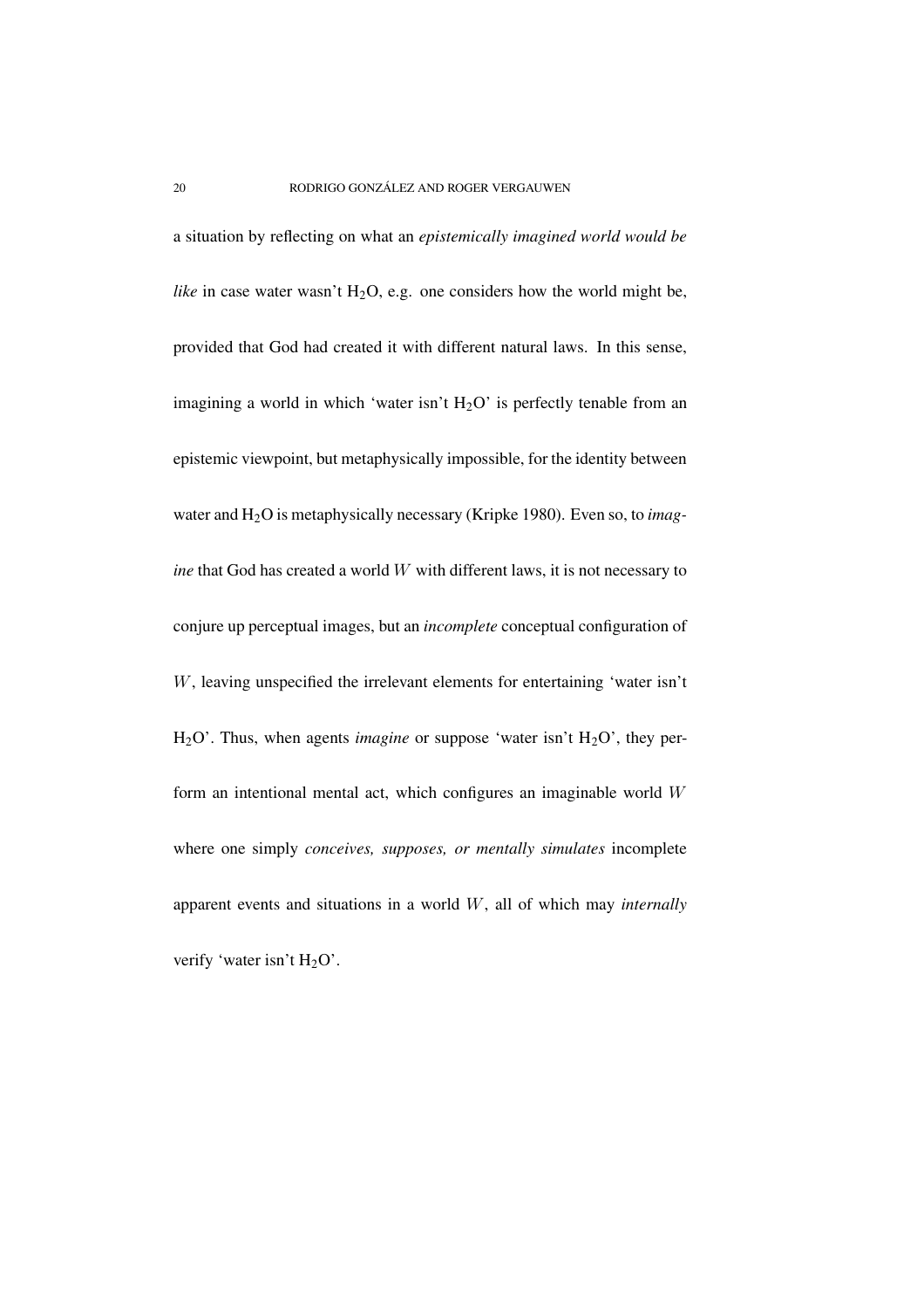Most importantly, the intentional act involved in entertaining such a proposition does not entail the existence of the *apparent event, situation or world*. This explains why conceiving metaphysical impossible statements like 'water isn't H2O', 'Hespherus is not Phosphorus', 'Karol Wojtyla is not John Paul II', or even contradictory statements is plausible from the agent's *epistemic* viewpoint, but not from the point of view of metaphysical necessity. On close examination, all these imaginings are metaphysically impossible, which does not *prima facie* prevent conceiving false *a posteriori* necessary identities as *mere imaginings*<sup>3</sup> .

<sup>3</sup> We wish we had the opportunity of getting deeper into the discussion of whether conceivability is a guide to possibility (Chalmers 2002), especially in relation to what several philosophers have claimed about 'water isn't  $H_2O'$  as conceivable and yet metaphysically impossible. Unfortunately, a closer examination of this issue would lead us far away from discussing the verisimilitude of Artificial Intelligence.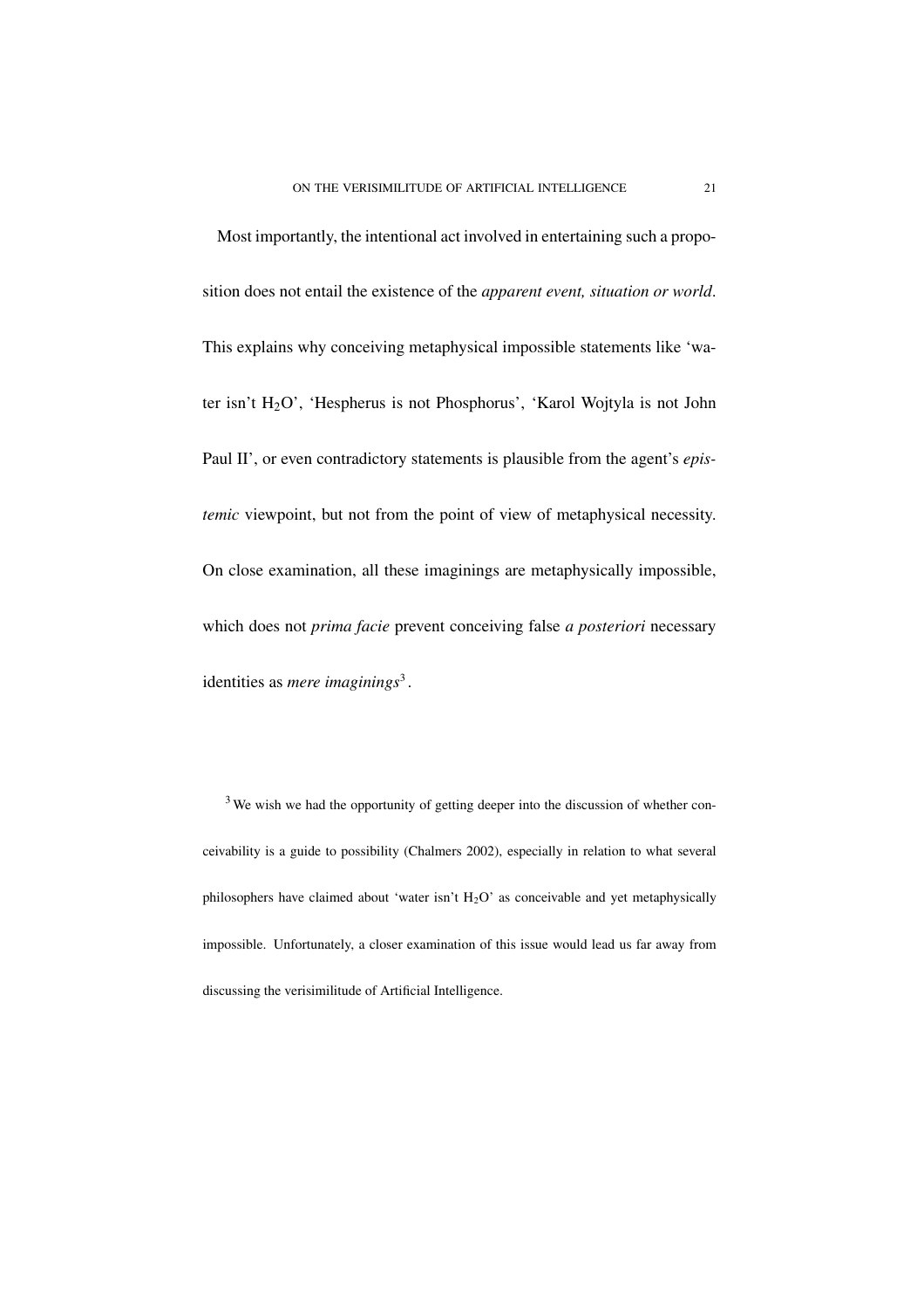This rough distinction of conceivability and possibility also allows explaining the creation of fictional entities and worlds and, thus, the semantic plausible evaluation of fictional statements. Whenever there is a metaphysically impossible conceived fictional situation, the agent can evaluate its truth-value solely from an epistemic stance, as in 'Let's pretend that Karol Wojtyla hadn't been John Paul II.' This clarification provides the basis for understanding why fictional worlds do not seem fully compatible with possible worlds, as the latter must evince maximal consistency. Unlike possible worlds, inconsistent fictional worlds can be imagined, conceived or mentally simulated, portraying situations which may or may not include perceptual imaginings, and moreover, leaving several details unspecified in a fictional world W. Additionally, it is quite possible to account for fictional contradictory statements, and inconsistent fictional worlds by envisaging or assessing these statements from a purely epistemic viewpoint. Precisely, this last approach captures the quintessence of fiction, namely, its ability to narrate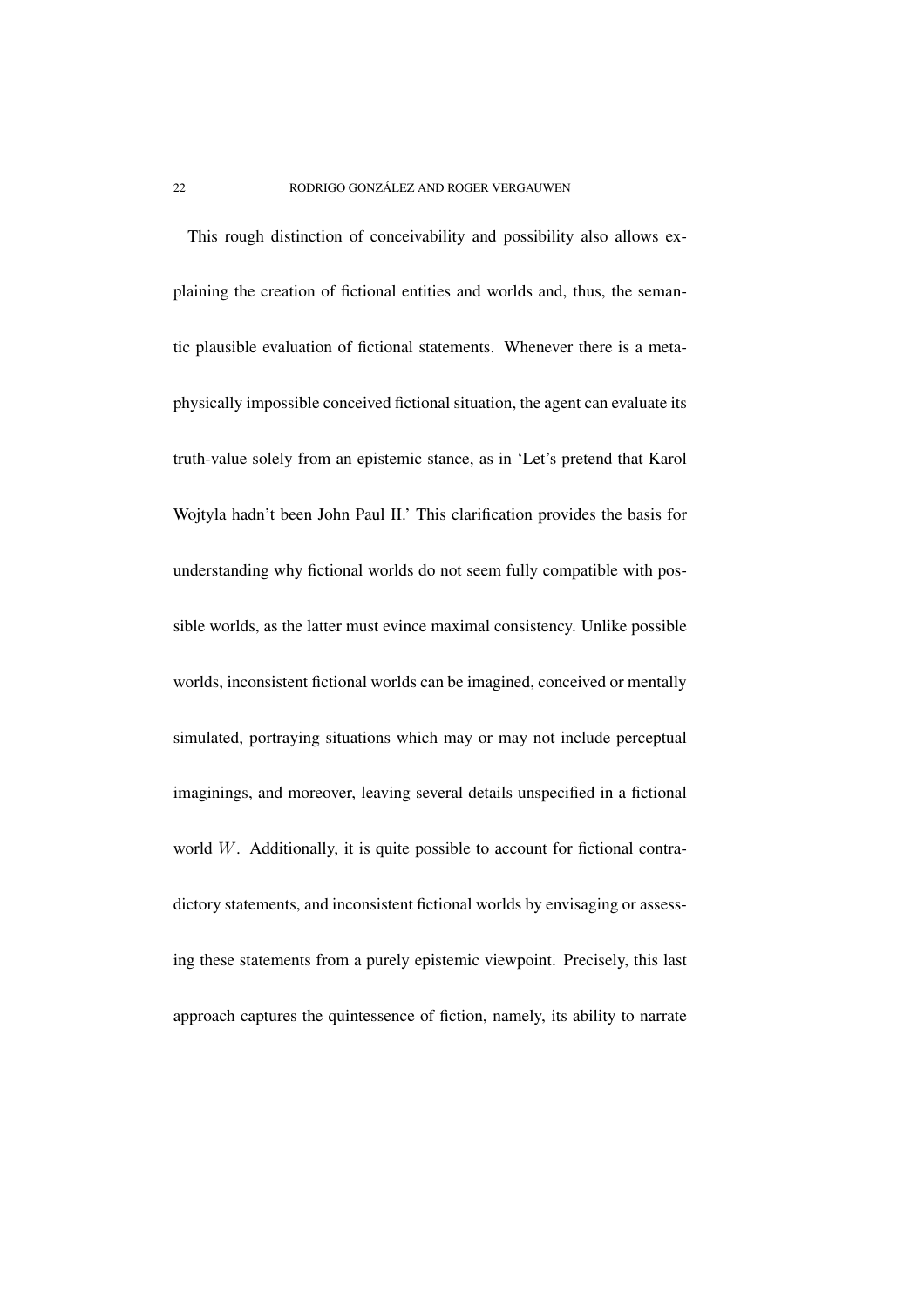stories which enthral the reader by appraising counterfactual situations, *and even ones that, albeit conceivable, are impossible from a metaphysical viewpoint*. A satisfactory account of fiction must naturally explain how fiction makes conceivable the impossible.

In this regard, the following proposed Principle of Conceivability for Fictional Worlds helps account for contradictions and inconsistencies in nonfully consistent *purely* conceivable fictional worlds:

*The Principle of Conceivability for Fictional Worlds*: As any imaginable fictional situation is conceivable, conceivable fictional worlds and situations, which are *prima facie* believable and intelligible but metaphysically or textually impossible on close examination, may include contradictory and inconsistent statements.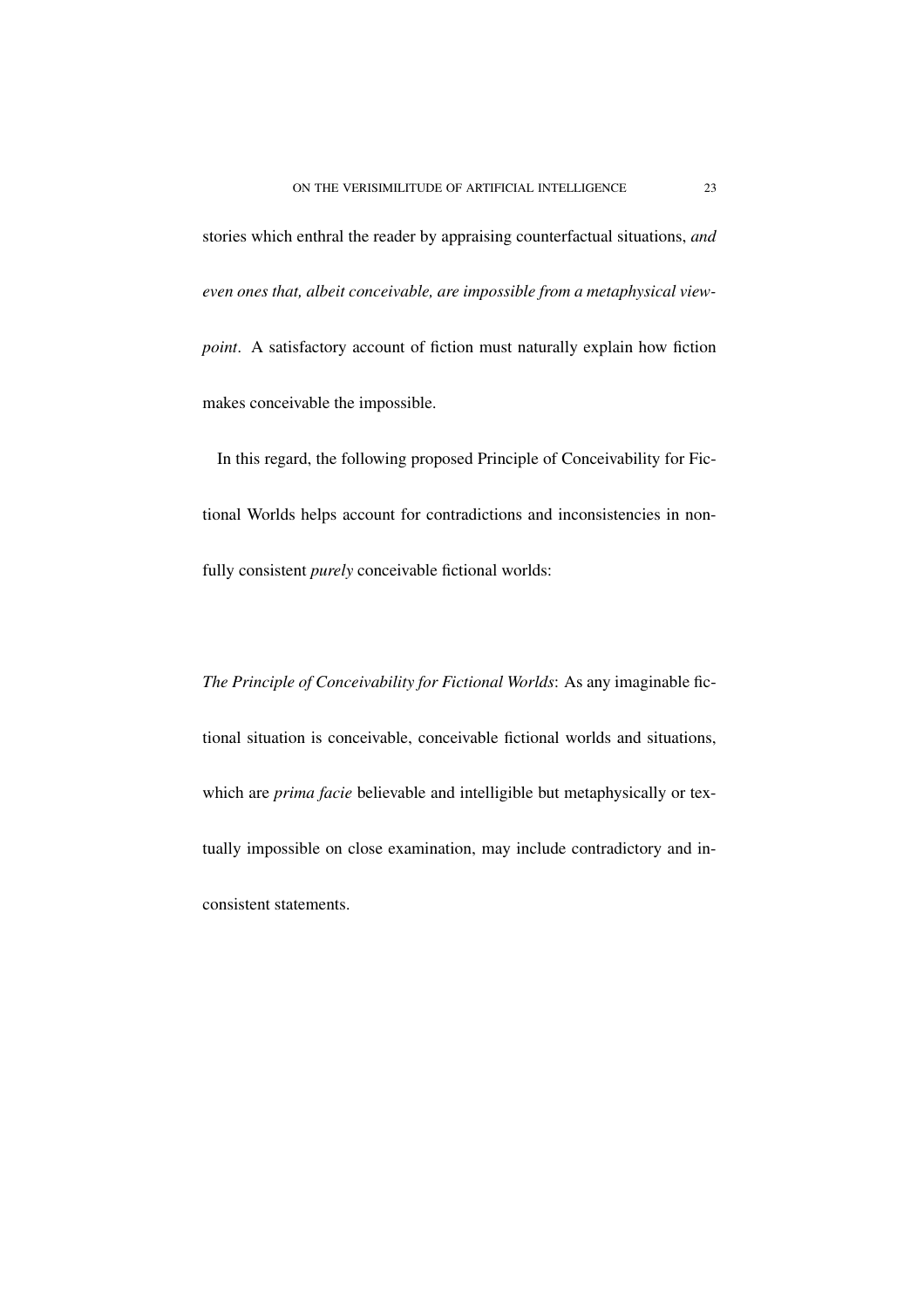Note that, rather than being incompatible with Ryan's account of fiction, this principle explains why, while possible worlds exclude contradictions and inconsistencies, some worlds of fiction may not, e.g. those that belong to the theater of absurd, poems, postmodern tales and so on so forth.

Despite not considering the particular connection between conceivable worlds, fictional worlds and possible worlds, Ryan's modal account of fiction allows one to investigate how the reader engages in fictional worlds by the concept of *recentering*, or how fictional worlds comprise a textual universe at the center of which lays the 'textual actual world' (TAW) (Ryan 1991, pp. 22–24). This new actual world is an external representation or the Textual Represented World (TRW), which consistently *makes the reader believe that* TAW *is* AW.

Incidentally, Ryan's following approach helps explain how fictional stories illustrate situations that portray *a new conceivable/possible world*: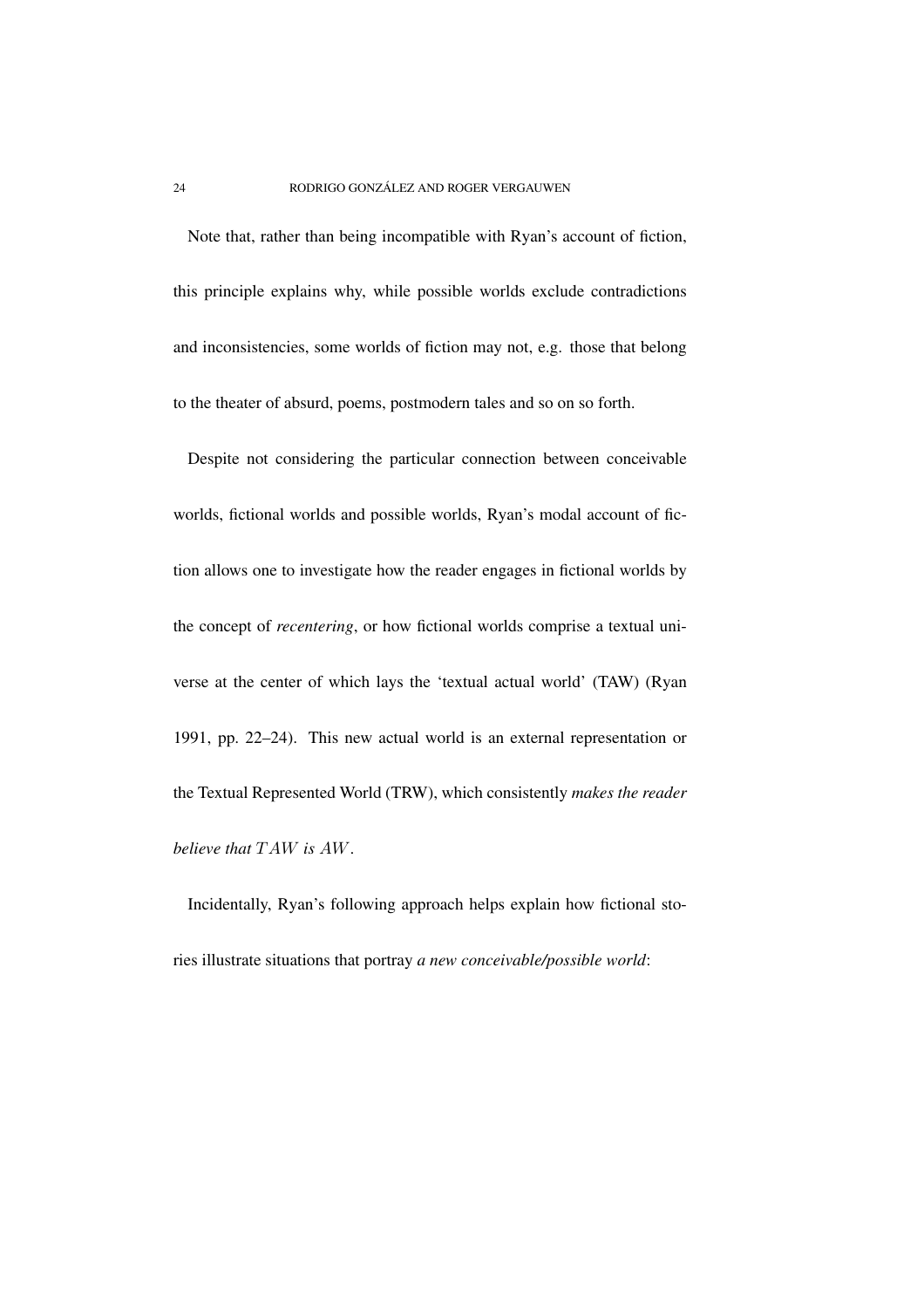"Since we regard 'the real world' as the real of the ordinary, any departure from norms not explicitly stated in the text is to be regarded as a gratuitous increase of the distance between the textual universe and our own system of reality. . . .

... We can derive a law of primary importance for the phenomenology of reading. This law — to which I shall refer as the Principle of Minimal Departure — states that we reconstrue the central world of a textual universe in the same way we reconstrue the alternate possible worlds of non factual statements: as conforming as far as possible to our representation of AW." (Ryan 1991, p. 51)

The principle of minimal departure allows characterizing how deceptions, forgeries, and deceits successfully operate for the *verisimilitude* they exhibit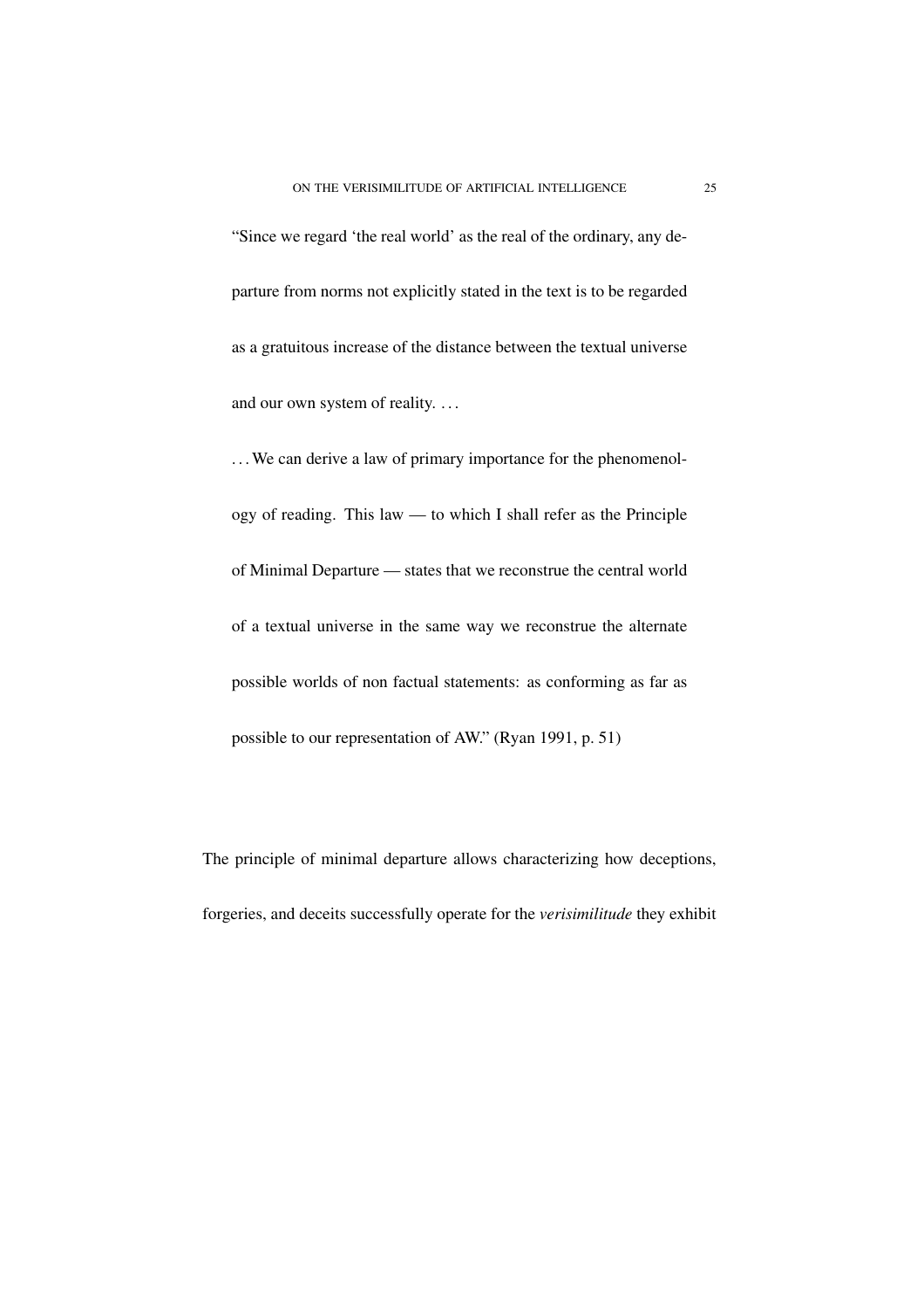when mimicking situations that effectively deceive people. If not, those actions do not effectively persuade people. Although Ryan does not appeal to the concept of verisimilitude itself, a concept such as this one is crucial to understand how successful deceptions, which minimally depart from the actual world, operate efficiently convincing people. In fiction, deception stems from the dynamics between narrator, plot, and reader, which makes people believe that TAW *is* AW if and only if the former verisimilarly *imitates* the latter in relevant respects.

While gripping verisimilar fictional stories become intelligible and believable for readers, inconsistent fictional stories tend to discourage the reader to believe them, as inconsistent events admittedly affect the plausibility of a story. A necessary element of a successful deception  $D$  is its intelligible, believable, plausible character, which will naturally deceive the readers by making them believe a story. For example, suppose a fictional story providing a setting with extreme conditions under which Jones wasn't able to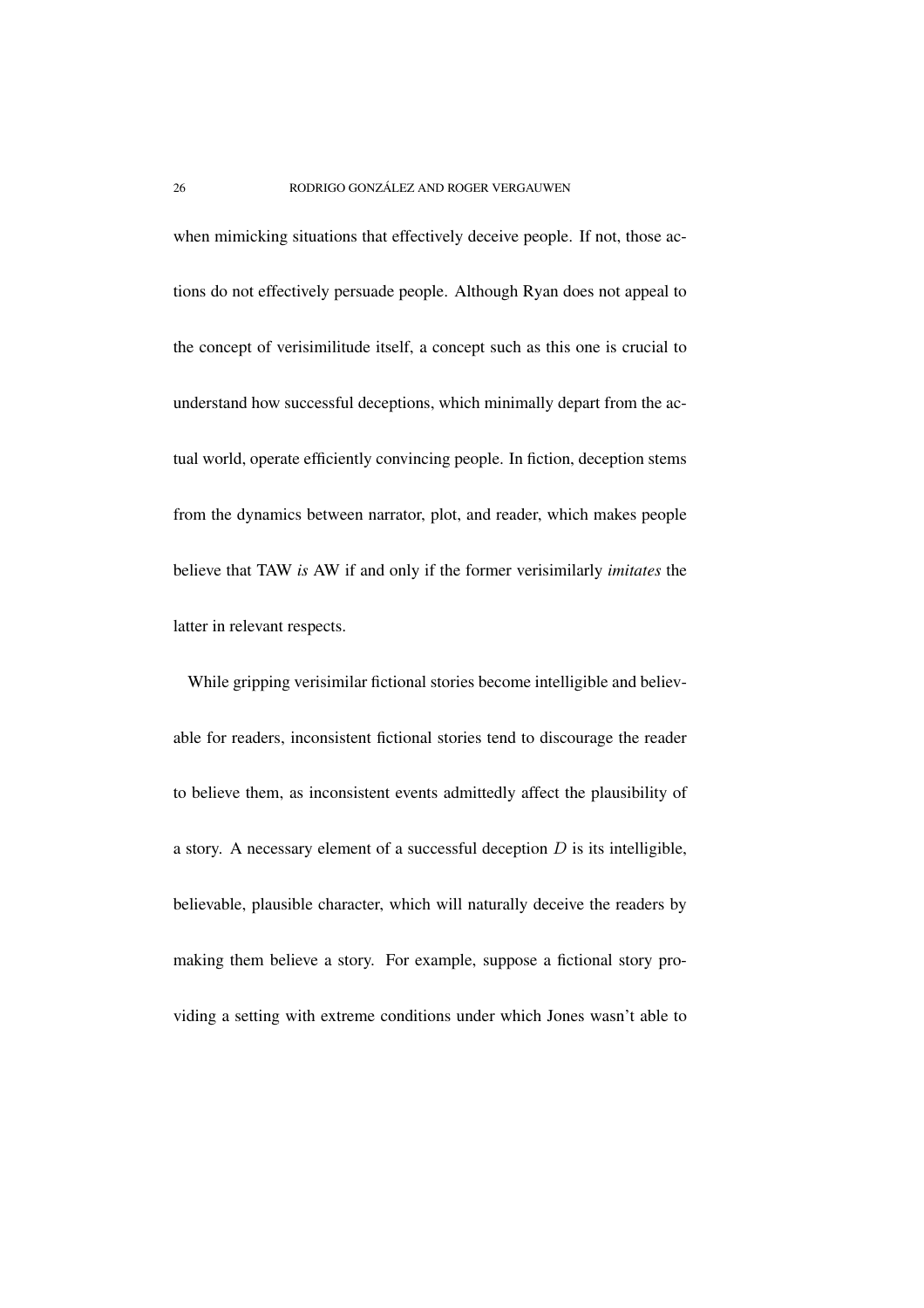quench his thirst, even if the author had not expressly suppressed the ability of satisfying thirst for water. Provided that Jones found water and drank a good deal of it, the story would make no sense whatsoever, despite narrating a conceivable situation. Still, a story like Jones', which makes no sense due to its slip-up, would hardly be believable and appealing for the readers. On the contrary, if a different story described that Jones found H3O water in Mars, quenched his thirst after drinking a good deal of this particular water, and reported to Earth that his age spots started disappearing due to some yet unknown healthy properties associated with H3O, this new story would indeed make sense. The fictional situation described simulates what might plausibly occur in the actual world, given the conditions specified by the story and the properties that the fictional world imitates of the actual world. As the second story illustrates, fictional situations not only simulate the relevant properties of the actual world, but also leave unspecified all the details which are irrelevant for making the story believable.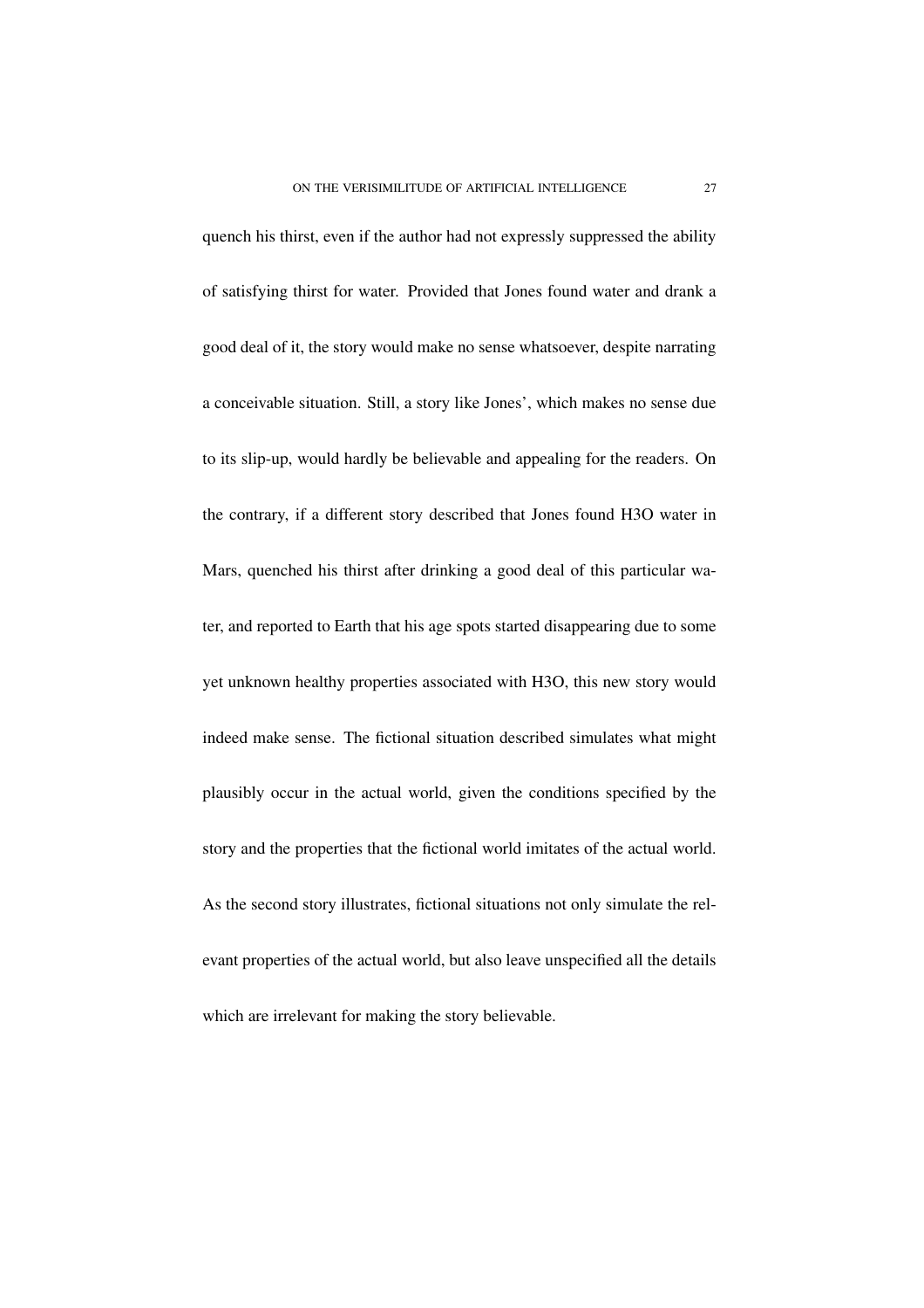Fiction plays a quite specific role in *mentally simulating* that a fictional world *is* an actual world by its proper imitation. Imagined worlds depicted by fictional stories become enthrallingly believable if and only if they meet this very specific condition: *verisimilitude*, which is the ability of a story to *appear real* by emulating specific properties or events in the actual world. Describing them as necessary for abiding stories by PMD and, thereby, making them verisimilar, Ryan lists the following relevant identity relations between a textual actual world and the actual world (Ryan 1991, pp. 32–33): identity properties, identity inventory, compatibility inventory, chronological compatibility, physical compatibility, taxonomic compatibility, logical compatibility, analytical compatibility, and linguistic compatibility.

The interplay between these identity relations creates different verisimilar fictional worlds, helping to provide the setting, and determining what degree of credibility the story will hold. As a result of abiding by PMD, a story will become *verisimilar* if it conceives a world that accurately resembles the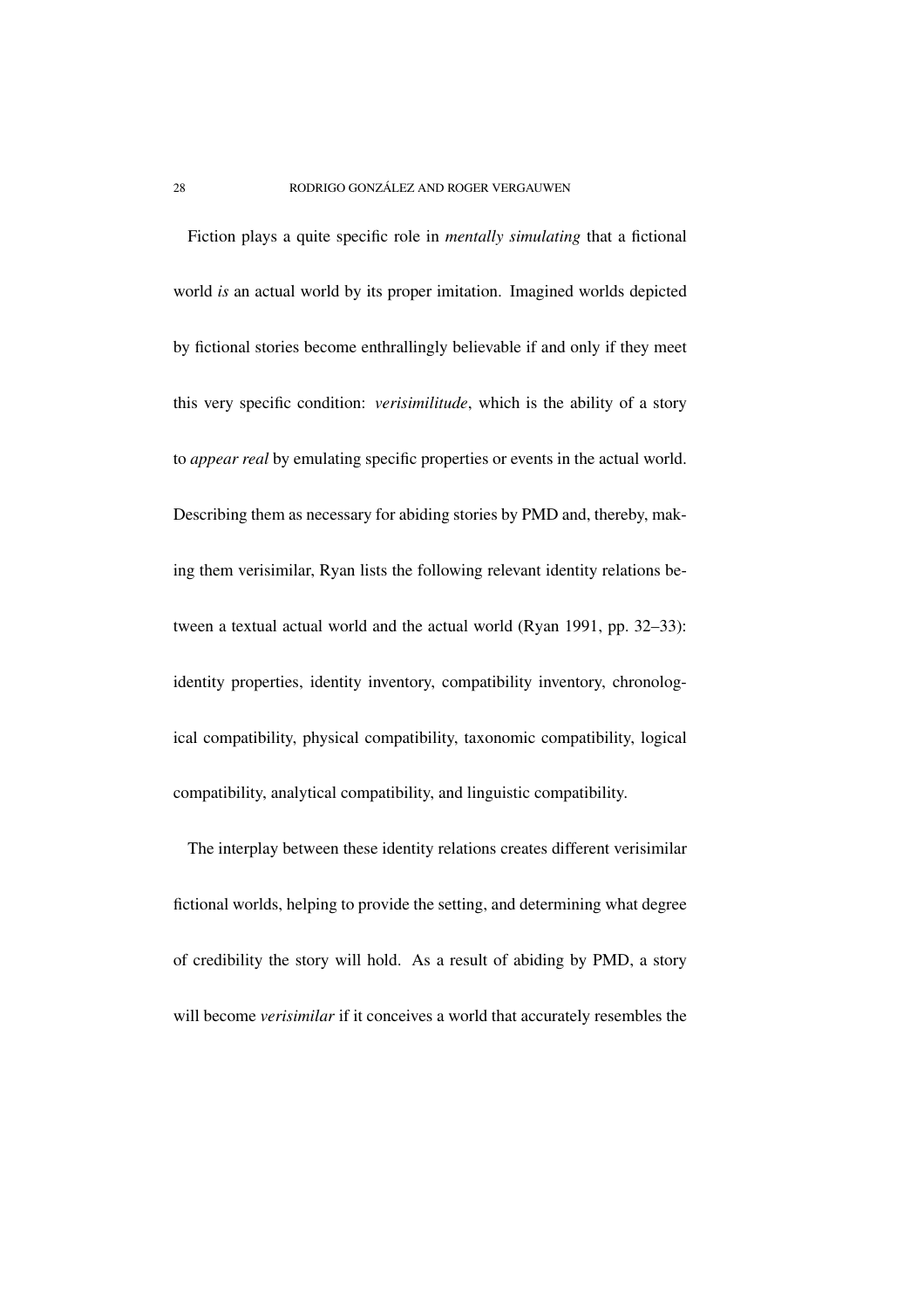actual world. If not, then:

- 1. The story will partially lack verisimilitude
- 2. Yet conceivable, the story will hardly be intelligible
- 3. The reader will regard the story as hardly credible

All things considered, Ryan's approach to fiction in terms of possible worlds as well as the clarification of the difference between conceivability and possibility, allows the characterization of how verisimilitude arises, that is, from fictional texts that minimally depart from the actual world. But, most importantly, this analysis, which helps characterize fiction as the process that generally creates verisimilar fictional worlds, can be extrapolated to another field in which verisimilitude plays a crucial role, namely, Artificial Intelligence. Devising a method to replace the question 'Can machines think?', the Turing Test (Turing 1950) purportedly provides a method to assess whether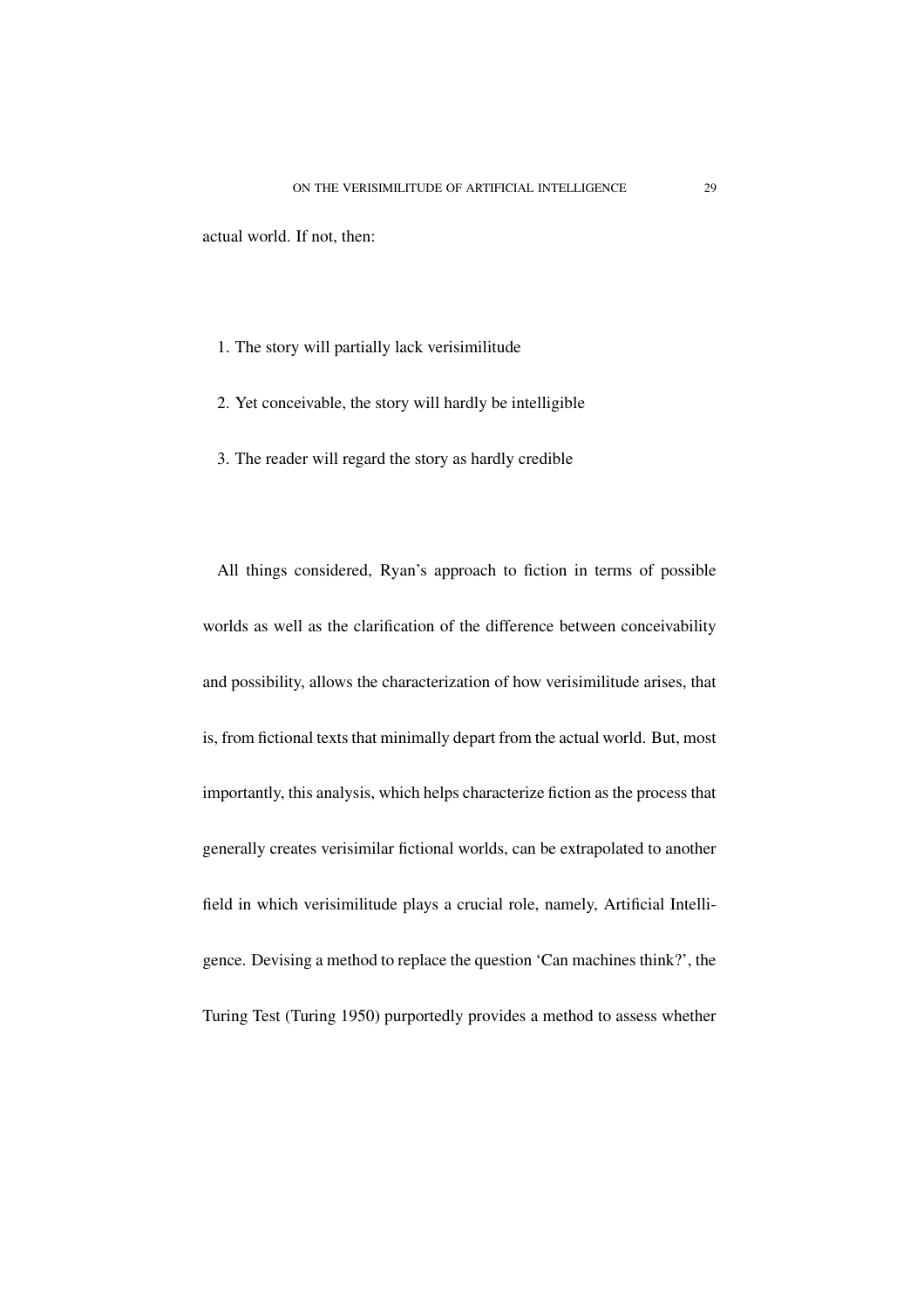digital computers *are* intelligent. Adequately programmed to simulate human beings, the computer deceives human interrogators and passes the test. This method abides by the principle of minimal departure, because the successful processes of simulation carried out by Artificial Intelligence evince high degrees of *verisimilitude*, which allegedly provides sufficient evidence to conclude that computers or robots *duplicate* human intelligence.

3. *AI's verisimilar simulations as minimal departures from human intelligence*

In the previous section, the examination of the notion of verisimilitude and the quite specific role it plays in fiction showed that the simulation of specific properties of the actual world in a textual actual world deceives people when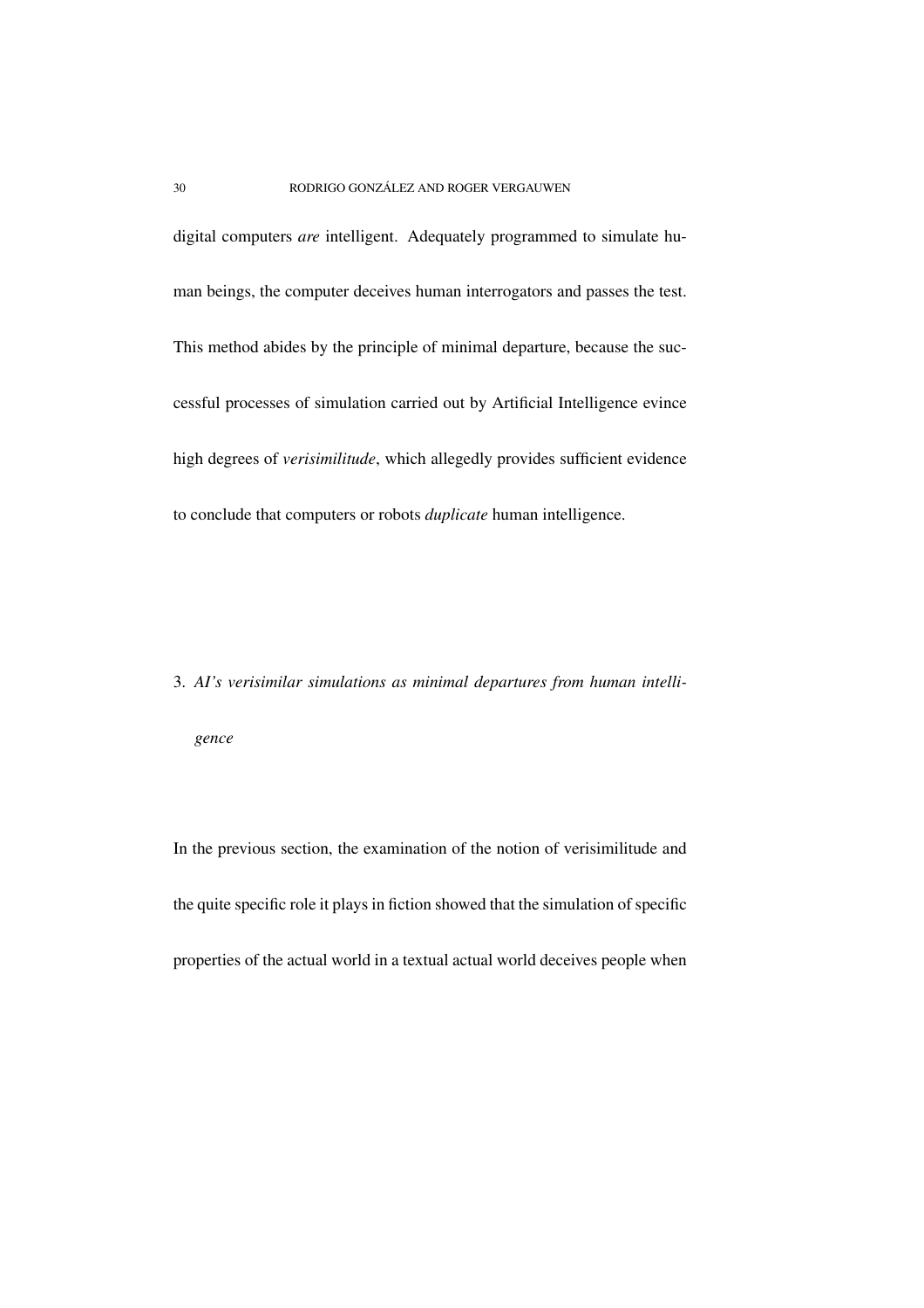reading books. Verisimilar mental fictional simulations assume that the textual actual world *is* the actual world. In this section, we will extrapolate the notion of verisimilitude to the context of Artificial Intelligence so as to assess whether or not Turing's view on the aim of this discipline, which takes for granted that intelligence simulation comprises the duplication of human intelligence, is achievable *in principle*. To accomplish this task, a brief examination of the historical context in which AI was born will not only serve to grasp its aim, but also to explain why a large number of AI researchers have equated human intelligence *simulation* to human intellectual abilities *replication*, ever since the Turing test was conceived in the 50's.

Although it is widely admitted that Alan Turing paved the way for the foundation of this discipline, as it is known today, the exact birth of Artificial Intelligence as such is hard to pin down. In fact, it has been held that the basis for Artificial Intelligence had somehow been provided under the name of *machine intelligence* in Britain earlier in the 40's (Copeland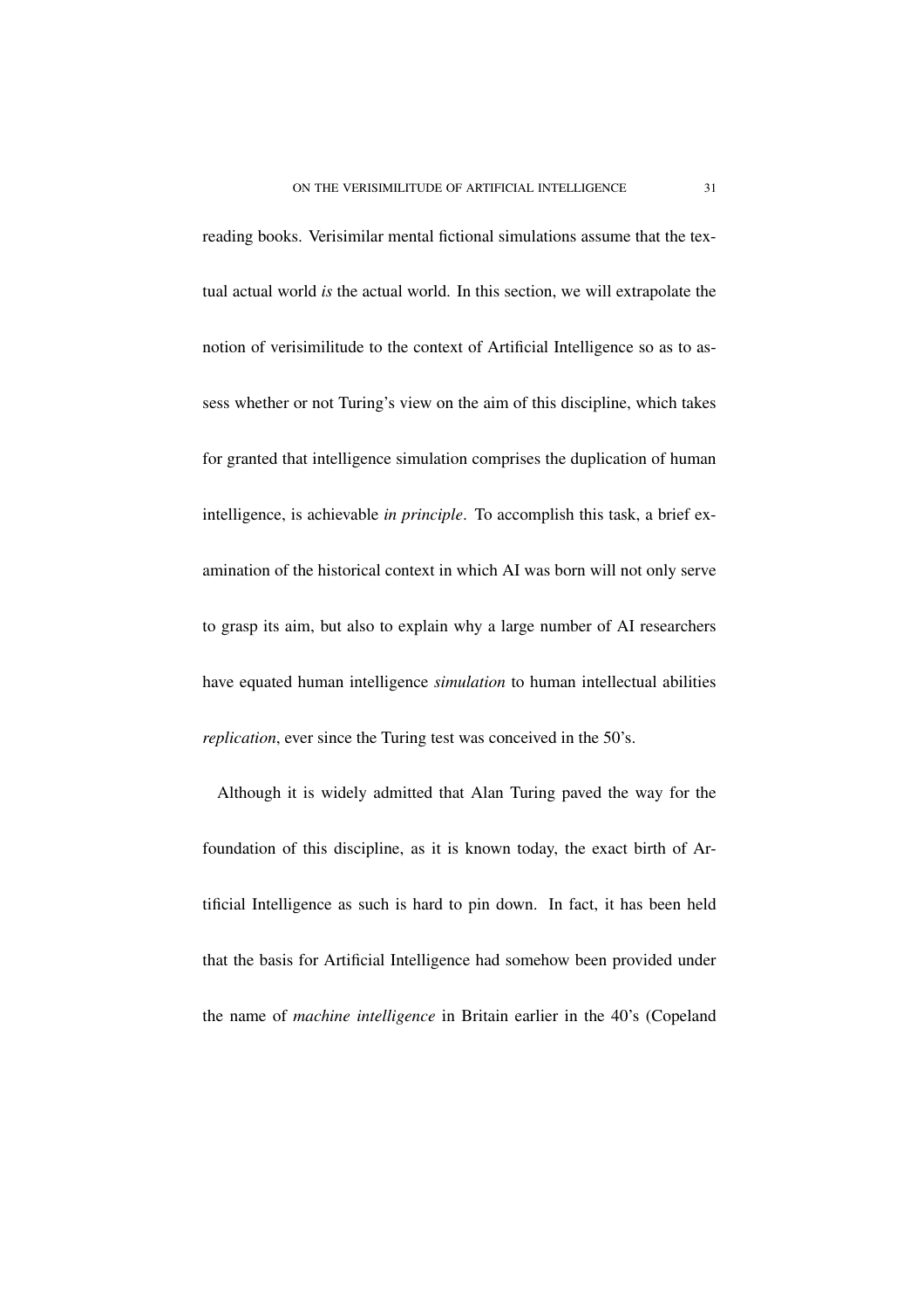2000, p. 1). As this logician explicitly suggests, a number of AI researchers, including Turing himself, had thought of designing machine learning and heuristic problem-solving programs, and even machines able to play checkers or chess. In particular, Turing had already thought of the idea of machine intelligence by 1941 and chess playing machines by 1945.

Is it possible to identify the exact event that gave rise to the project of Artificial Intelligence as such, given the growing enthusiasm with the idea of machine intelligence back then? Copeland regards the birth of Artificial Intelligence approximately in 1956,

"the year in which a program written by Newell, Simon, and Shaw — later named the Logic Theorist — successfully proved theorems from Whitehead and Russell's *Principia Mathematica*, and also the year of John McCarthy's *Dartmouth Summer Research Project on*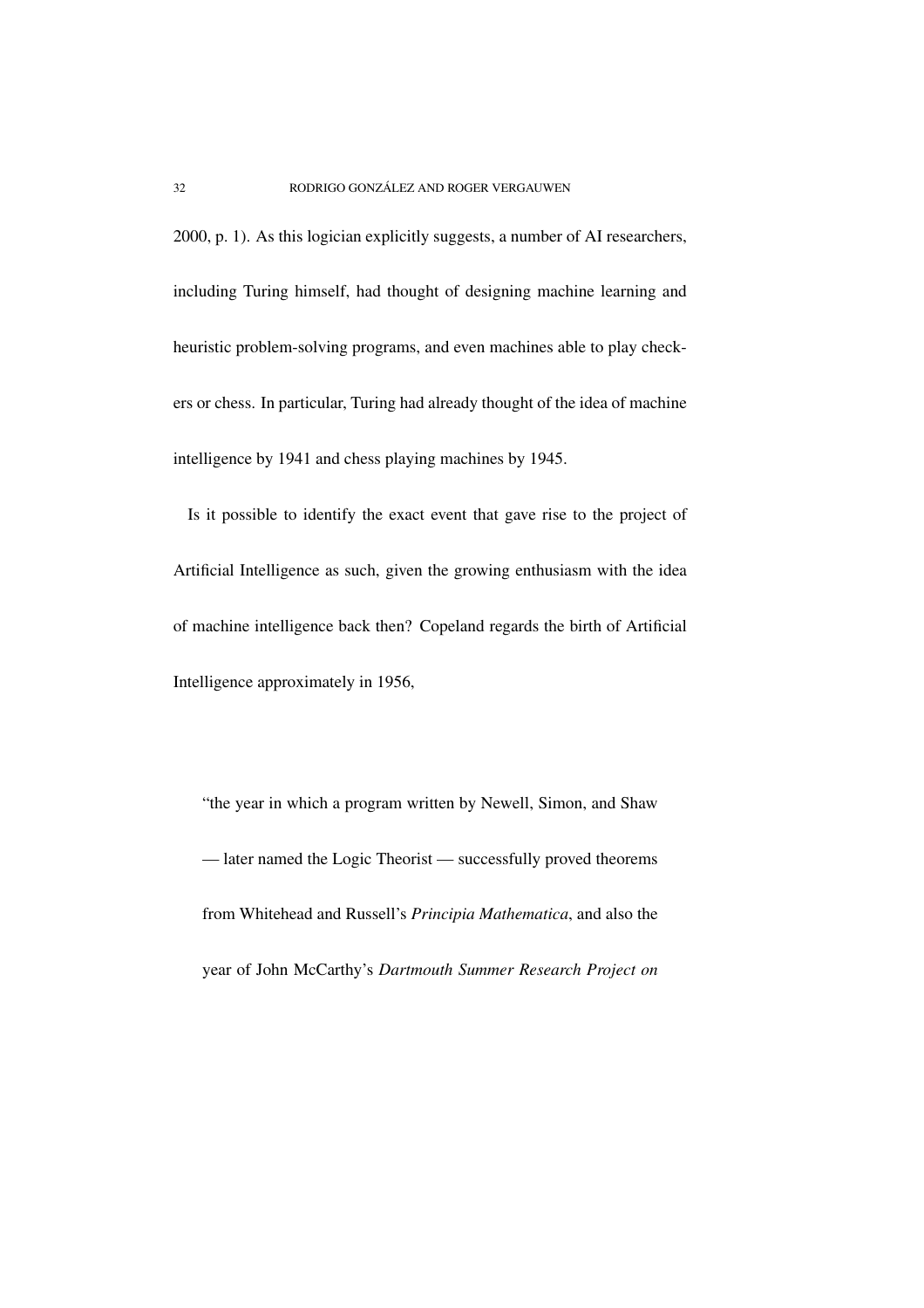*Artificial Intelligence*, the conference which gave the emerging field its name" (Copeland 2001, p. 1).

Although those events may indeed count as the foundation of Artificial Intelligence, as it is known nowadays, Alan Turing had conceived how machine intelligence ought to be carried out before, around 1948. That year Turing had already advanced an idea that would have a decisive influence on the Turing test as well as on AI's researchers, and how they ought to create and assess intelligence. In the context of developing a paper chess machine, Turing provided the basis for Artificial Intelligence's aim by describing this *early version* of the Turing test:

"It is possible to do a little experiment. . . even at the present stage of knowledge. It is not difficult to devise a paper machine which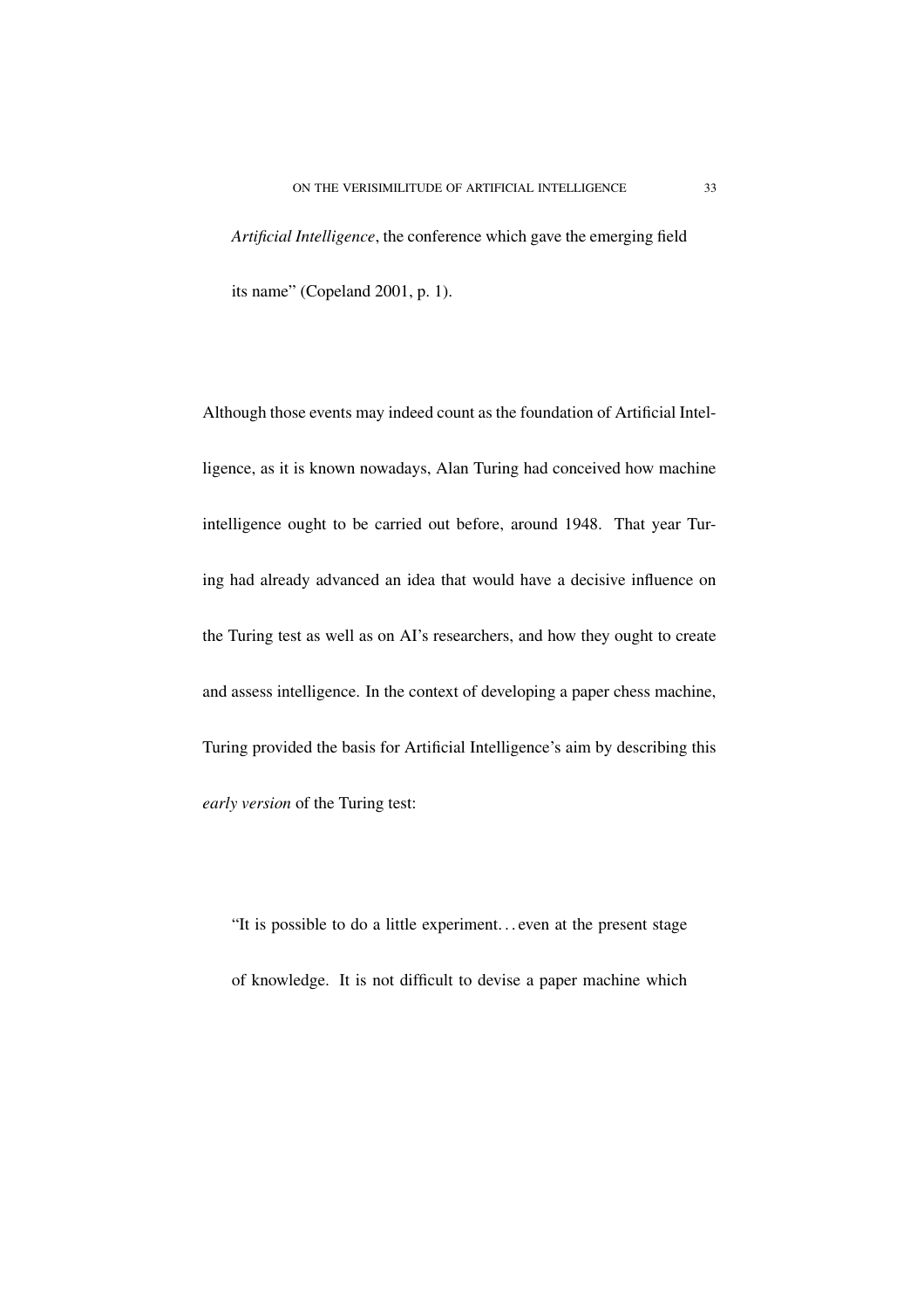will play a not very bad game of chess. Now get three men as subjects for the experiment, A, B, and C. A and C are to be rather poor chess players. B is the operator who works the paper machine. (In order that he should be able to work it fairly fast it is advisable that he be both mathematician and chess player.) Two rooms are used with some arrangements for communicating moves, and a game is played between C and either A or the paper machine. C may find it quite difficult to tell which he is playing. (This is a rather idealized form of an experiment I have actually done.)" (Turing 1948, p. 23)

This chess game represents the *very* cornerstone of Artificial Intelligence, providing the basis upon which Turing devised the Turing Test as an experimental method to *test* whether or not machines are intelligent (Turing 1950). The Turing Test devises a game based upon a similar dynamic. However,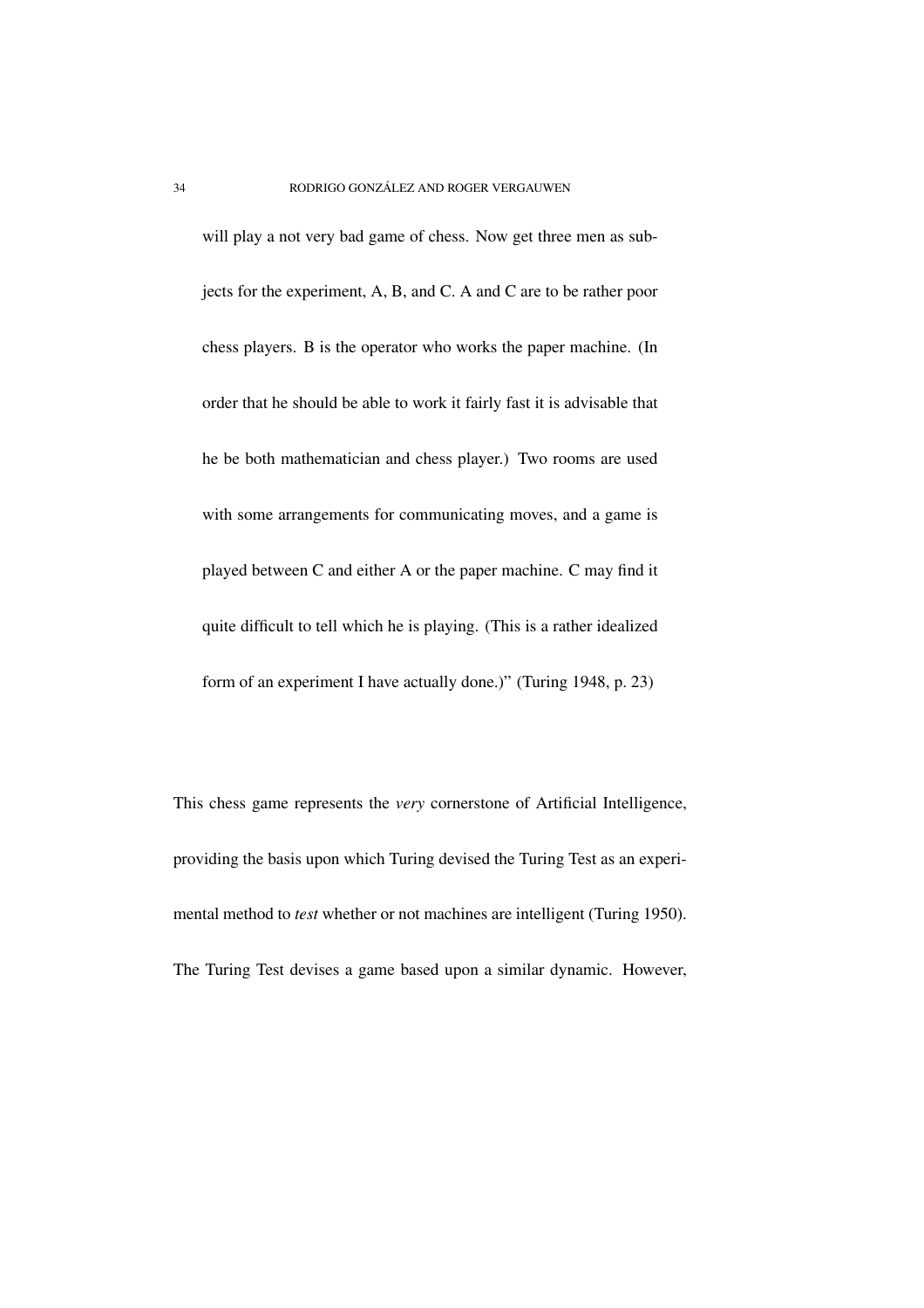unlike the chess game, the imitation game in the Turing test consists of a scenario in which there is a programmed computer answering the questions is being put to by human interrogators. As the figure illustrates below, in the simplified standard version of the imitation game<sup>4</sup>, there is a person inside one room (A), and a computer inside a second room (B). Outside these two rooms, there is a human interrogator (C), who passes typewritten questions to rooms A and B. This interrogator gets typewritten answers back, and has to decide who the person is by the answers.

Note that, by assessing the ability of the machine to answer questions as though it was a person, the Turing test is said to provide *sufficient evidence*

<sup>4</sup> For the sake of simplicity, we leave aside Turing's two former versions of the imitation game, which mainly base the deception process upon the inability of the interrogator to decide the gender of participants, and the replacement of a person for a programmed computer. In any case, the former versions of the imitation game stress the same point, that is, the simulation of a person's linguistic performance.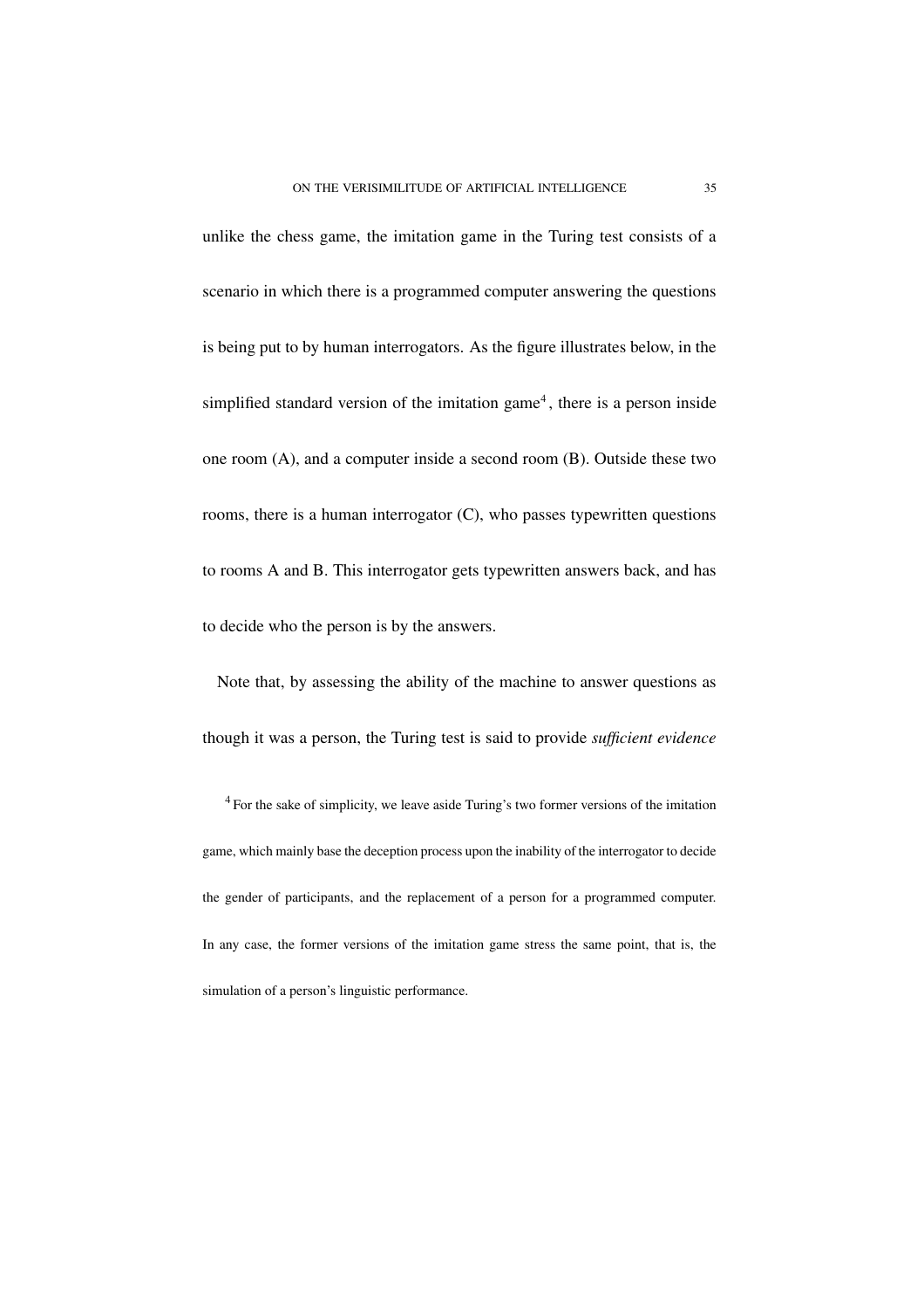for concluding that the computer *is* intelligent. Sharply distinguishing between *the physical abilities* and *the intellectual abilities* of human being, the test assumes that the machine is able to simulate the latter by imitating a person's linguistic performance, which need not duplicate the brain itself.



Figure 1

According to the test, if the correctly-programmed computer replies the correct typewritten answers to the questions posed by external interrogator and, thus, linguistically behaves like any person, it will deceive a majority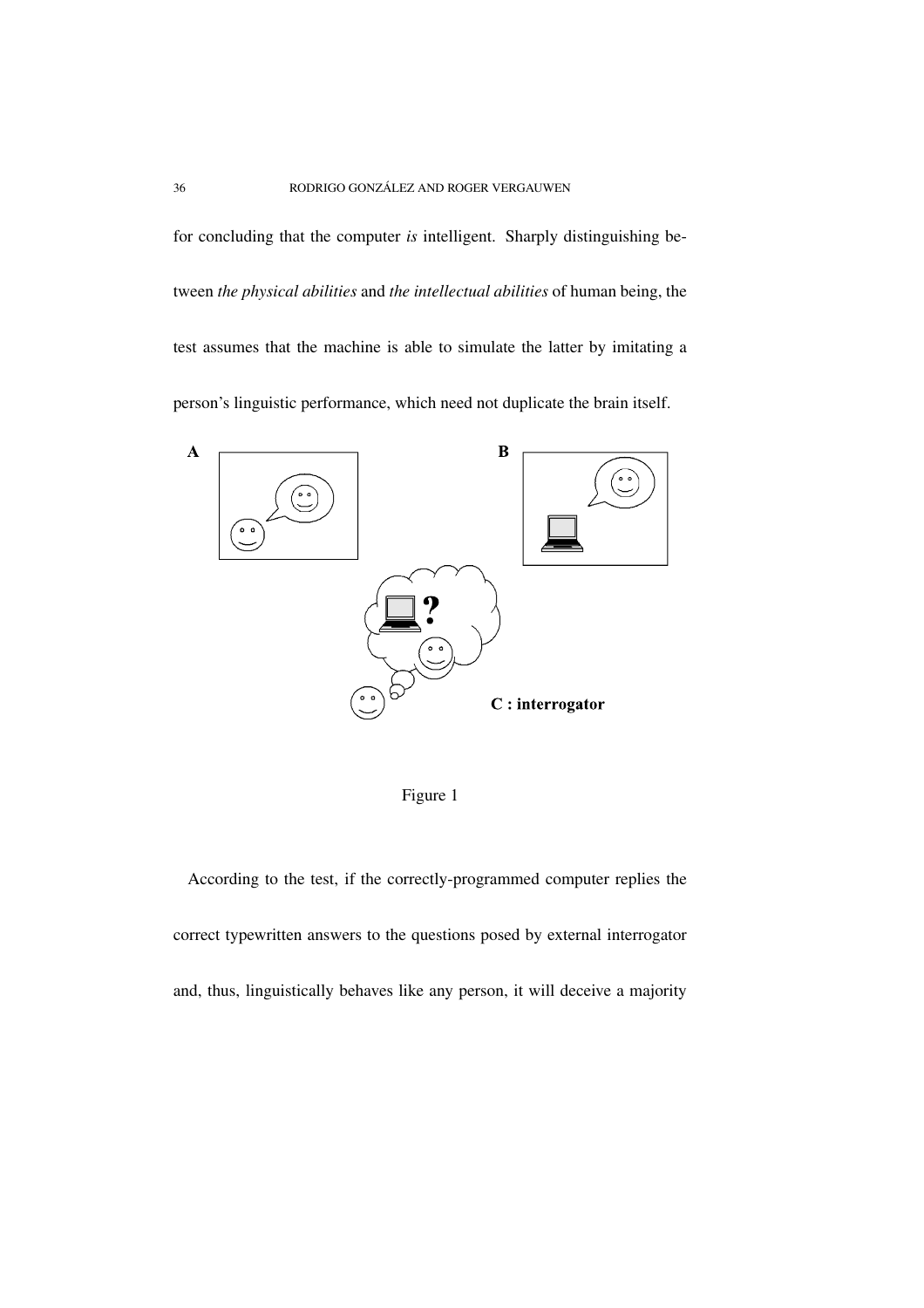of interrogators, making them believe that there is a person inside room B. After deceiving 7 out of 10 or more interrogators, the computer is said to have successfully passed the test. The kernel of the Turing Test, accordingly, is the *deception* of a majority of interrogators, who will mistakenly believe there is a person inside room B, provided the computer's ability to display behavior that successfully imitates a person's intellectual capacities.

Saygin et al. explicitly claim the following in relation to the *nature* of the game:

"Here is our explanation of Turing's design: The crucial point seems to be that the notion of *imitation* figures more prominently in Turing's paper than is commonly acknowledged. For one thing the game is inherently about deception. . . . Alternatively, the TT for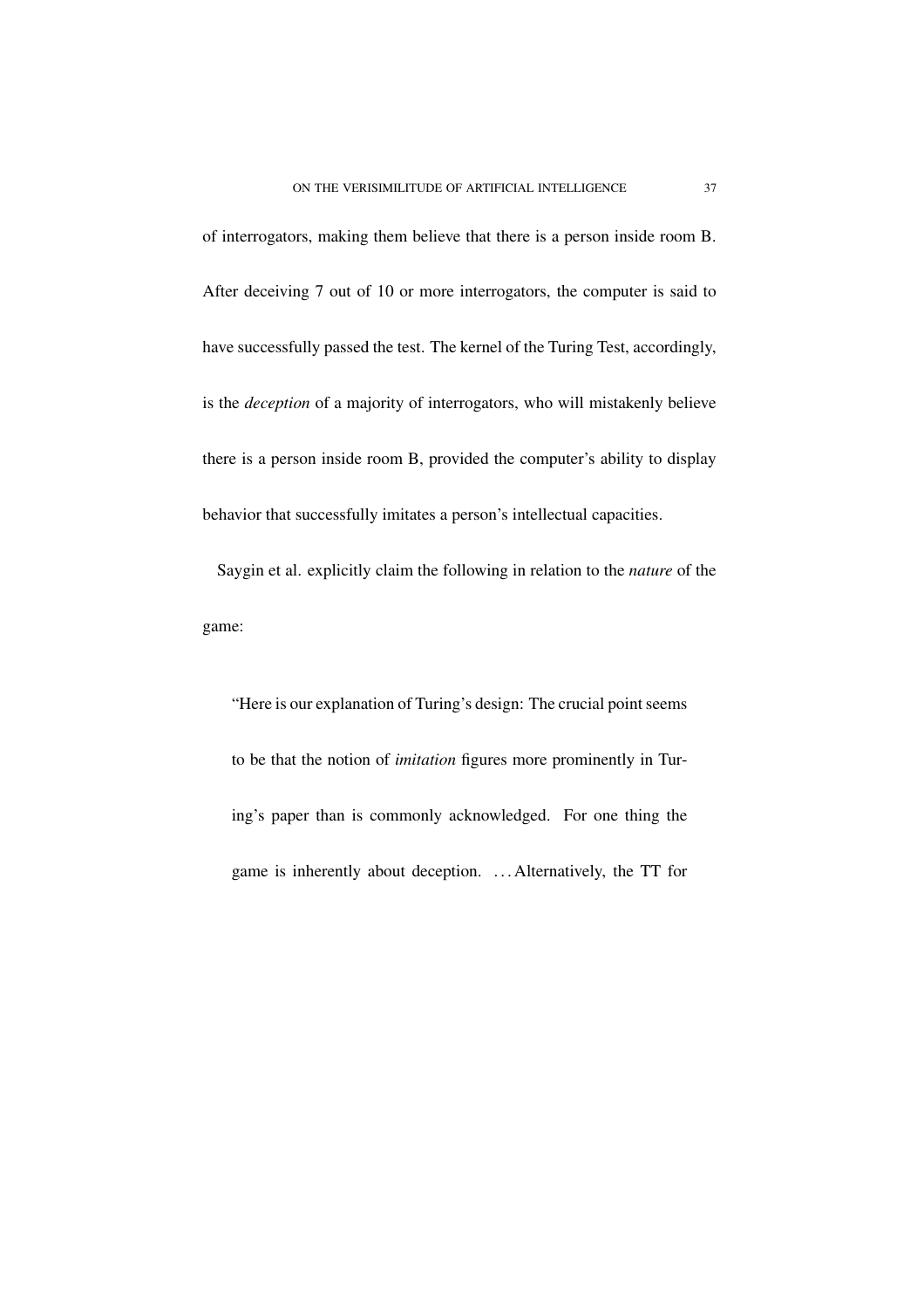machine intelligence can be reinterpreted as a test to assess a machine's ability to pass for a human being." (Saygin et al. 2000, pp. 26–27, italics in original)

By focusing on *deception*, the Turing test allegedly provides compelling evidence to conclude that computing machines *are* intelligent. The game is supposed to be a well-defined *method* to determine *in principle* whether or not computers are intelligent, so long as they are able to *imitate* the human intellectual abilities. The test does not incidentally provide a *behaviorist or operational definition of intelligence*, which is what a number of philosophers and commentators of the test have wrongly claimed (Block 1990 p. 378, Hodges 1992 p. 415, and French 2000, p. 115).

Neither does the Turing test provide a sufficient condition of intelligence, as it has also wrongly been claimed. Strictly speaking, the computer's simulation of a person's linguistic performance *justifies* one to believe that the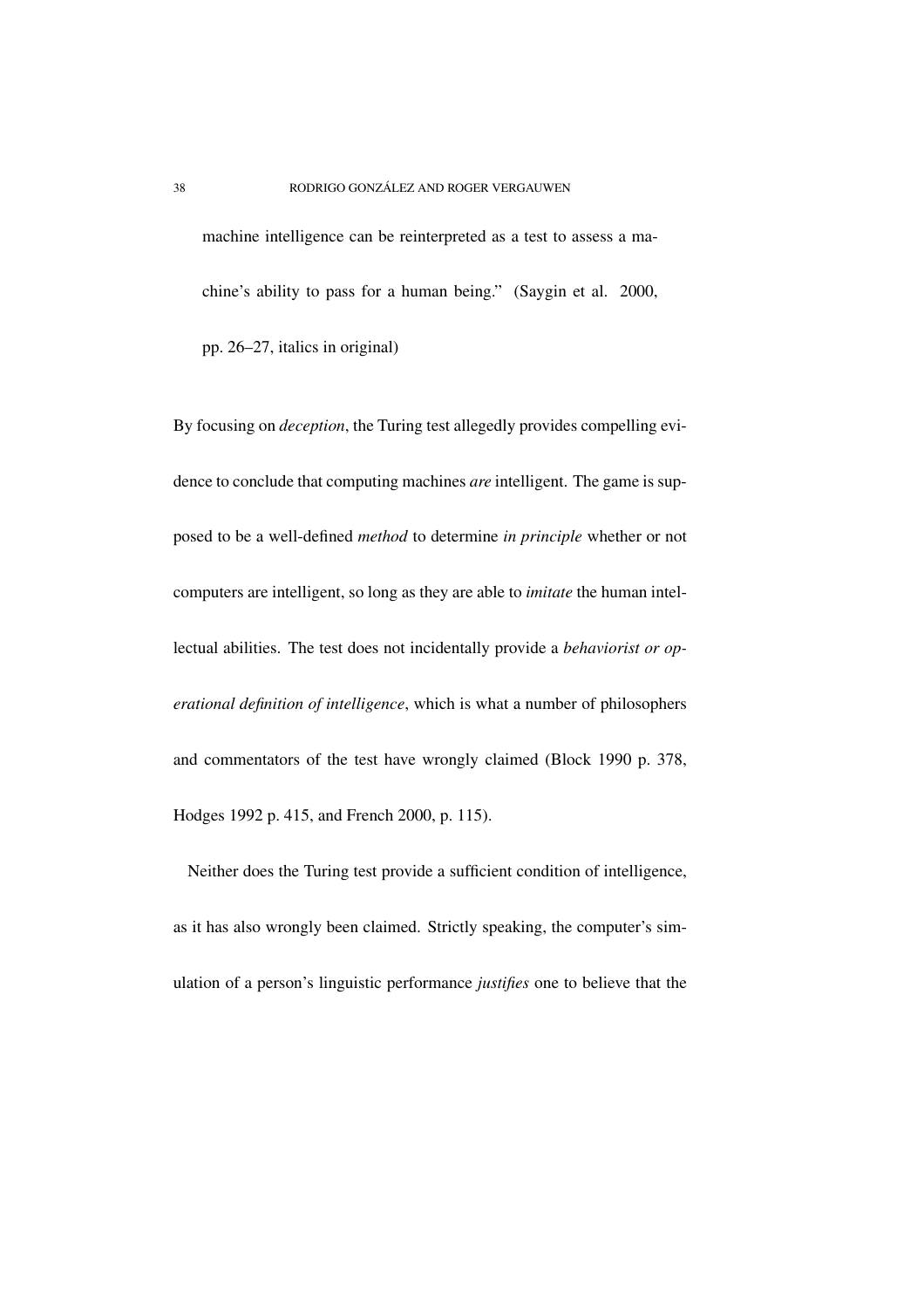duplication of human intellectual capabilities by simulation, despite the fact that man and machine may carry out something utterly different when answering questions about stories. After denying the importance of investigating further *the nature of the imitation* game, Turing considers such a possibility as follows:

"May not machines carry out something which ought to be described as thinking but which is very different from what a man does? This objection is a very strong one, but at least we can say that if, nevertheless, *a machine can be constructed to play the imitation game satisfactorily, we need not be troubled by this objection*. It might be urged that when playing the "imitation game" the best strategy for the machine may possibly be something other than imitation of the behaviour of a man. This may be, but I think it is unlikely that there is any great effect of this kind. In any case there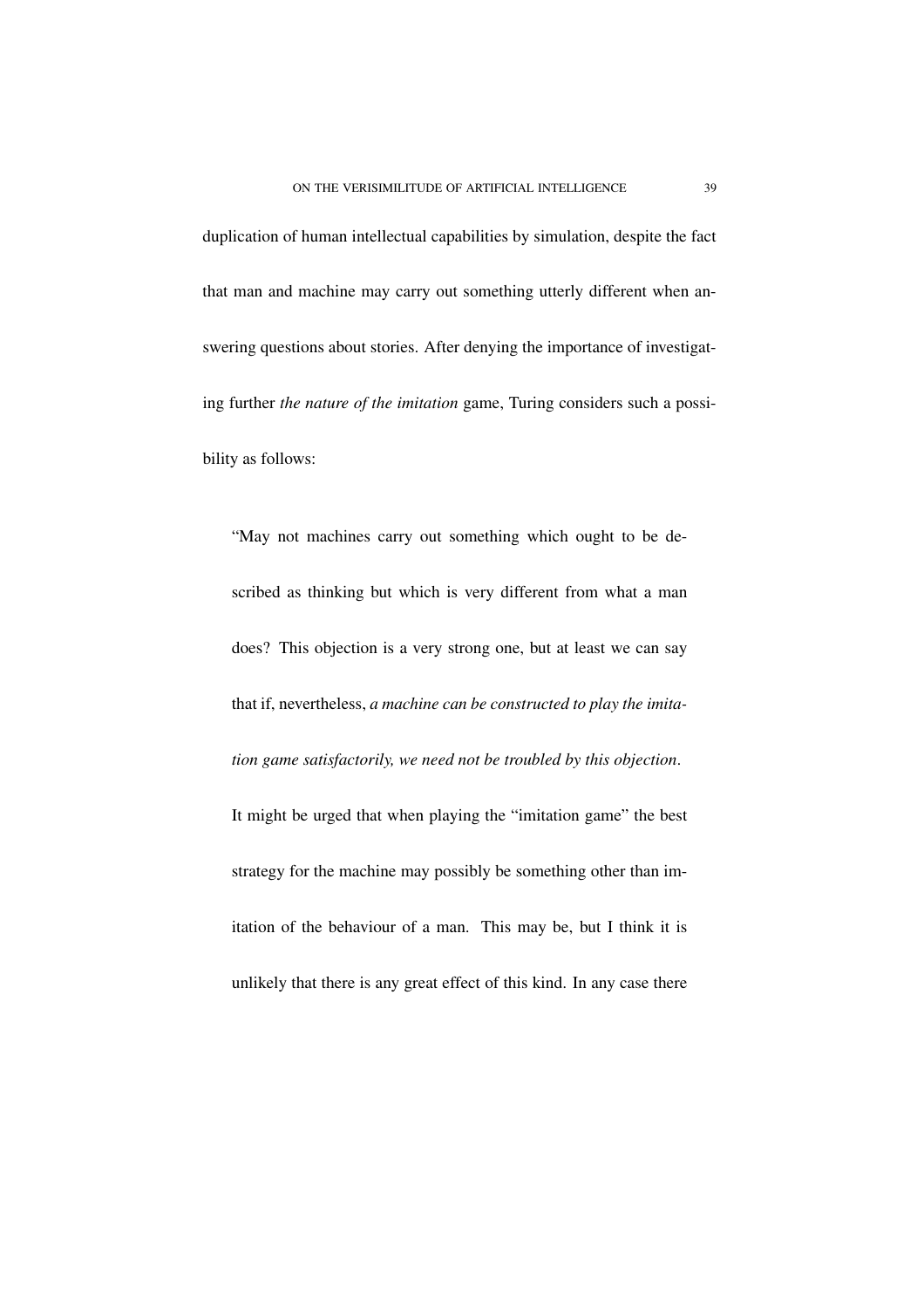is no intention to *investigate here the theory of the game*, and it will be assumed that the best strategy is to try to provide answers that would naturally be given by a man." (Turing 1950, p. 42 our italics) Oddly enough, the force and weakness of the Turing test precisely lies in the nature of the imitation game, for Turing considers passing the test as *sufficient evidence* for thinking that a computer has mind. Broadcasted by BBC

in May 1951, Turing's lecture "Can a Digital Computer Think?" strongly emphasizes the same point as follows:

I believe that [digital computers] could be used in such a manner that *they could appropriately be described as brains*. . . .This ... statement needs some explanation. ... In order to arrange for our computer to imitate a given machine it is only necessary to programme the computer to calculate *what the machine in question*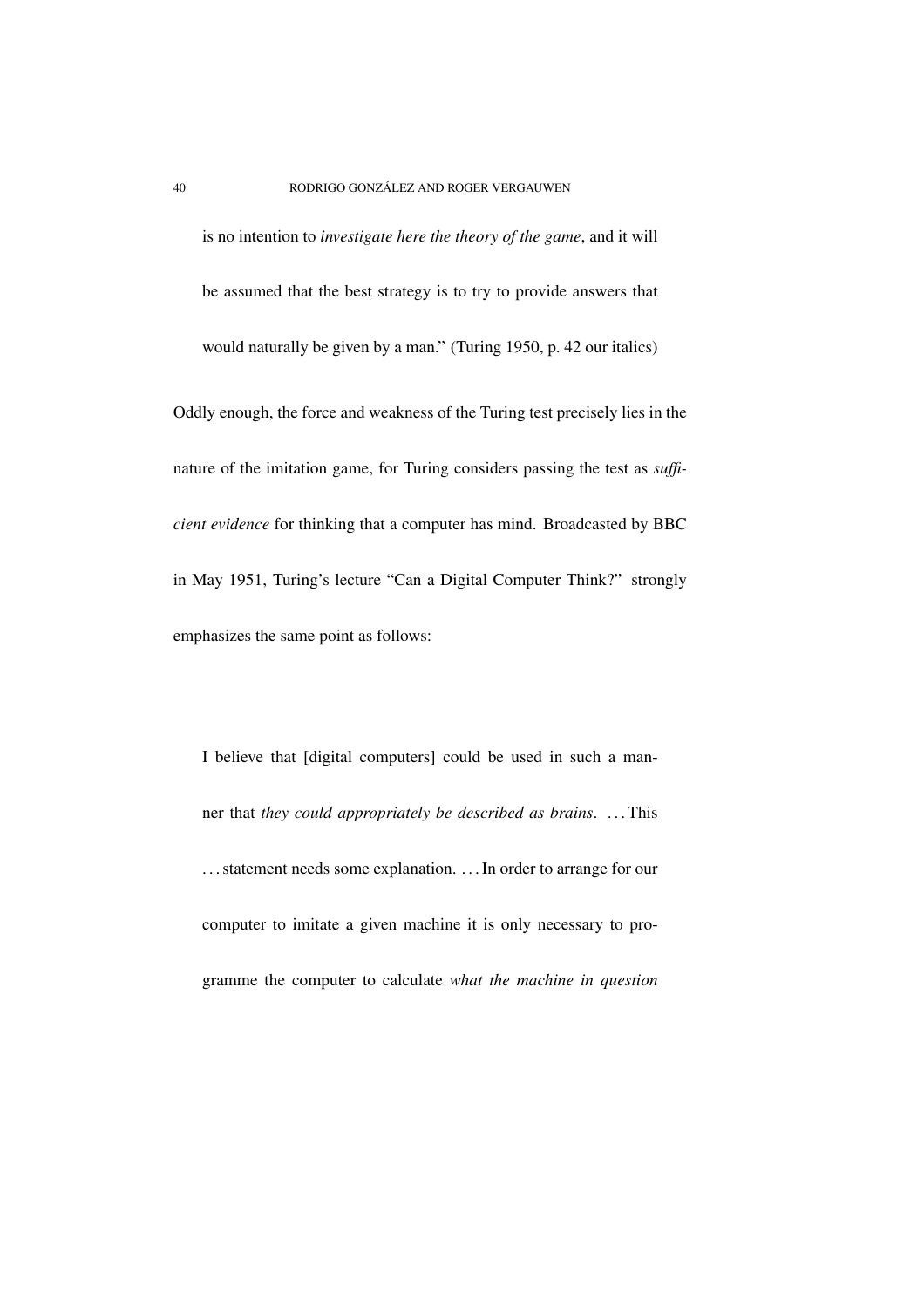*would do under given circumstances* . . .If now some particular machine can be described as a brain *we have only to programme our digital computer to imitate it and it will also be a brain*. If it is accepted that real brains, as found in animals, and in particular in men, are a sort of machine it will follow that our digital computer suitably programmed will behave like *a brain*.

. . .

[O]ur main problem [is] how to programme a machine to imitate the brain, or as we might say more briefly, if less accurately, *to think*. (Copeland 2001, p. 11, our italics)

Undoubtedly, this confusion between describing a programmed machine as a brain with a brain has encouraged a large number of Artificial Intelligence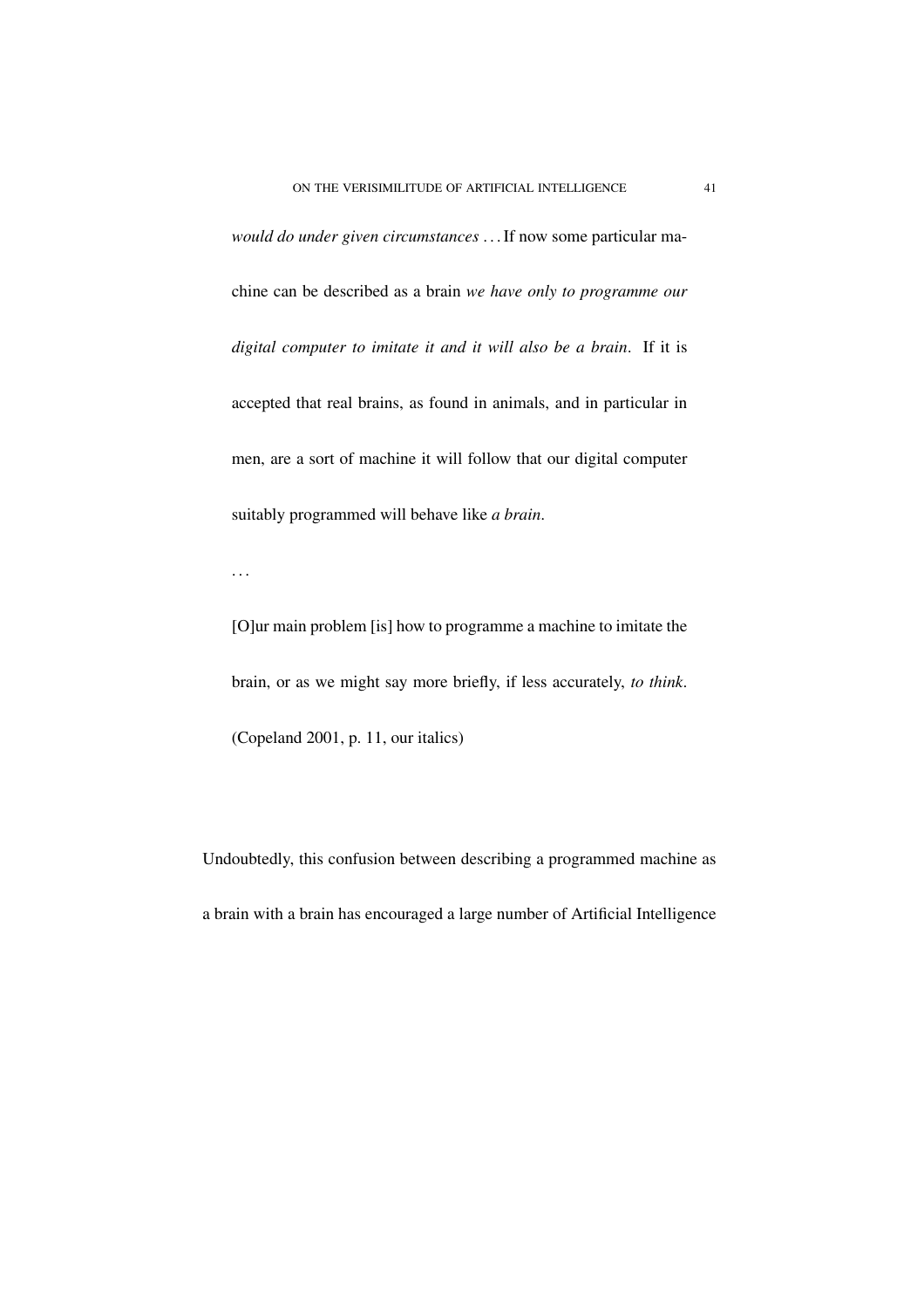researchers to regard the aim of their discipline as the *duplication* of human intelligence. Indeed, Turing's sharp distinction between the intellectual abilities and the physical abilities of man explains the aforementioned confusion. Provided that this distinction was wrong, it would not be possible to programme a computer to imitate thought and, thereby, be a brain.

Turing's ambitious view on AI's goal has misled a large number of people, who claim that AI is committed to artificially creating intelligence by computational simulations of human intellectual capabilities, which supposedly comprises the duplication of intelligence. Among the large number of Artificial Intelligence definitions, this one stands out as the clearest in exhibiting the long-range substantial interest of AI's researchers:

"Artificial Intelligence (which I'll refer to hereafter by its nickname, "AI") is the subfield of Computer Science devoted to developing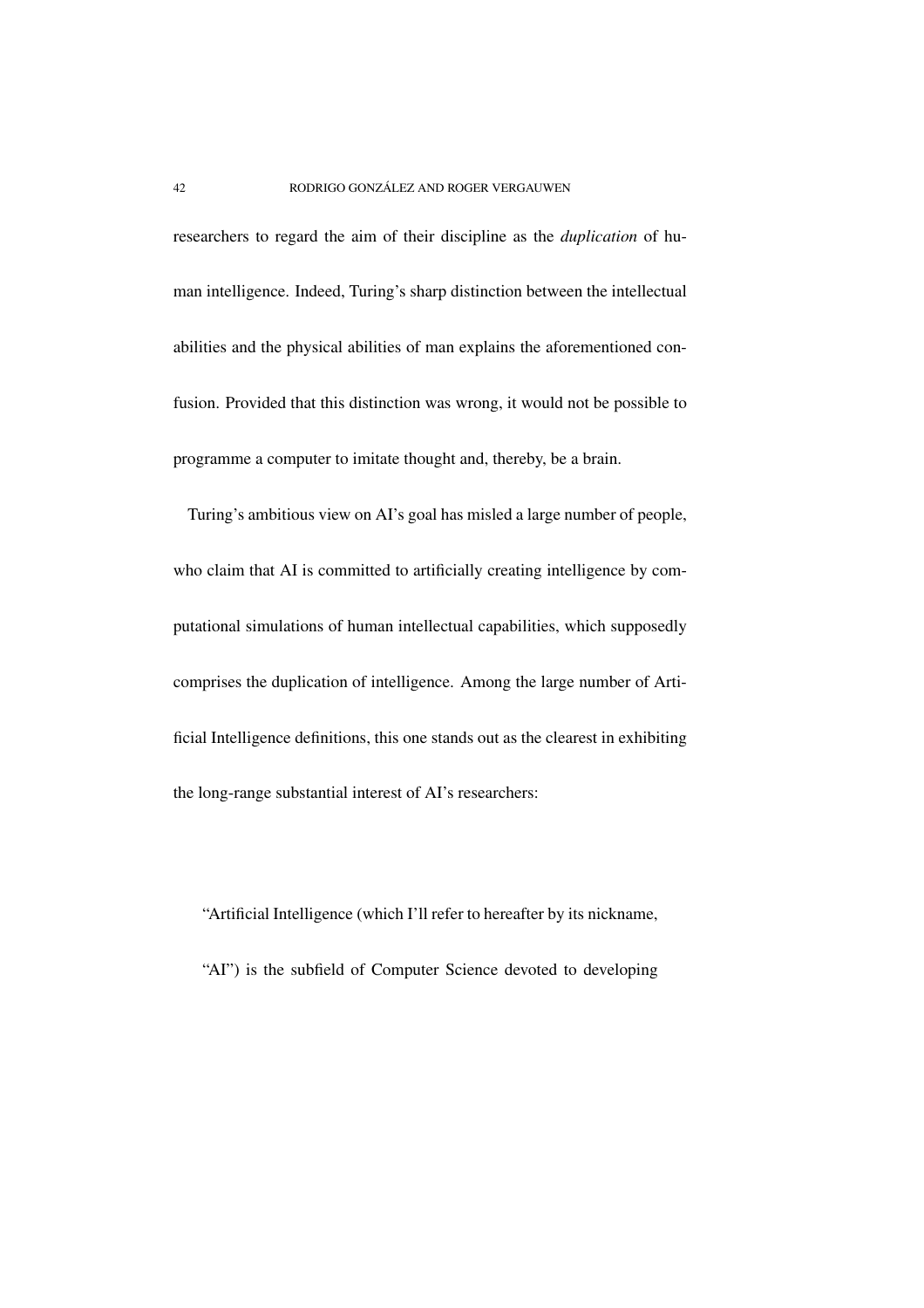programs that enable computers to display behavior that can (broadly) be characterized as intelligent. Most research in AI is devoted to fairly narrow applications, such as planning or speech-to-speech translation in limited, well defined task domains. But substantial interest remains in the long-range goal of building generally intelligent, autonomous agents." (Thomasson 2003)

The wide spread confusion between simulating and duplicating intelligence in AI raises these questions then: Is one really entitled to believe that the computer duplicates the human intellectual abilities if it successfully imitates them? And, does Artificial Intelligence need the *duplication* of intelligence to properly simulate it? Is the nature of the imitation game not relevant, as to the possible difference between simulation and replication? To answer these questions, it is quite useful to compare *the imitation* game in the Turing test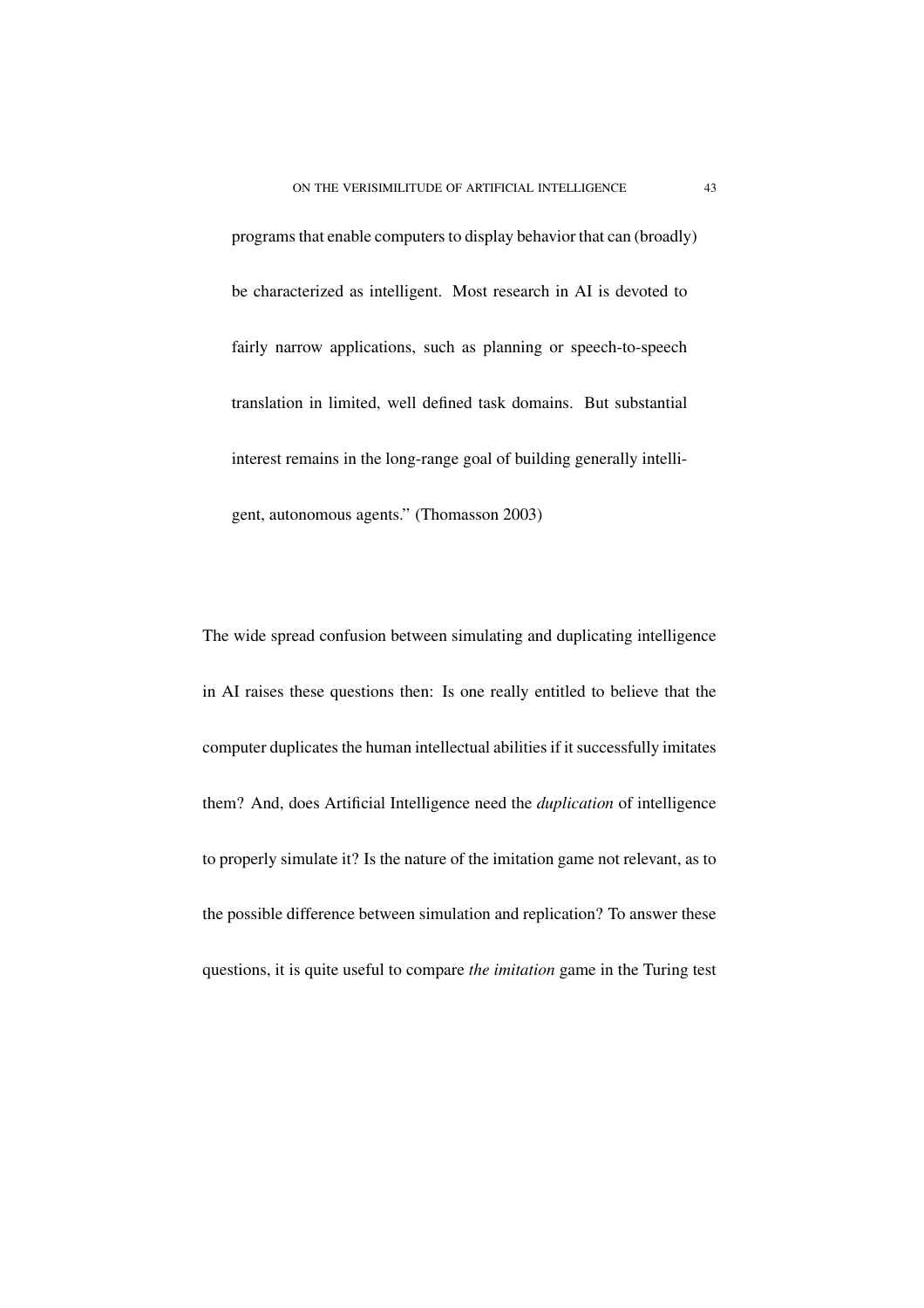with the *verisimilar* make-believe process of fiction and in what respects they overlap and differ.

On the one hand, strictly speaking, neither fiction nor Artificial Intelligence requires the *duplication* of any property to verisimilarly make one believe that P. On the contrary, by *simulating* properties, both disciplines prompt imitation processes which suffice for making one believe that P. While the reader of a fictional text commits to the verisimilar representation of the textual actual world, the computer is said to simulate intelligence, making the interrogators believe it is a person. However, this deception brings about '*as if*' intelligent behavior, which does not provide *incontrovertible evidence* for thinking that the computer has *duplicated* the very same human intellectual capabilities of man. Hence, Artificial Intelligence need not duplicate Intelligence, but make the interrogators believe so by its verisimilar simulation.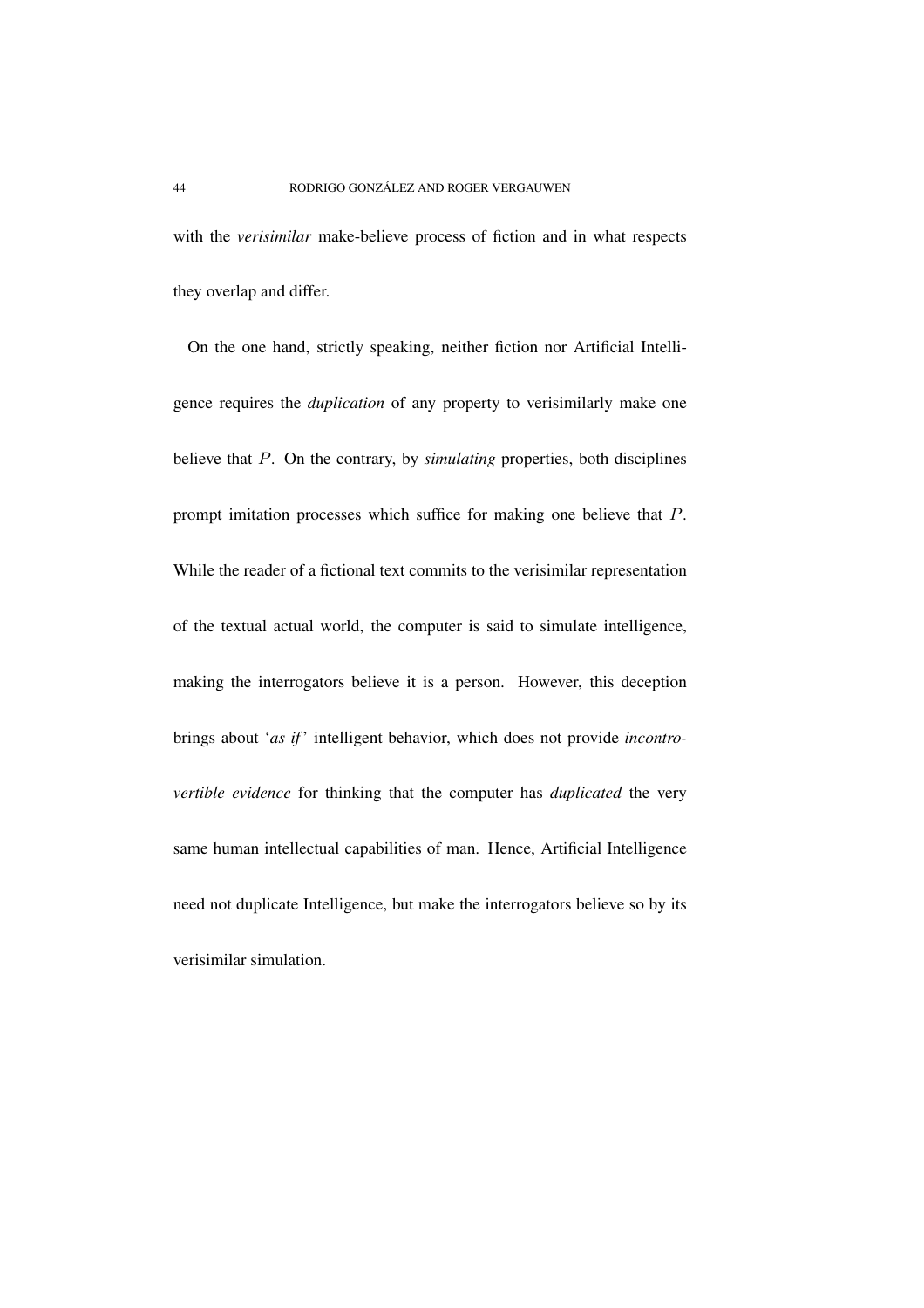On the other hand, both the Turing Test and fiction convince one that P, in spite of the fact that the answers and the narrated stories may lack veracity. However, there is a major difference between the reader's and the interrogator's attitude as to this point. Whereas the former willingly *commits* to believing that the textual actual world is the actual world, the computer simulating human intellectual abilities deceives the latter, who unknowingly believes there is a person instead of a programmed computer. And, unlike the reader accepting conventions to believe that the textual actual world *is* the actual world (e.g. 'Once upon a time there was. . .'), the interrogator does not engage in believing that the computer is intelligent intentionally. On the contrary, the interrogators simply participate in the imitation game, and get convinced that the computer is another person locked in a room.

In light of the comparison between fiction and Artificial Intelligence the important question to ask is the following: *Does the verisimilar simulation of intelligence actually entail its duplication?* The deception carried out by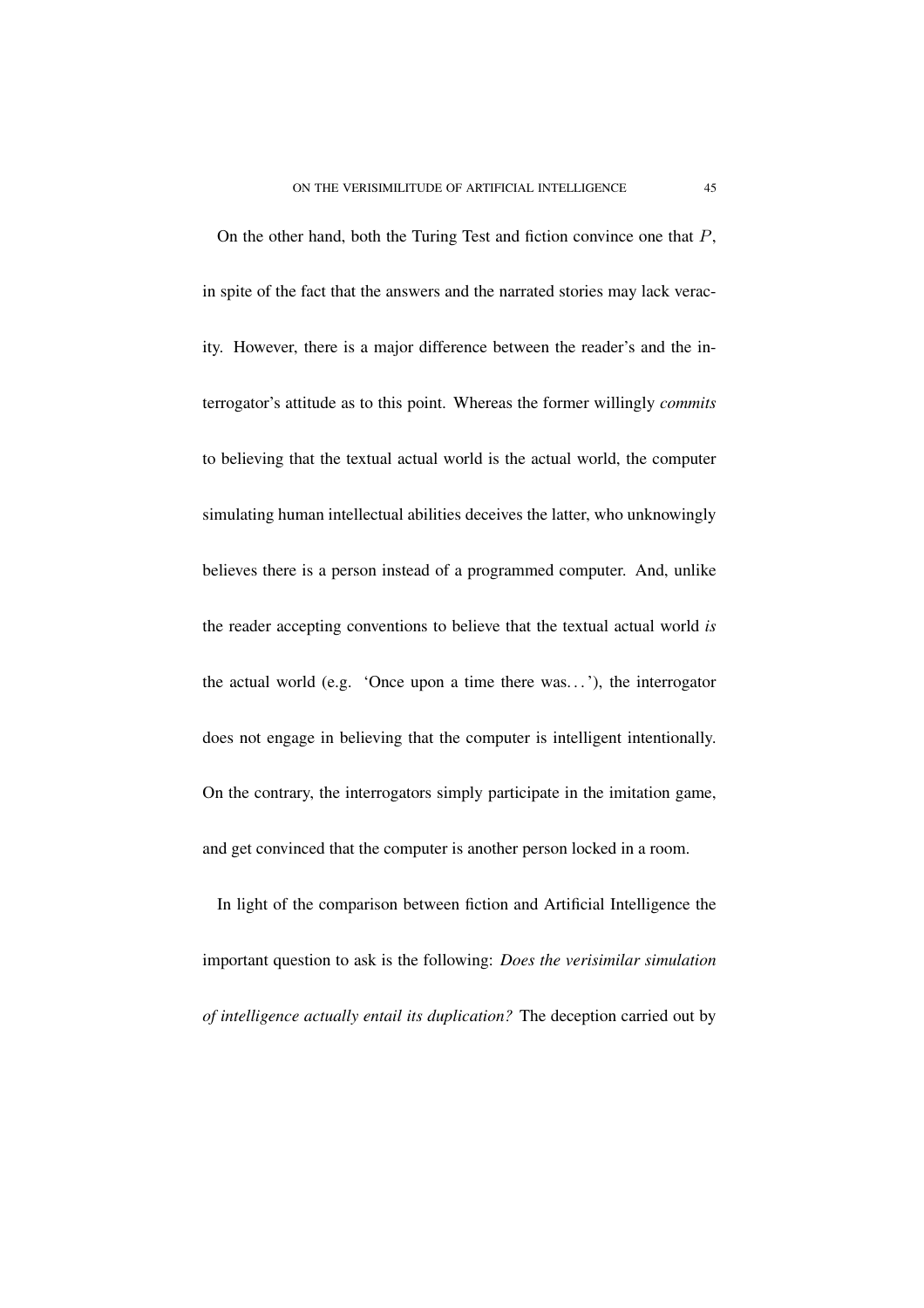the computer in the imitation game suggests that mimicking the linguistic performance of a person does not *entail any duplication*, because, *prima facie*, the successful verisimilar simulation of intelligence requires no intelligence duplication. Although intelligence simulation suffices for convincing interrogators that the digital computer *is* able to linguistically perform as any person and, thus, for regarding the machine as intelligent, the accurate verisimilar pretense does not entitle one to conclude that the computer has a mind. In this sense, Turing hastily takes for granted that the simulation of intelligence entails its duplication. From the viewpoint of the distinction between conceivability and possibility sketched in section 1, two additional interesting questions to ask are: Is the computer's human intelligence simulation identical to human intelligence duplication? And, is this alleged identity necessary or purely contingent from a metaphysical viewpoint?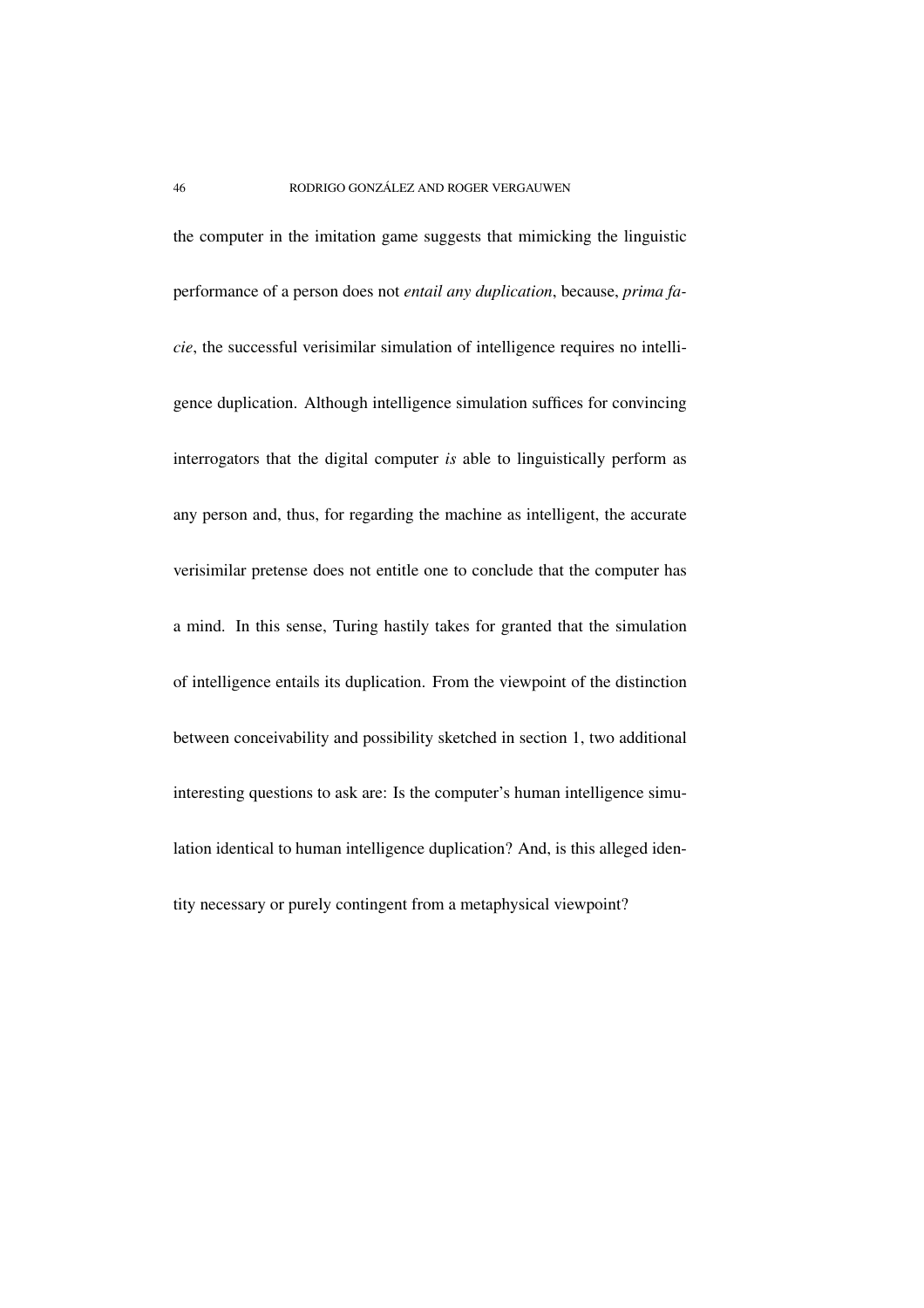4. *Why does AI's verisimilar simulation not entail* duplicated *performance? The Stradivarius violins' case and the Philosophy of Mind*

A brief look at the role the notion of *origin* plays in defining identity seems quite convenient to tackle the issue of whether it is metaphysically possible to duplicate intelligence by simulating it. In the context of defining identity, Kripke asserts the following:

"In the case of this table, we may not know what block of wood the table came from. Now could *this table* have been made from a completely *different* block of wood, or even of water cleverly hardened into ice — water taken from the Thames river? We could conceivably discover that, contrary to what we know think, this table is indeed made of ice from the river. But let us suppose that it is not.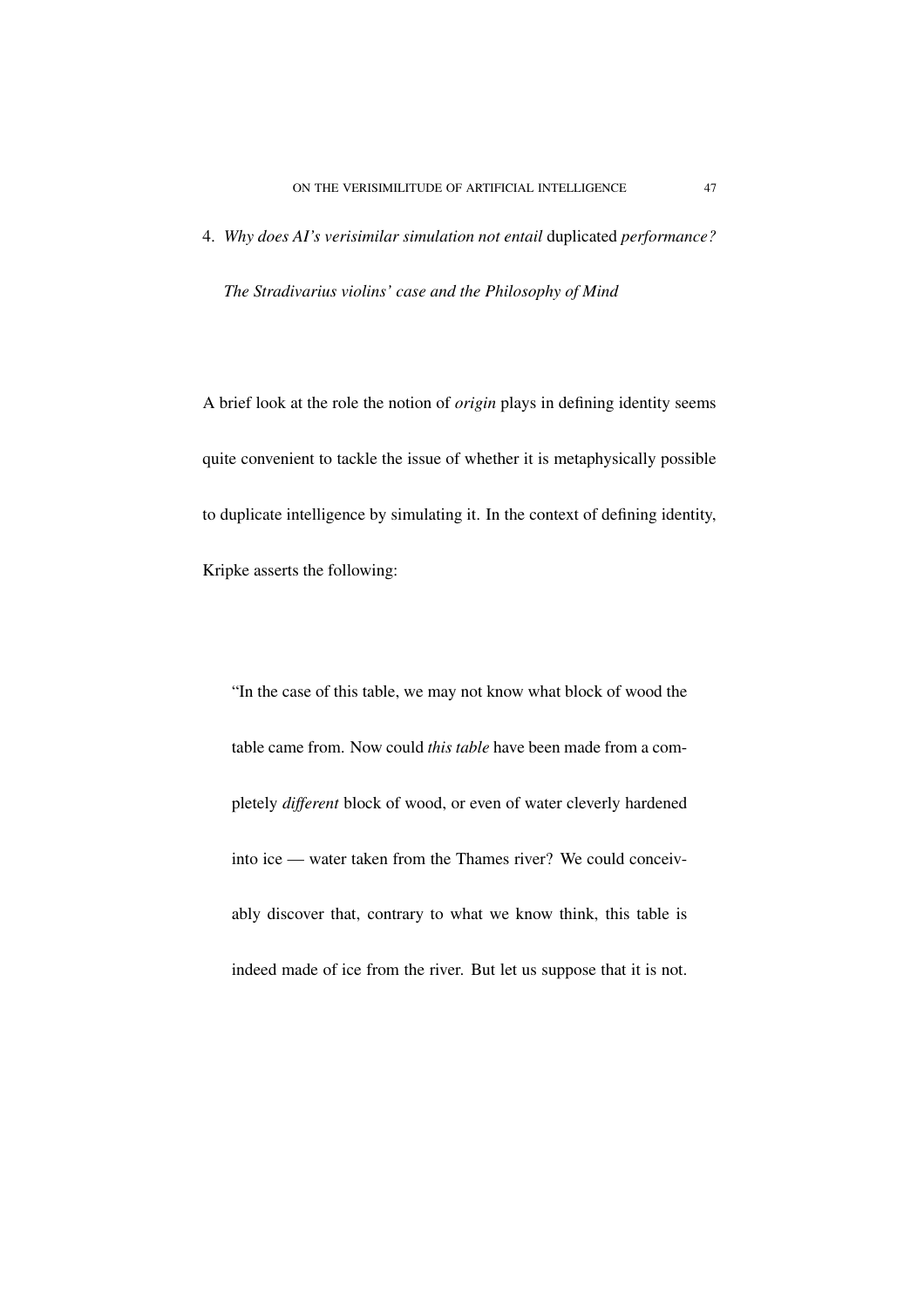Then, though we can imagine making a table out of another block of wood or even from ice, identical in appearance with this one, and though we could have put it in this very position in the room, it seems to me that this is *not* to imagine *this* table as made of wood or ice, but rather it is to imagine another table, *resembling* this one in all external details, made of another block of wood, or even of ice." (Kripke 1980, pp. 113–114, italics in original)

This passage offers a revealing insight as to how two objects differing from origin, yet different, may look quite similar, which certainly has a connection with Artificial Intelligence and how this discipline carries out verisimilar simulations. *Origin* and its connection with metaphysical identity explains why simulation does not entail duplication, because if B has a different origin from A, then B will resemble A at the most and, yet, it will never be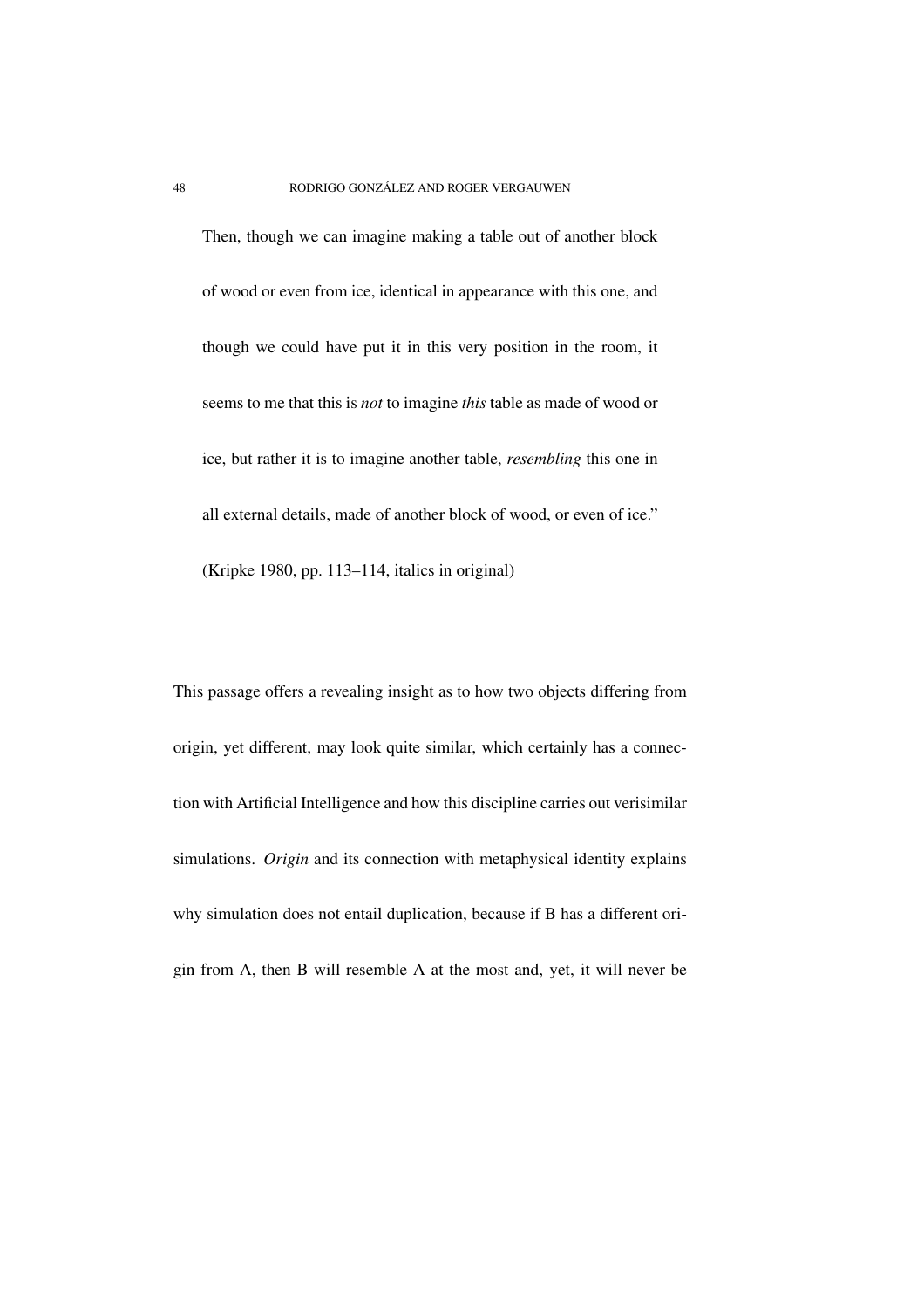identical to A. Likewise, if two objects share one property that is crucial to define them, they at least must have the very same property in every possible world. In other words, they necessarily have to share at least this defining relevant property. For example, if Socrates and Plato are human beings, they must have 46 chromosomes. Have two objects the same origin, they will necessarily share one respect or property that help define their identity.

This grasp of the notion of origin has also a close tie with the issue of authenticity. Consider the following example of a Stradivarius violins' forgery. Despite all the efforts of science and music experts, it is still a mystery what exactly causes the outstanding performance of these Cremonese violins of the late  $17<sup>th</sup>$  to  $18<sup>th</sup>$  centuries (Gough 2000). There are a number of hypotheses which attempt to explain their superior sound such as the varnish, the wood, a fungus that enhanced the quality of the wood, a little ice age that made the wood denser, and so on. All these hypotheses intend to pin down the origin and causal factors involved in their performance so that scientists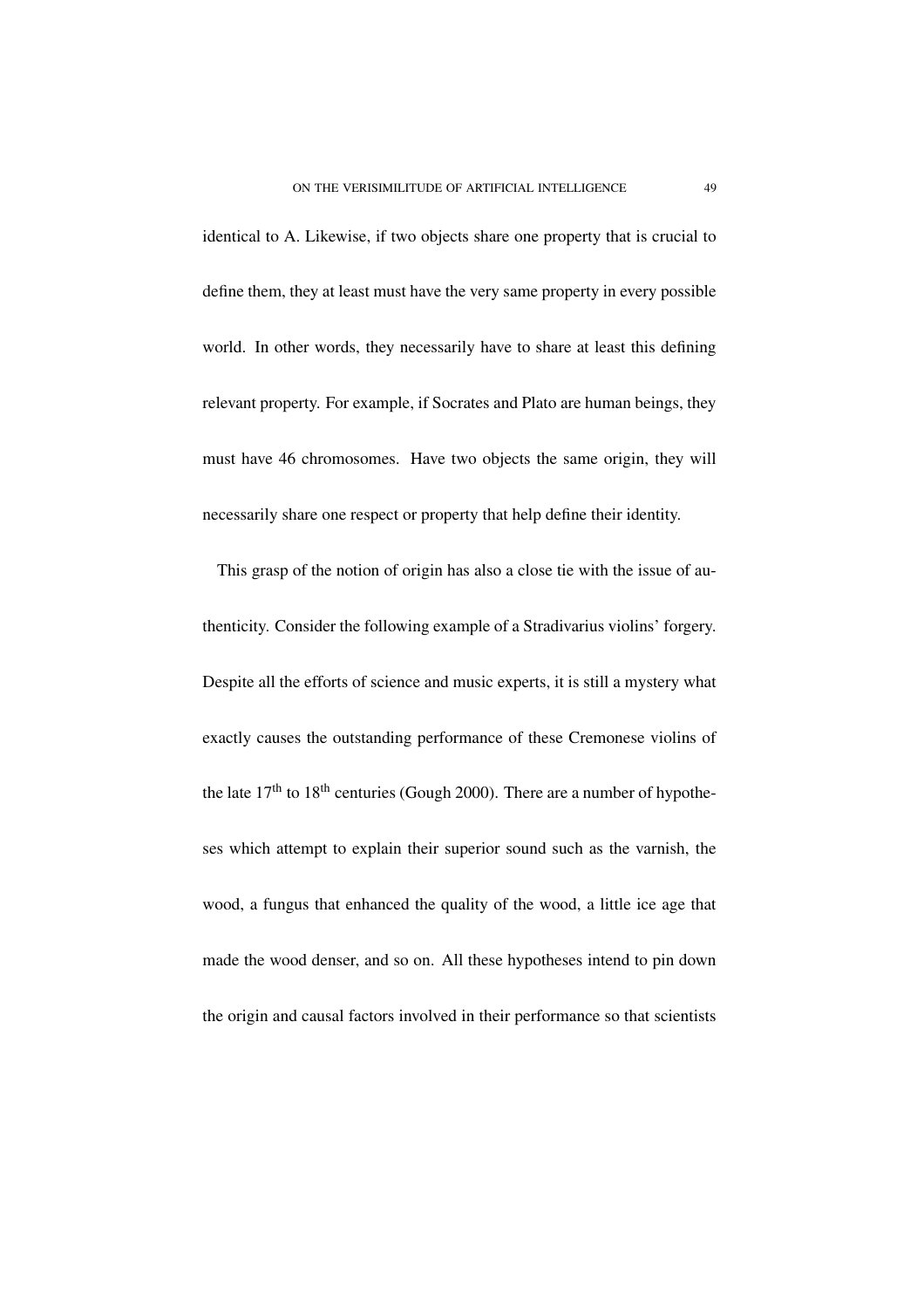might duplicate them in the future. Suppose that two thieves stole the Stradivarius original handbook for manufacturing violins<sup>5</sup>, and attempted to copy them in all respects by following the strict guidelines provided by the book. Imagine that a very special kind of fungus, which used to enhance the quality of the wood with which Stradivari crafted his violins and originated the sound of them, had completely disappeared nowadays. As the thieves could not employ the very same materials with which Stradivari manufactured his

<sup>5</sup> This example deals with the problem of whether or not simulation comprises duplication in the same vein as Cleland's objection to explaining mental phenomena by effective procedures (Cleland 1993). Whereas she argues that Turing Machine procedures involve neither causality nor mental life, our argument states that verisimilar simulations cannot duplicate the simulated properties or events, as machine intelligence and human intelligence arise from different *origins and prompt two different causal processes*.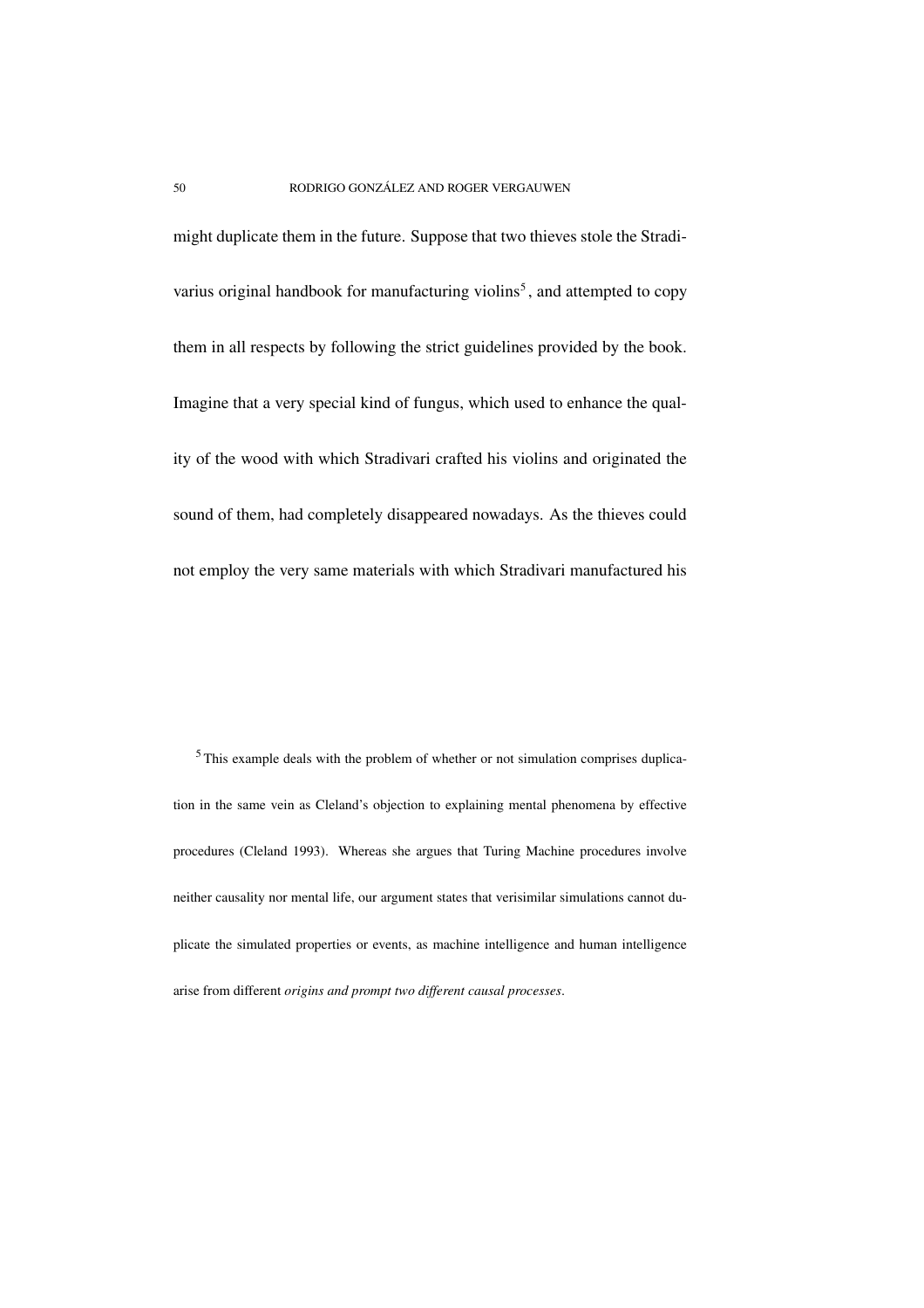violins, they would be unable to duplicate the remarkable sound of a Stradivarius violin. Even so, the crooks would be able to rip off several people, crafting excellent replicas.

This case raises two important issues. On the one hand, whether or not forgery or simulation can be sufficient for duplicating an original authentic thing, in this case, a Stradivarius violin. On the other hand, whether or not one could *possibly* duplicate the Stradivarius violins' performance by adequately simulating them, as Artificial Intelligence might claim, for instance. Consider another possibility associated with the Stradivarius violins, which will directly deal with AI's equation of simulation to duplication.

On the face of the Stradivarius violins' mystery, could a computer program duplicate the Stradivarius violins' performance by verisimilarly simulating it? Suppose that AI researchers developed a program to resolve the mystery of Stradivarius violins, which additionally could verisimilarly simulate their performance. To this end, they design a program called MESSIAH, in honor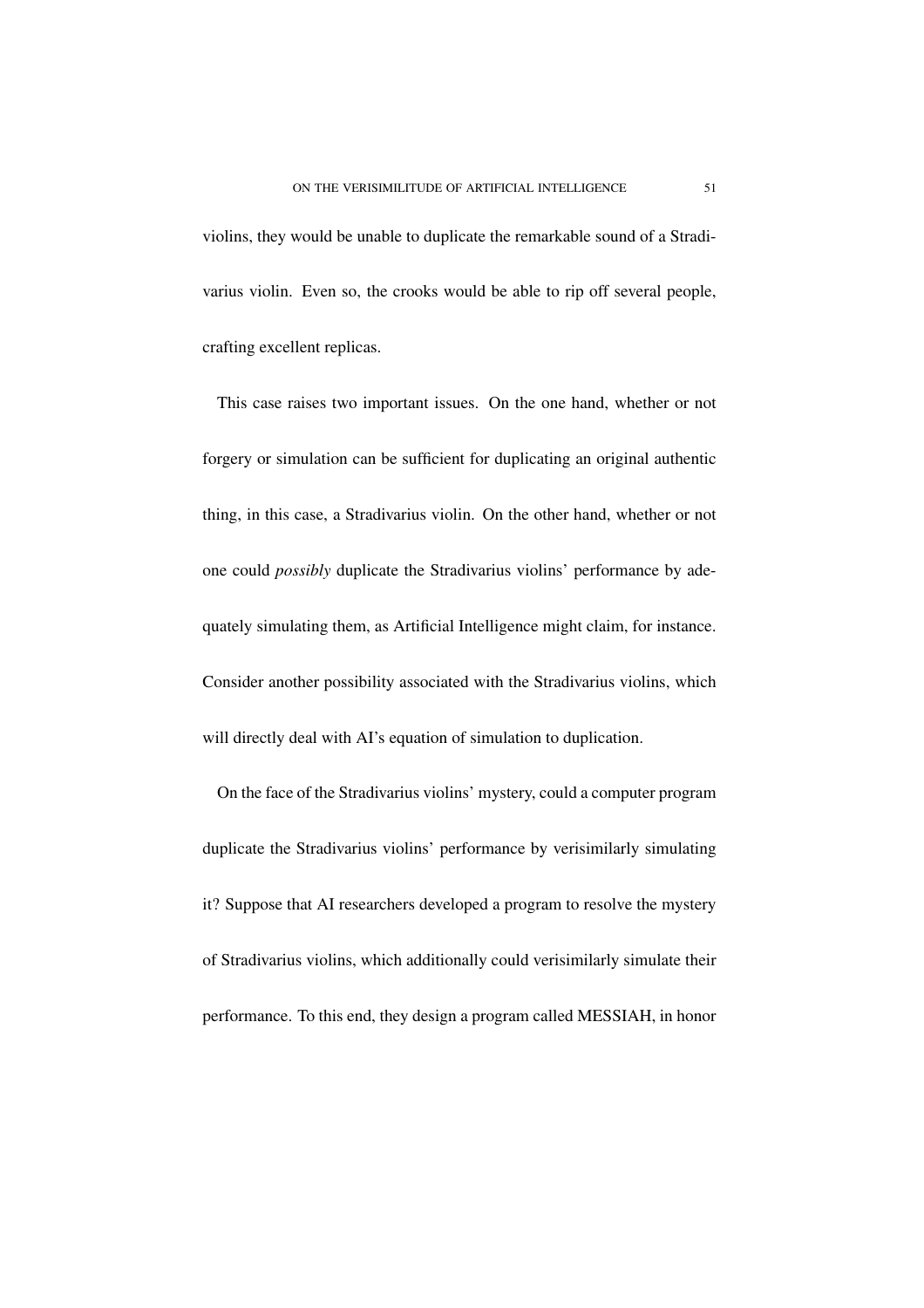to the most celebrated violin in the world crafted by Stradivari in 1716: 'The messiah.' Imagine, further, that MESSIAH was able to successfully pass a test analogous to the Turing test, that is, by deceiving judges who could not distinguish the computer's simulation from that of an authentic Stradivarius violin's performance.

This 'Stradivarius test' would run as follows: a violinist plays on a Stradivarius violin a limited set of compositions at the request of some judges. All those compositions are magnificently replayed by MESSIAH, which is run on a computer equipped with a high fidelity sound system. The judges have to assess the performance of the Stradivarius violin and the computer through headphones, and have to decide which one the Stradivarius violin is. MESSIAH is programmed to mimic the very same human-like sounds a violinist player makes when playing violin, and even to make extremely rare faults, which prevent favoring the violinist. After several compositions were played, most judges would be unable to tell the difference, and decide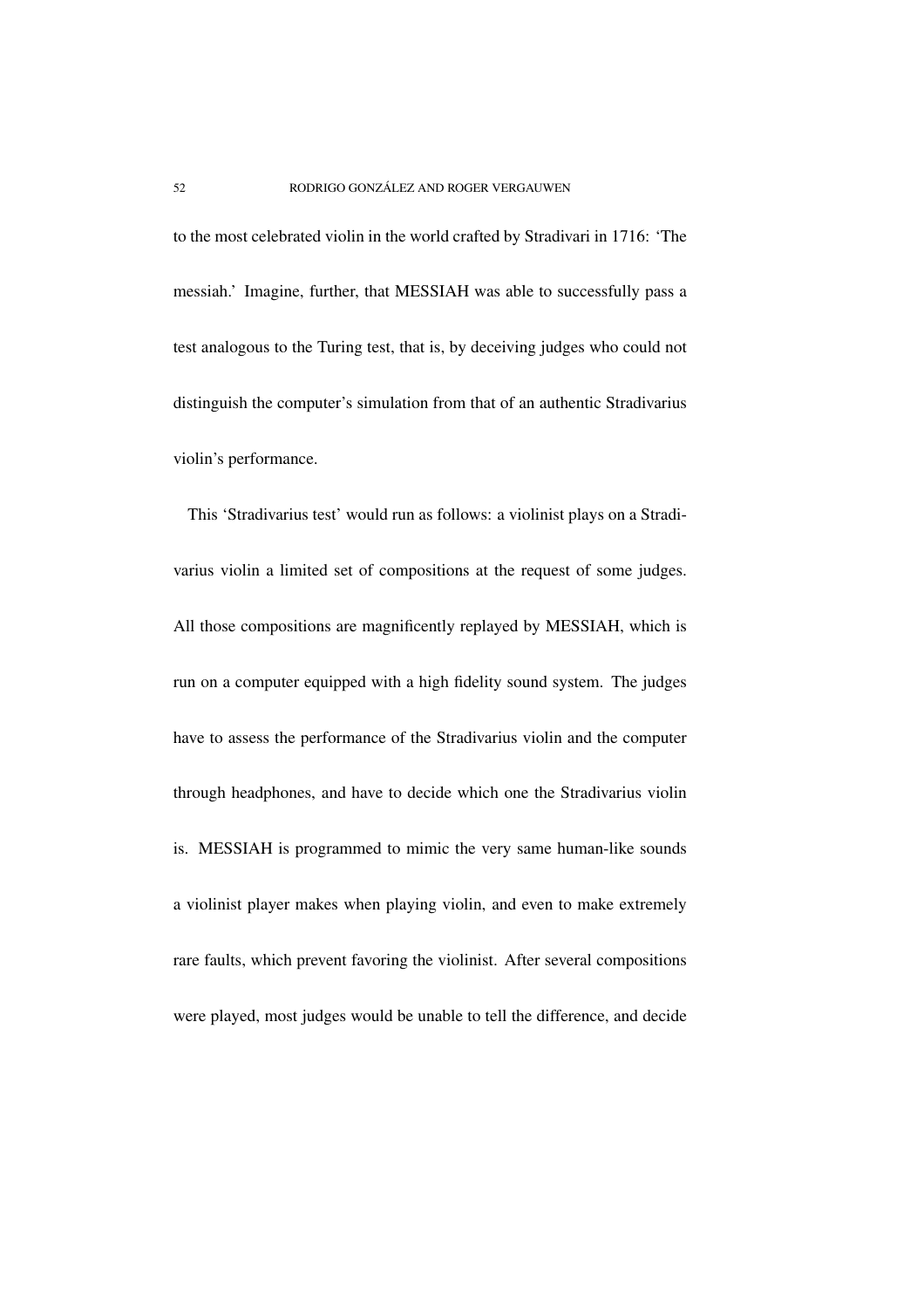which performance belongs to the Stradivarius violin, because the computer would perform in a manner undistinguishable from that of the violin, deceiving the majority of them. By doing so, MESSIAH would indeed pass the Stradivarius Test.

Being able to accurately imitate performances, computer programs such as MESSIAH and its verisimilar simulation cannot duplicate those performances. MESSIAH's successful verisimilar performance simulation *will never be sufficient* for the occurrence of duplication performance, because verisimilar simulation entails no duplication. Undoubtedly, the performance of Stradivarius' violins is *metaphysically linked* to Stradivari's special manner of manufacturing violins, and the mysterious causal factors mentioned earlier, which prevent the duplication of Stradivarius violins by a mere computer program simulation. What if someone still claimed that *in principle* it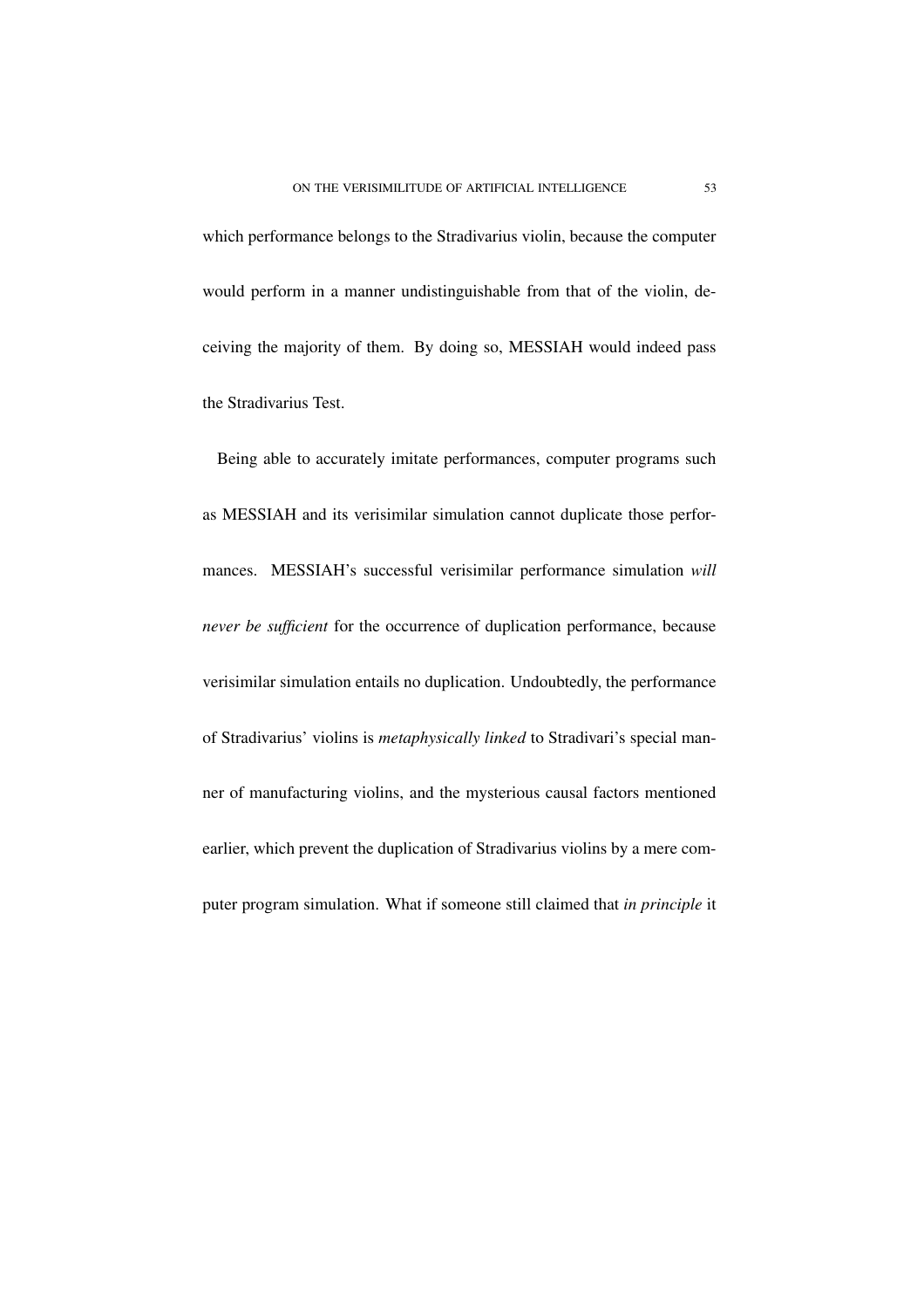is not impossible to duplicate a Stradivarius violin's performance by its computer simulation? At this point, the distinction between imagination, conceivability and possibility sketched in section 1 helps overcome this objection. From the point of view of imagination, it is indeed possible to conceive of a situation in which scientists duplicate the performance of a Stradivarius violin by simulating it. In the context of metaphysical necessity, the situation is radically different, though. If someone simulated the performance of a Stradivarius violin, the simulation would never perform as an authentic Stradivarius violin, because the origin of the simulation remarkably differs from the *origin* of a bona fide Stradivarius violin's performance. Therefore, the equation of simulation performance and duplication performance in AI is *metaphysically impossible*.

In addition, the Stradivarius violins' case suggests the following consequence: as it is metaphysically impossible to separate a Stradivarius violin's performance from its origin, likewise, human intelligence cannot be isolated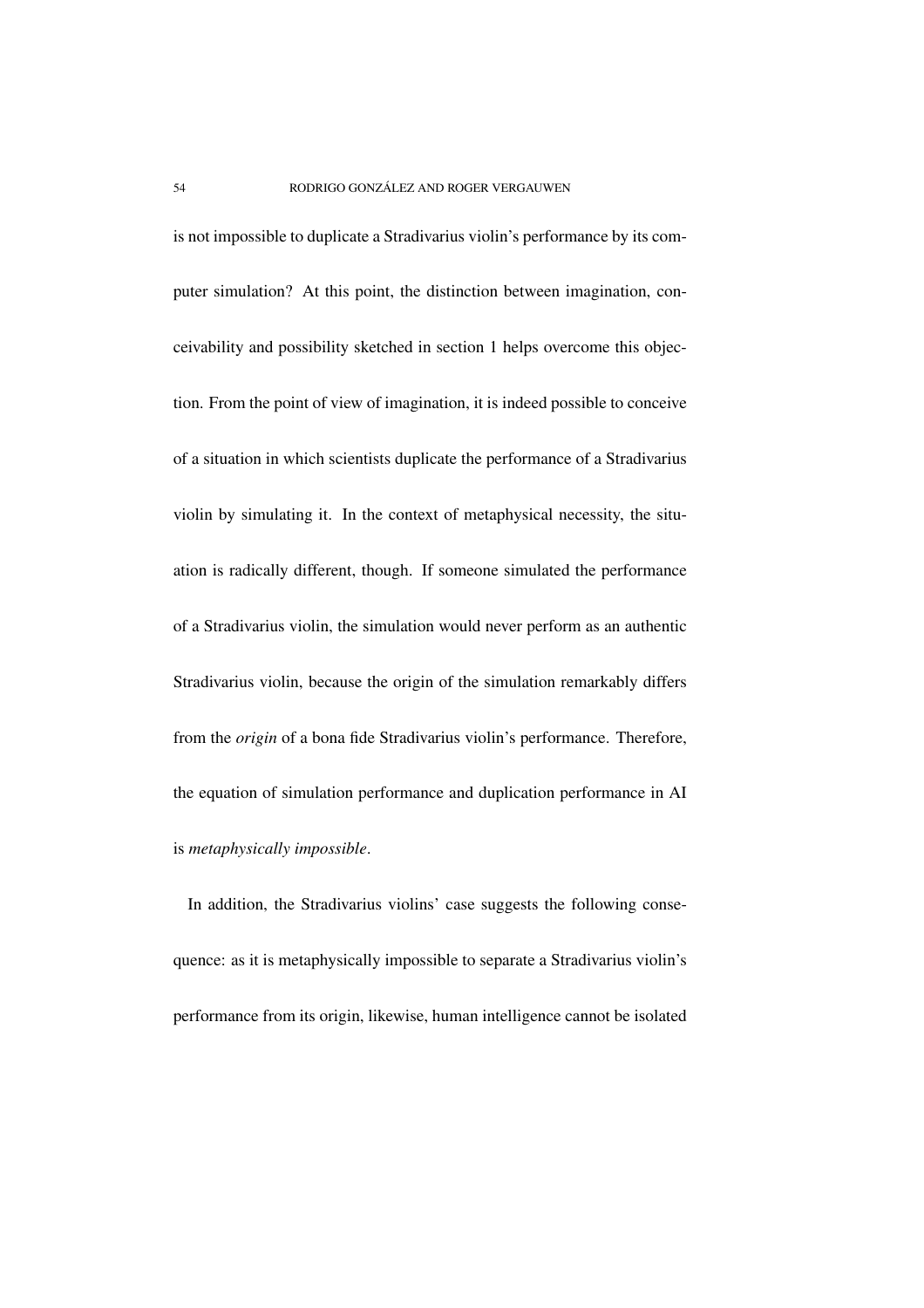from its origin. And, incidentally, neither can intelligence be encoded into a program. It is metaphysically impossible to isolate linguistic performance from its metaphysical origin, that is, from whatever originates intelligence in the biological dominion. Turing's presupposition that it is possible to separate intelligence from its biological origin is *prima facie epistemically possible — and thus conceivable — but metaphysically impossible*, as intelligence metaphysically depends upon a large number of biological conditions which are *irreproducible* by *pure simulation*. On close analysis, although Artificial Intelligence's simulations involve verisimilitude and deceive interrogators, they will never be sufficient for duplicating intelligence, which explains why verisimilar simulations rule out intelligence duplication in AI and, likewise, why intelligence duplication in AI, was it empirically possible, would involve no simulation whatsoever. Patently, this sort of intelligence duplication would indeed go far beyond the initial project of Artificial Intelligence,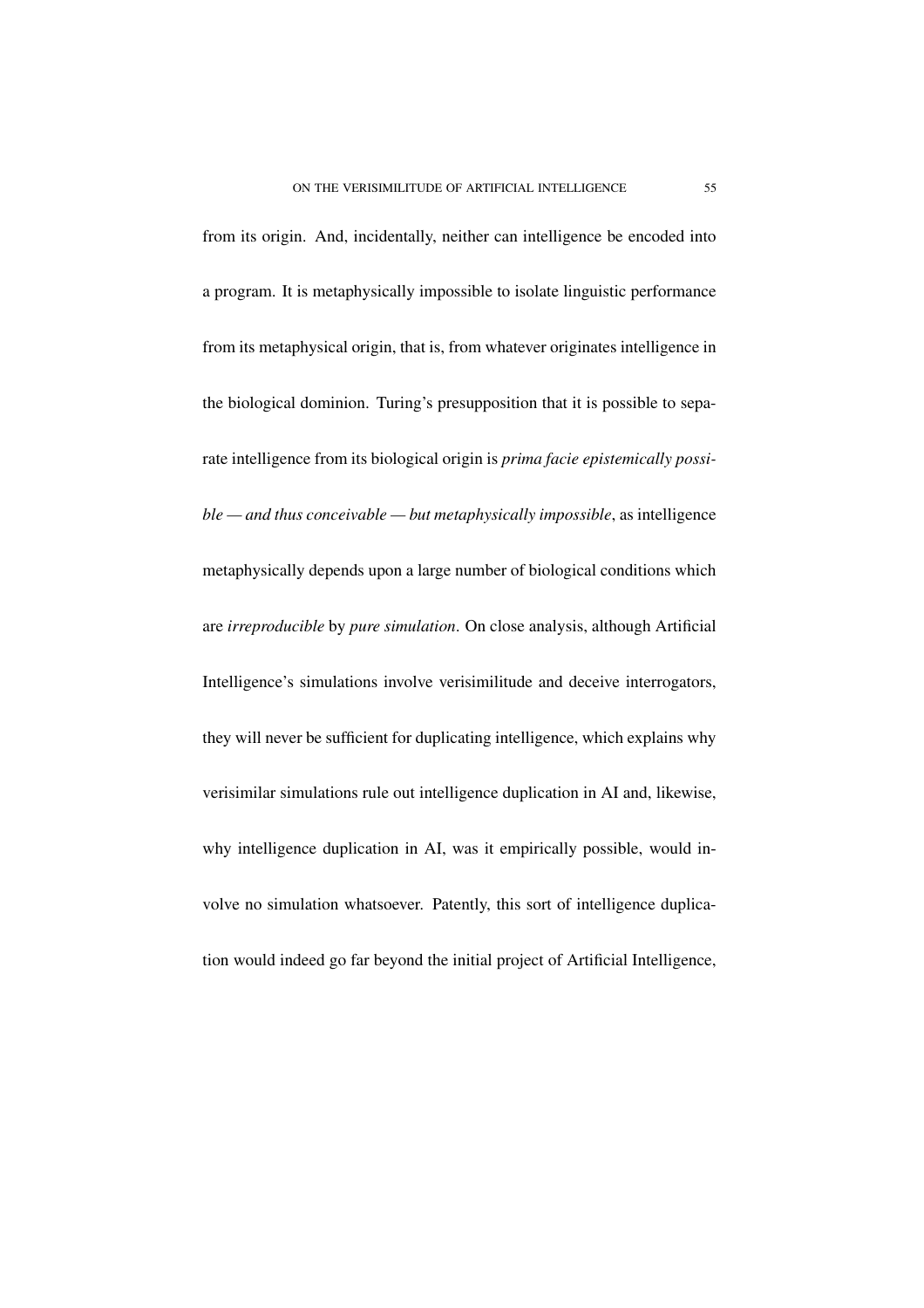as Turing himself realizes:

"One might for instance insist that the team of engineers should be all of one sex, but this would not really be satisfactory, for it is probably possible to rear a complete individual from a single sell of the skin (say) of a man. To do so would be a feat of biological technique deserving of the very highest praise, but we would not be inclined to regard it as a case of 'constructing a thinking machine'. This prompts us to abandon the requirement that every kind of technique should be permitted. We are the more ready to do so in view of the fact that the present interest in 'thinking machines' has been aroused by a particular kind of machine, usually called an 'electronic computer' or 'digital computer'." (Turing 1950, p. 42)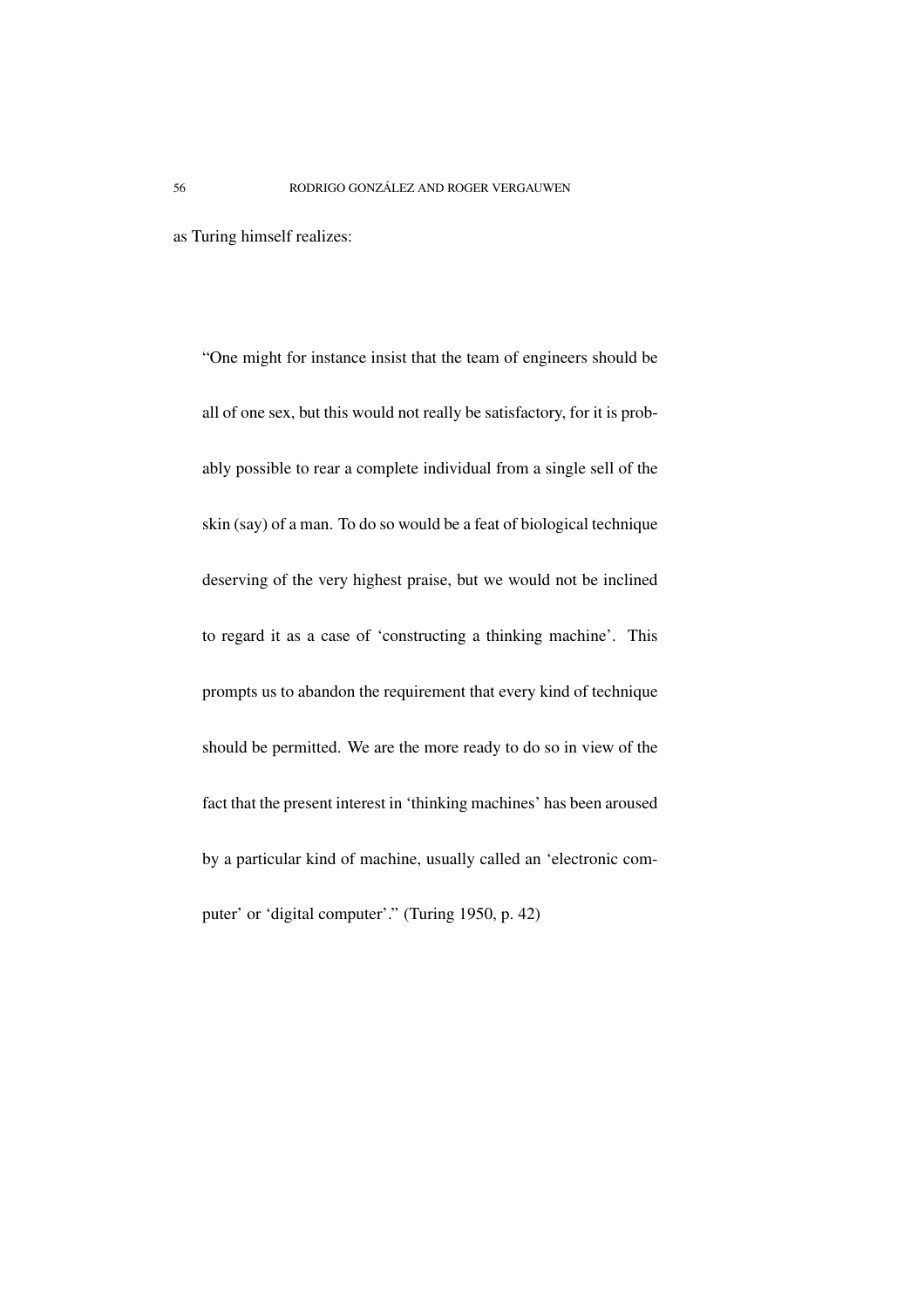In view of this passage, it is more or less obvious why Turing, and Functionalism later, have been accused of endorsing dualism, despite criticizing it. Both Turing and Functionalism claim that it is possible to duplicate the mental abilities of a human being without duplicating its origin, that is, by the pure imitation of linguistic behavior. Claiming so, both theories imply that the mental is separable from the physical.

In the context of refuting Strong Artificial Intelligence and the implausibility that computers understand stories in natural language, Searle objects this point too (Searle 1980 and 1990), claiming that formal symbols, upon which a computer program is based, have no causal powers and, therefore, Artificial Intelligence cannot create intelligence by running programs that solely simulate intelligence. To Searle, as intelligence is caused by the causal powers of the brain, Artificial Intelligence cannot duplicate those powers and, hence, is confined to Weak Artificial Intelligence, or to the design and use of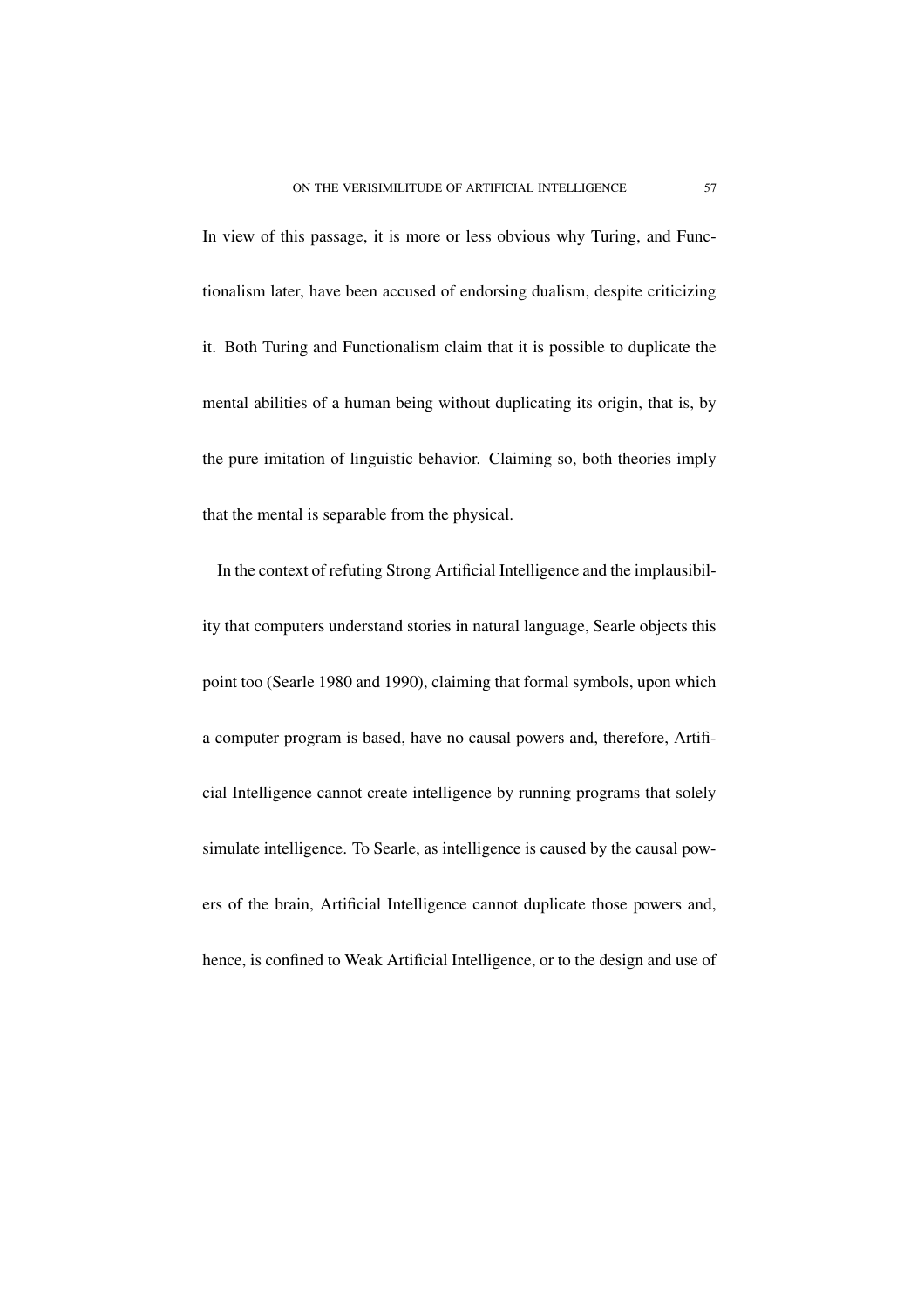computer programs as tools to test scientific hypotheses on the human cognitive system. Searle precisely bases his Chinese Room argument upon the impossibility of equating simulation and duplication. However, he does not provide any account to explain *why* one is not justified in claiming intelligence duplication from simulation other than providing instructive examples illustrating why simulation is not duplication, like the following ones:

"You can simulate the cognitive processes of the human mind as you can simulate rain storms, five fire alarms, diggestion, or anything else that you can describe precisely. But it is just as ridiculous to think that a system that had a simulation of consciousness and other mental processes thereby had the mental processes, as it would be to think that the simulation of digestion on a computer could thereby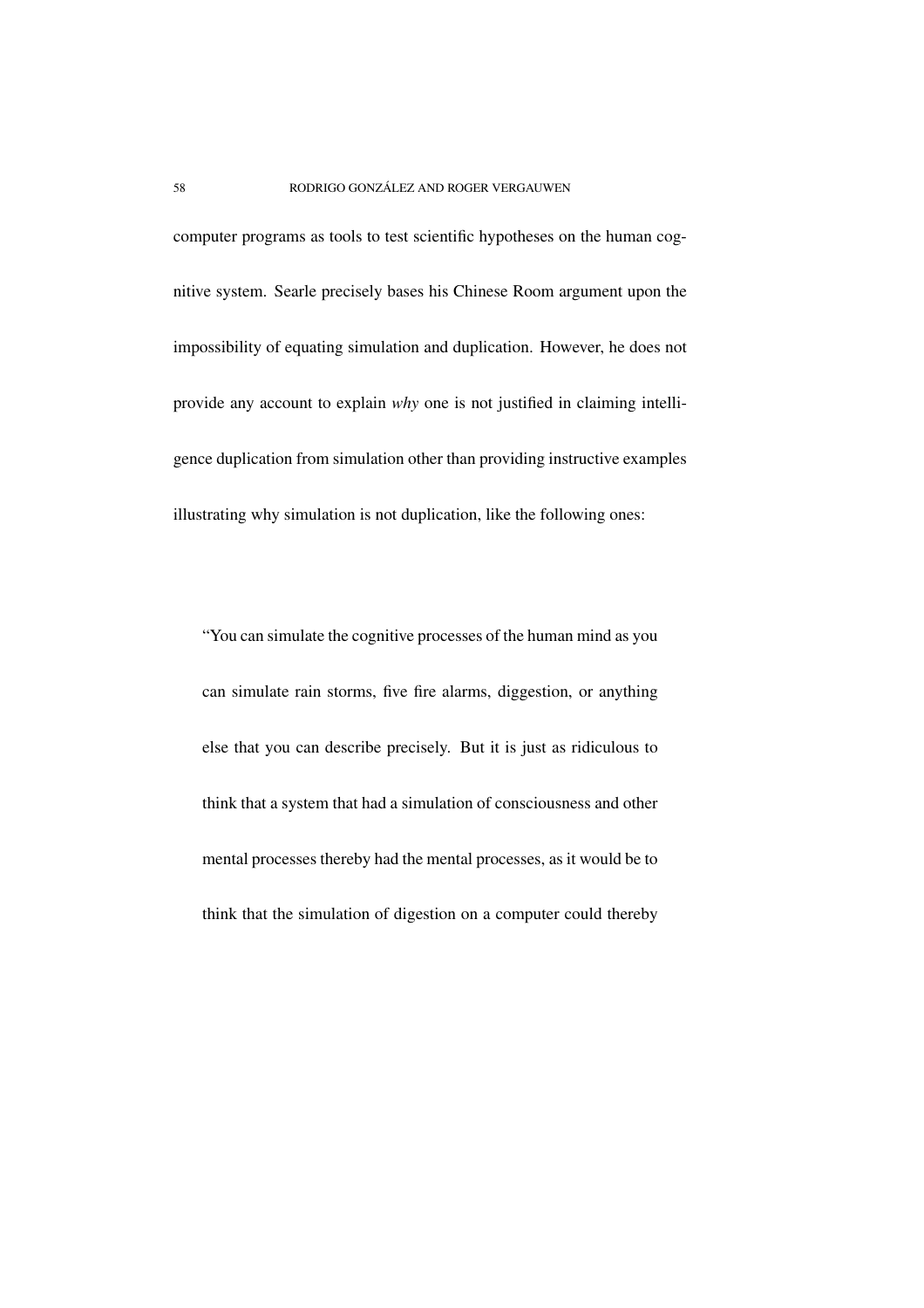actually digest beer and pizza" (Searle 2002, p. 52)

Besides stressing the absent causal component involved in simulation, which is Searle's main point, the Stradivarius violins' example shows why 'machine intelligence' — as it was originally conceived by Turing — and human intelligence cannot clearly be equated in this precise way: both come from two completely different origins and thus cannot be regarded as identical. Would it be possible to have intelligence duplication in terms different as

AI's original project? Searle considers this possibility as follows:

"[AI's advocates might respond that] Whatever these causal processes are that you say are essential for intentionality (assuming you are right), eventually we will be able to build devices that have these causal processes, and that will be artificial intelligence. . . .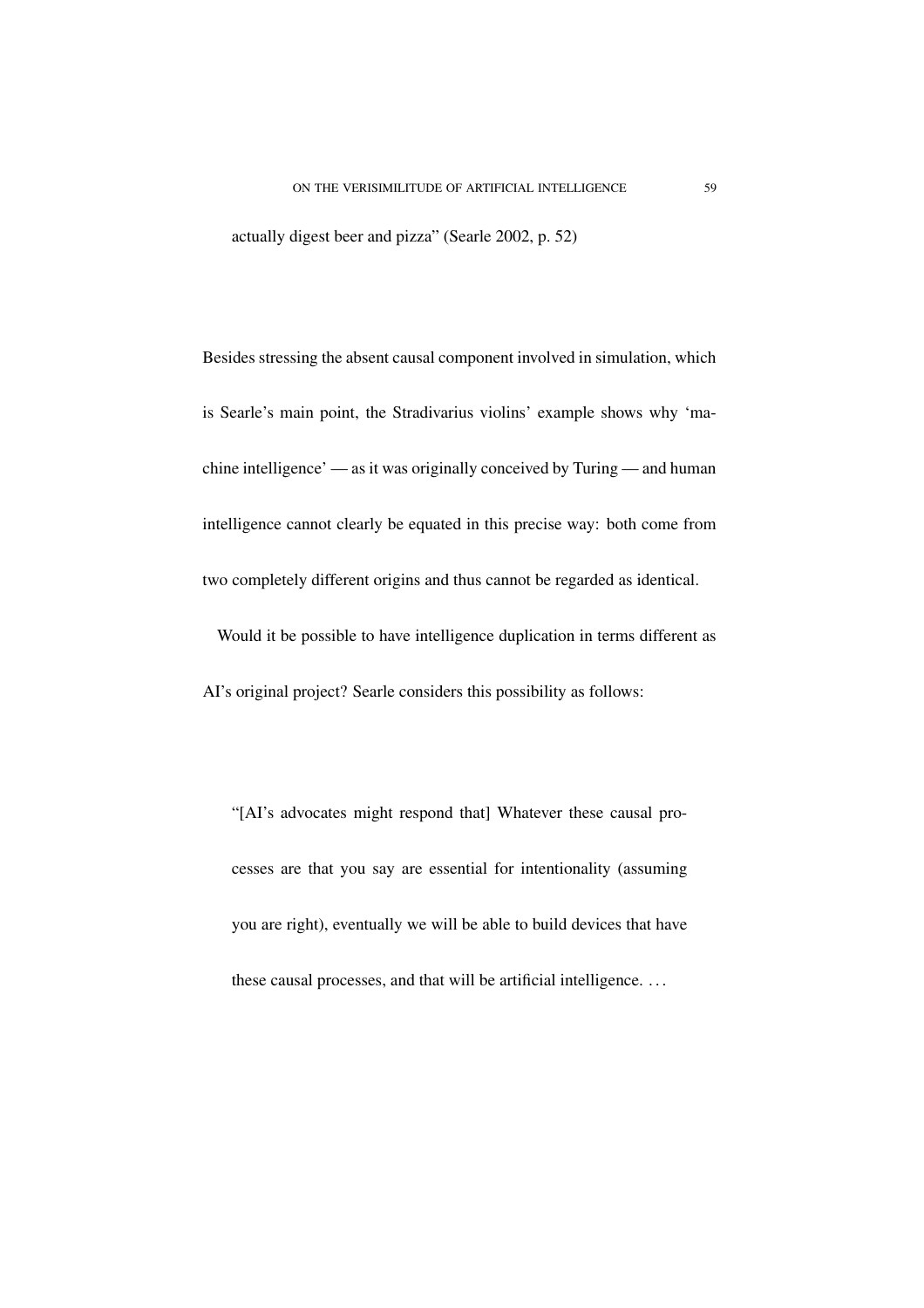. . .I really have no objection to this reply save to say that it in effect trivializes the project of strong AI by redefining it as whatever artificially produces and explains cognition. . . .

. . .'Could a machine think?' The answer is, obviously, yes. *We are precisely such machines.* 'Yes, but *could an artefact, a man-made machine, think?*'

. . .If you can exactly duplicate the causes, you could duplicate the effects. And indeed it might be possible to produce consciousness, intentionality, and all the rest . . .

. . .It is, as I said, *an empirical question*." (Searle 1980, pp. 81–82, our italics)

And so is the possibility of duplicating Stradivarius violins' performance by running programs. If possible, the achievement of Stradivarius violins'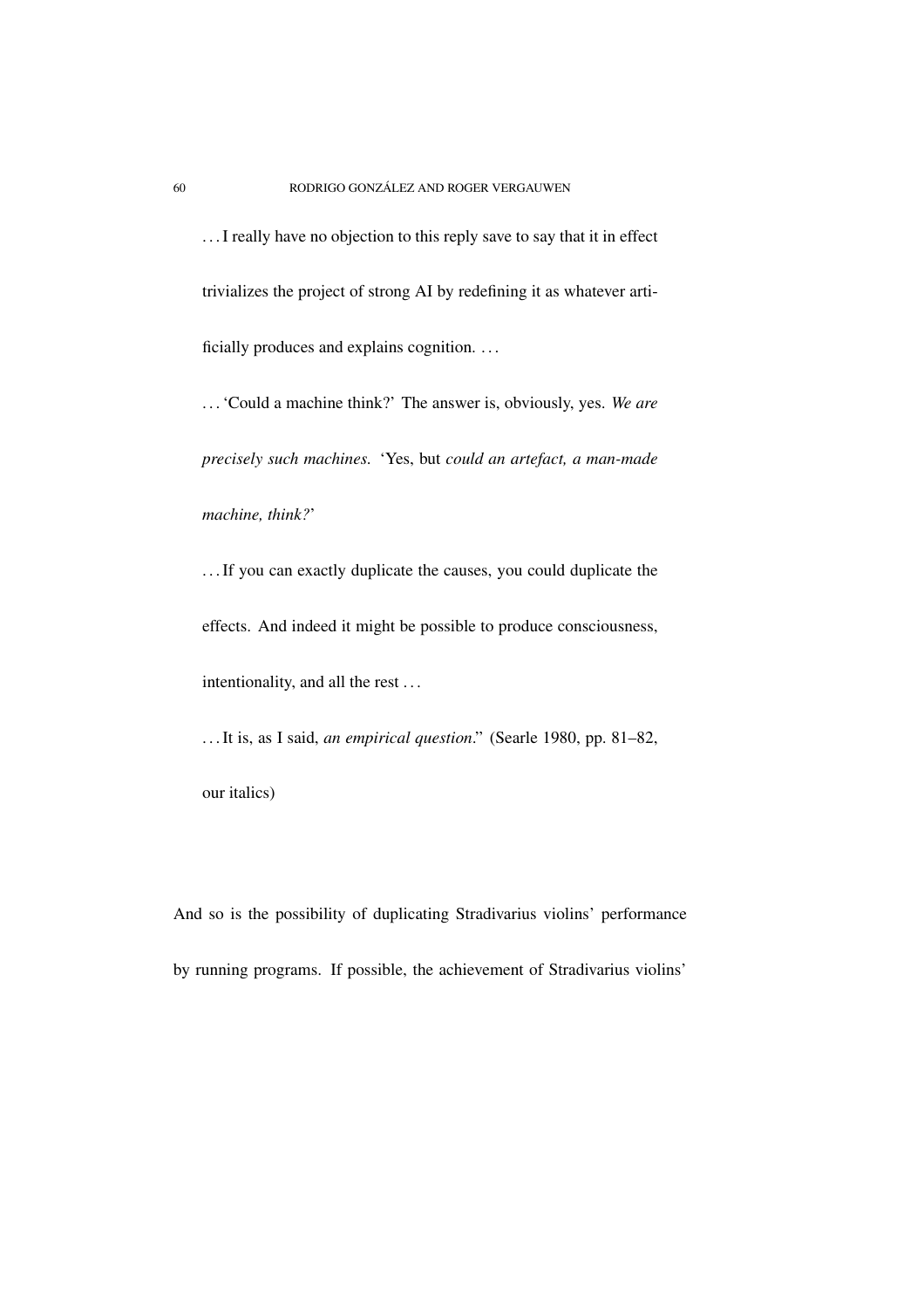performance duplication will eventually be achieved by the scientific reproduction of the very same conditions under which Stradivari, Guarneri, Amati and other artisans crafted their violins in Cremona in the  $17<sup>th</sup>$  and  $18<sup>th</sup>$  centuries. This possibility, however, is an empirical question as well.

AI's inability to achieve intelligence duplication by intelligence simulation raises two final questions: What condition must successful simulation meet to be regarded as sufficiently verisimilar and then successfully persuading? What should AI's simulations be like, given that it cannot possibly duplicate intelligence by carrying out pure computerized simulations? Artificial Intelligence ought to simulate intelligence by processes that *have apparently duplicated intelligence*, that is, by imitation processes that *minimally depart from actual intelligence*. Turing certainly misled the tradition, claiming that an indistinguishable performance involves its duplication, at least as far as passing the Turing test is concerned. This view does not indeed follow from intelligence simulation in AI and, *yet*, it is *prima facie conceivable*, at least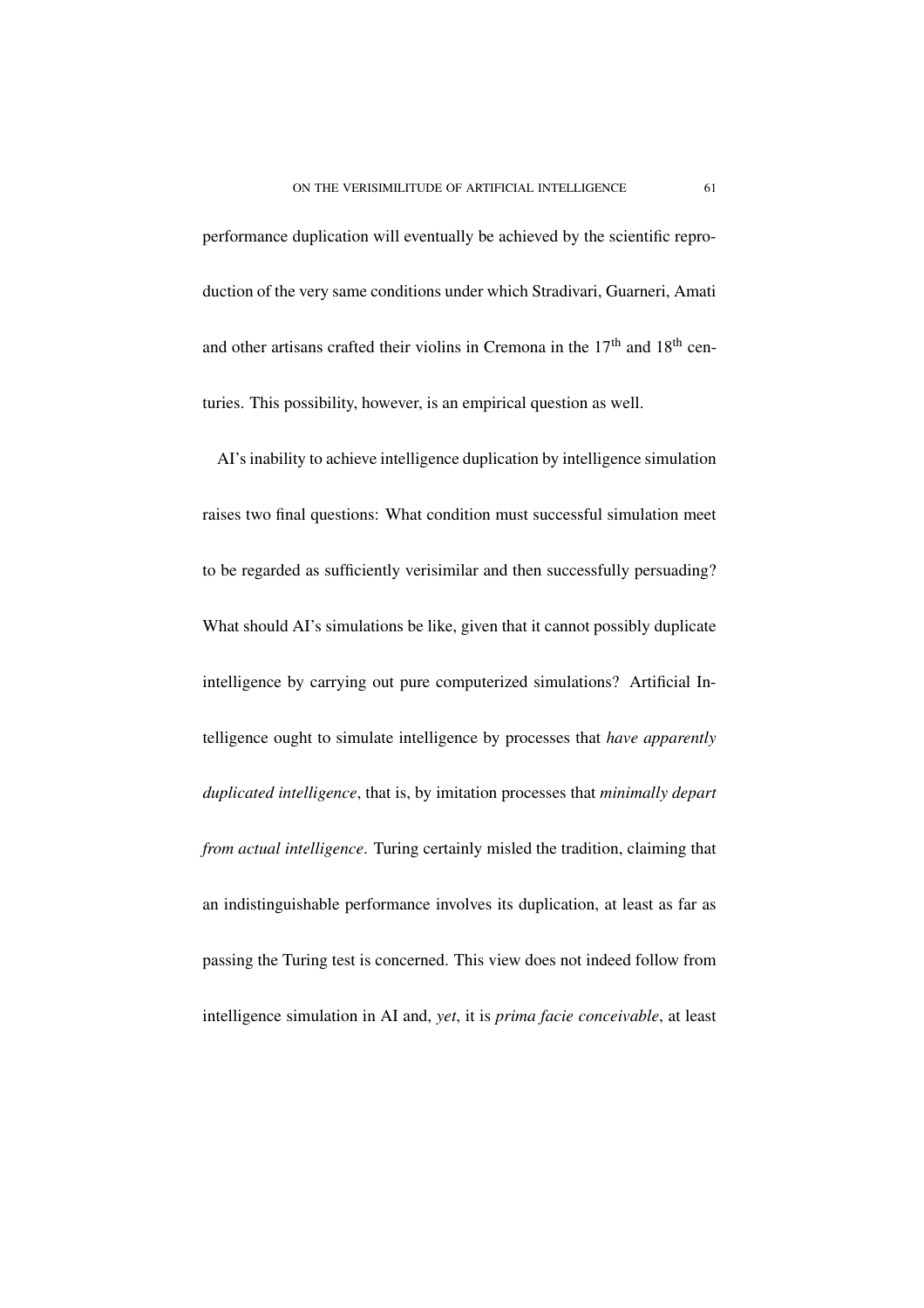in terms of imagining such a possibility. Nevertheless, on closer examination, the duplication of intelligence is not *metaphysically possible* in terms of pure simulation, as the Stradivarius' violins case shows with regard to musical performance.

The situation described is an illustration of a familiar problem in the Philosophy of Mind. In his *Philosophical Investigations* (Wittgenstein 1988 I, 432), Wittgenstein presents us with the following observation and puzzle: "Every sign by itself seems dead. What gives it life? In *use* it is alive. Is life breathed into it there or is the *use* its life?" Wittgenstein's question points directly to one of the problems which is central to the philosophy of language and indeed to philosophy in general, which is the problem of how words and sentences get 'meaning' and 'reference':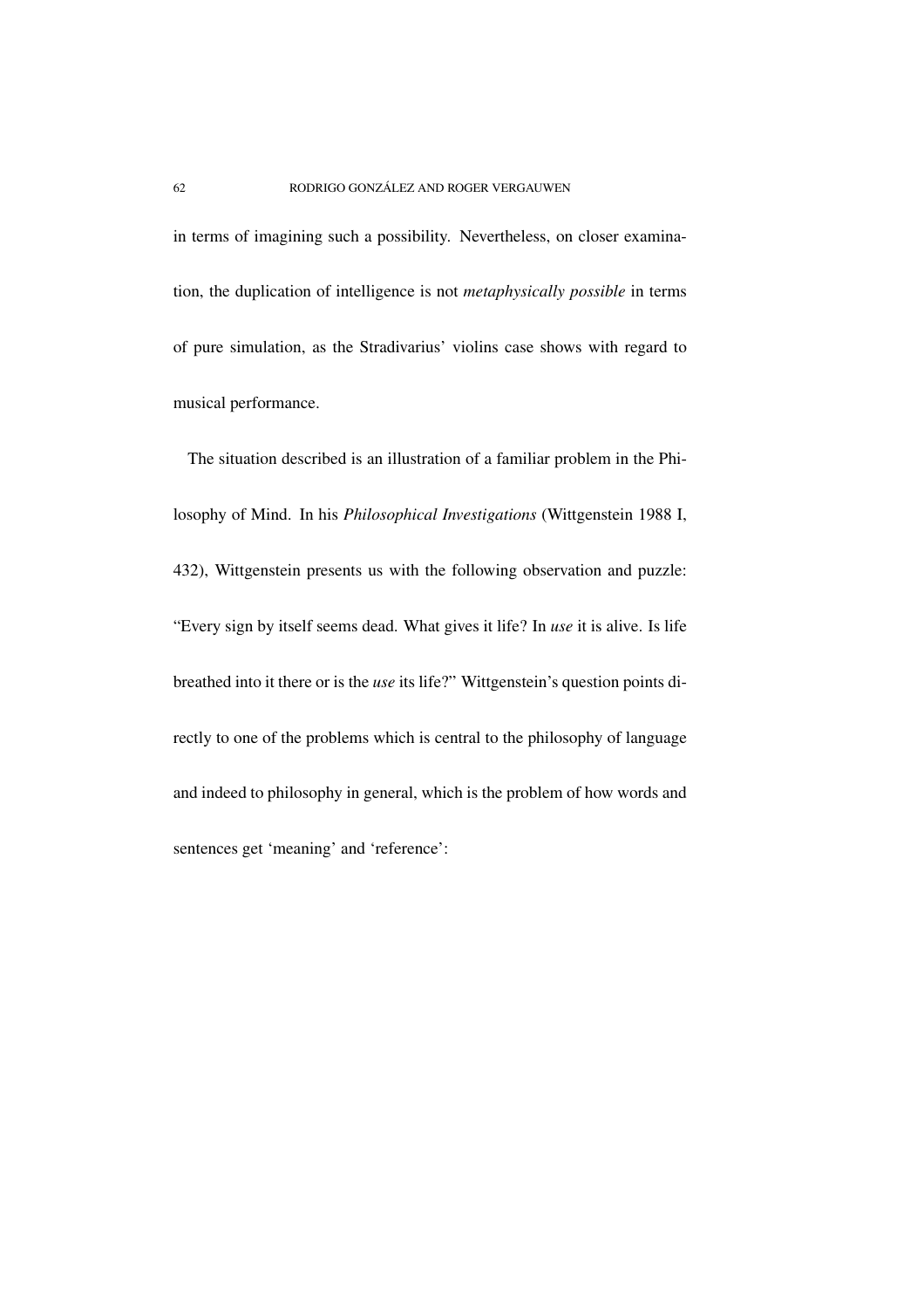"How can one explain that the signs have the capacity to act as signs, by which mechanisms the physical phenomena underlying the use of language and linguistic acts take on meaning, or how the transposition from the order of the pure external arrangements . . . to the order of language takes place." (Ladrière 1984, p. 59).

One possible answer to this question is that words and sentences are the linguistic expressions of (certain) human mental states and as such are characterized by 'intentionality', being that property of mental states by which they can be said to be 'about' something. Giving an account of this 'aboutness', which is characteristic for human language, is considered to be an important problem in any philosophy of language or philosophy of mind. D. Dennett (Dennett 1987) considers, in this respect, three different 'stances', all useful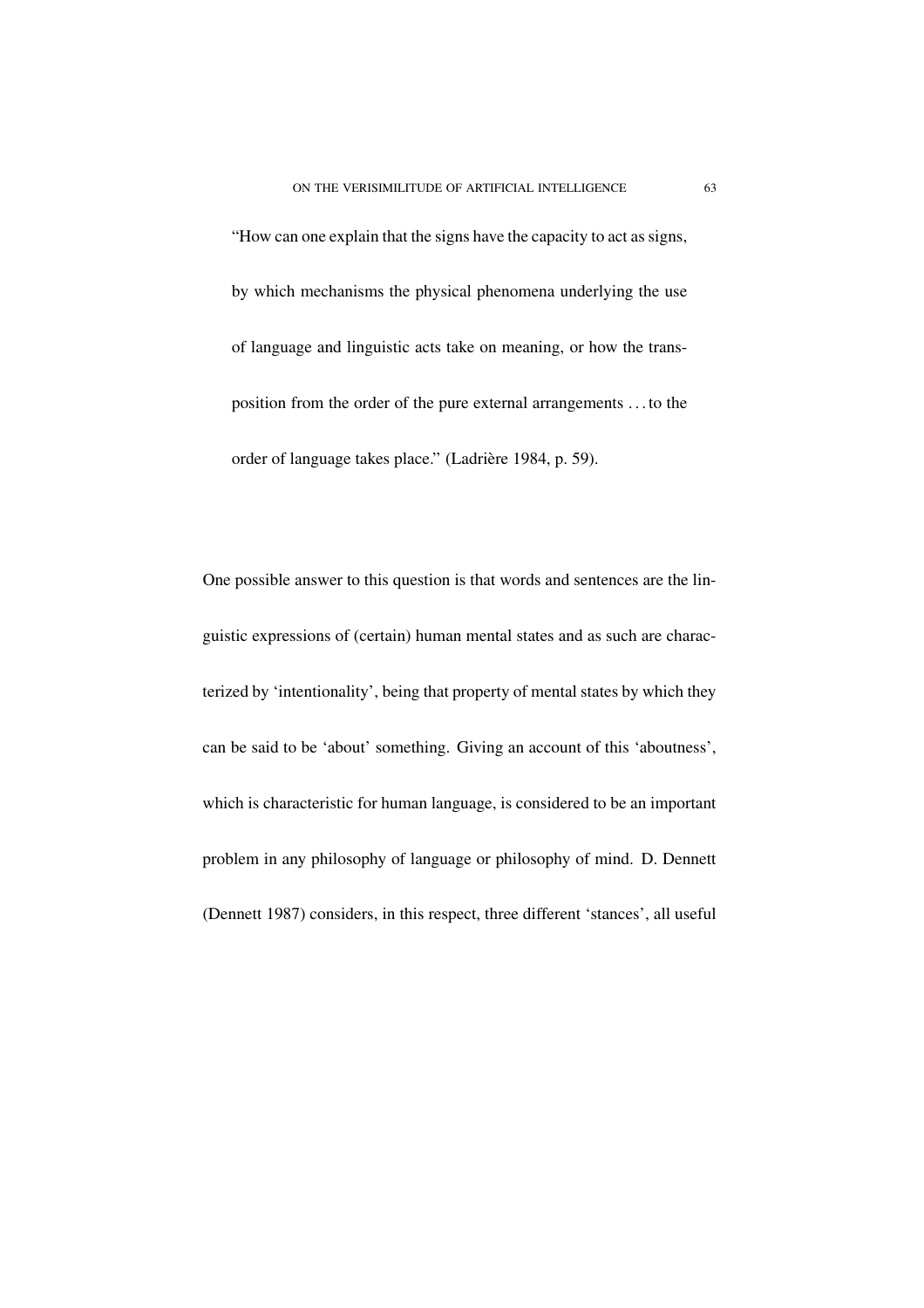in predicting the behavior of certain systems. In the *physical stance* one predicts the behavior of a physical system by exploiting information about the physical constituents of the system and the laws of physics. In the *design stance* one predicts the behavior of a system by assuming that it has a certain design, that it is composed of certain elements with certain functions and that it will behave as it is designed to behave under certain circumstances. In so doing, the design stance can safely ignore details of physical implementation of the various imputed functions. Finally, there is the *intentional stance* in which the systems whose behavior one wants to predict are treated as rational agents. They are attributed the beliefs and desires they ought to have given their place in the world and their purpose, and subsequently one predicts that they will act to further their goals in the light of their beliefs.

The research program of 'GOFAI' ('Good Old Fashioned Artificial Intelligence') is not unlike what is being suggested by Dennett's *design stance*.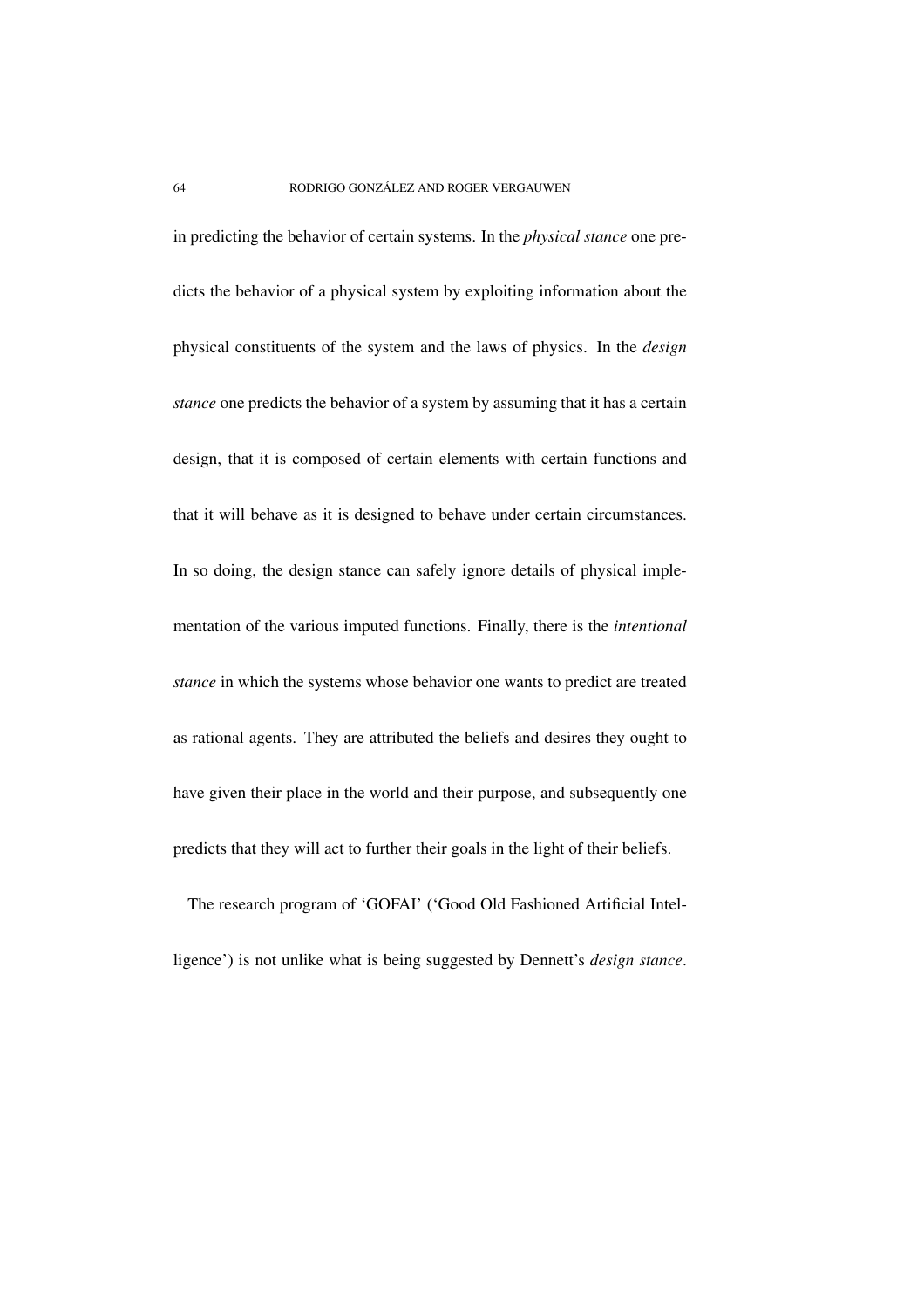One of its aims is to make an effort to reduce mental states (to a large extent) to 'functional' or 'computational' ones in order to provide a naturalistic account of these states. As mental states are characterized by intentionality, the theory will have to offer a reductive account of this phenomenon, to the extent that it wants to hold that there are no irreducibly mental properties. Mental states such as believing and desiring are characterized by intentionality and may be said to be 'relational properties' in the sense that they relate people to nonlinguistic entities called propositions (Field 1980, p. 78). Any reductive theory (e.g., a materialist, functionalist or a neurocomputational one) will have to show that these relations are not irreducibly mental but can be reduced to something else, e.g., functional states of the brain and/or the nervous system, which, among other things, implies that no mental state lacking a constitution correctly describable in terms of human neurophysiology could be psychological. But this implies "an absurd ontological imperialism." (Haldane 1988 p. 26). In *Naming and Necessity* Kripke has presented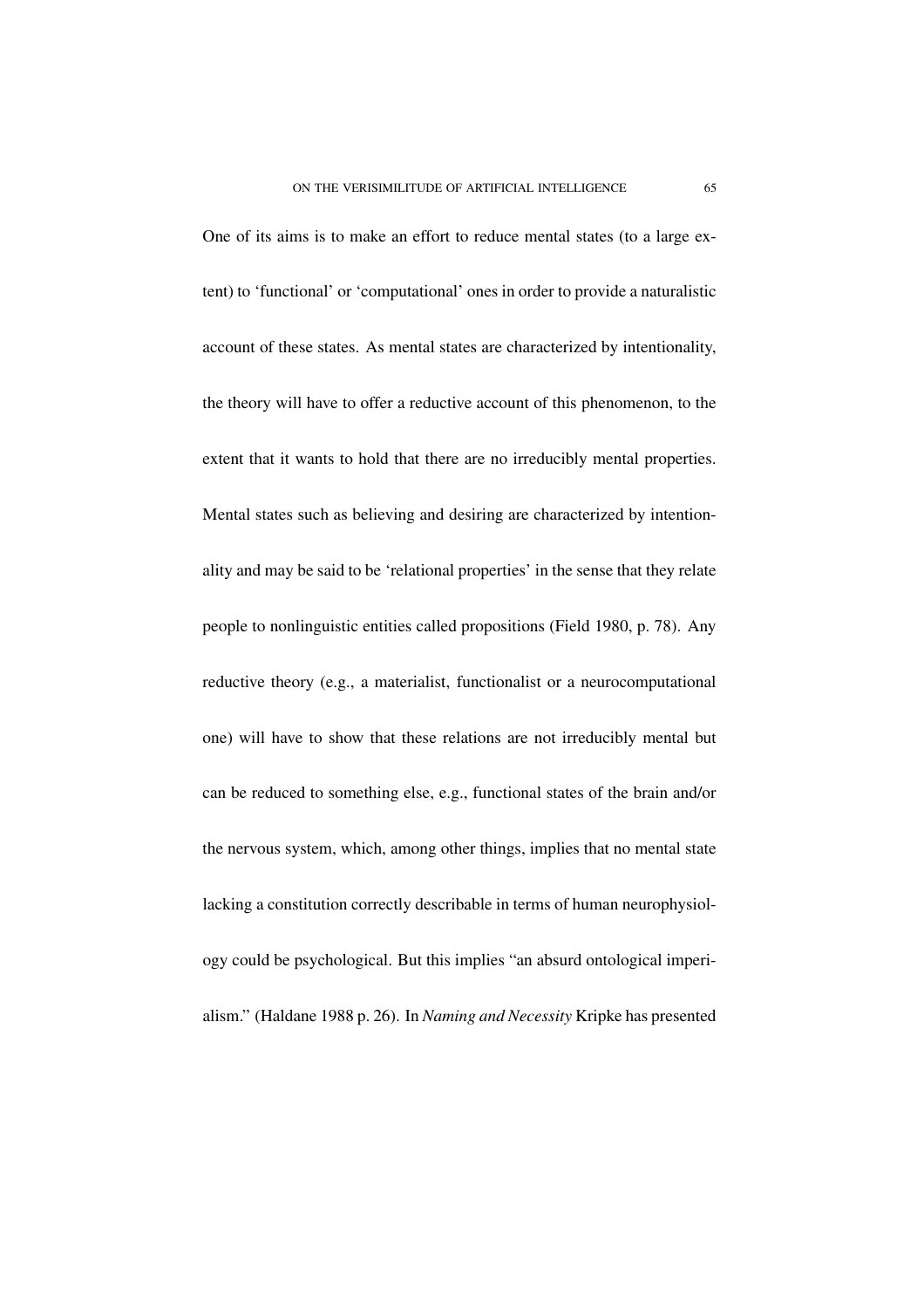an argument against any mind-brain identity theory, which is derived from his essentialism and the necessity of identity. It is a consequence of his theory presented there that a substance such as 'gold' should necessarily have the atomic number 79 if that is indeed its *nature*. Also, given that e.g. 'P' is a name of a particular sensation of say, pain, and 'B' is a name of a brain state, an identity theorist would wish to identify 'B' with 'P'. He should then, according to Kripke, hold that ?  $(P = B)$ . However, on the face of it, we could imagine a possible world where beings with a physical constitution *different from ours* would nevertheless feel pain. In this case, an identity theorist (Helman 1983, p. 156) cannot reply with the suggestion that we are only *imagining* a being with a different physical constitution, who stands in the same epistemic relation we stand in with respect to P but who does not actually feel P, for "to be in the same epistemic situation that would obtain if one had a pain *is* to have a pain. To be in the same epistemic situation that would obtain in the absence of pain is not to have a pain." (Kripke 1980,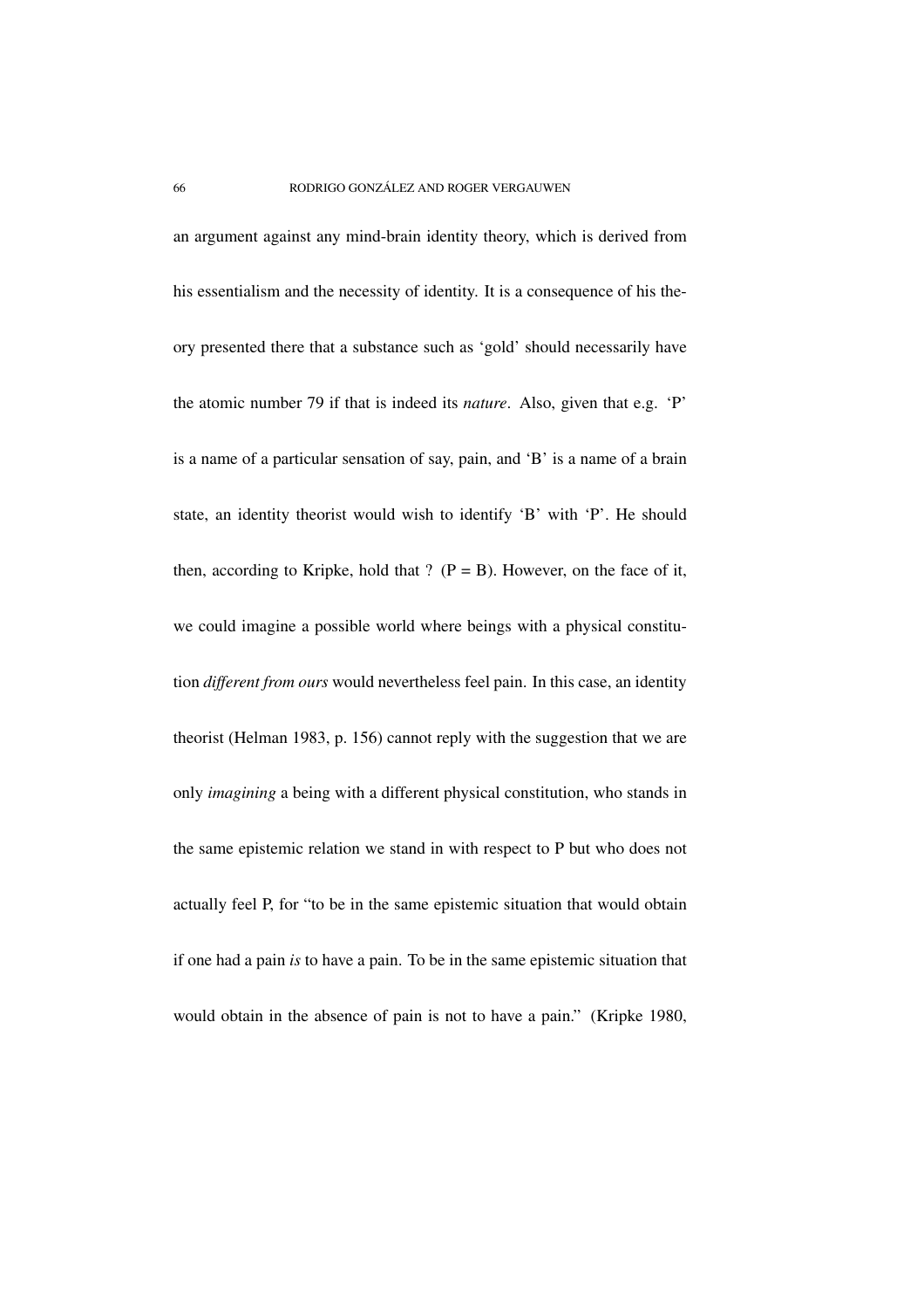p. 152). It therefore seems that this relation between P and B is contingent, in which case P and B are not the same.

However, the move could be made to a weaker physicalist theory, viz. a tokenidentity theory of mind which implies, among other things, that abstraction is made from a particular physiology. But mental states seem to have 'intrinsic' intentionality and, at first sight, it is not clear how a computational epistemology can ever be said to account for this. The most important problem is that such a theory cannot account for the content (the 'semantics') of those mental states which it is considered to represent. Mental states, such as the belief that Brussels is the capital of Belgium are *about* something, and if in neurocomputational epistemology being in a particular psychological attitudinal state ('to believe') is to be in a particular state or operation on a state this operation is first and foremost a syntactical operation. The functional states are syntactically defined processes, and they require a physical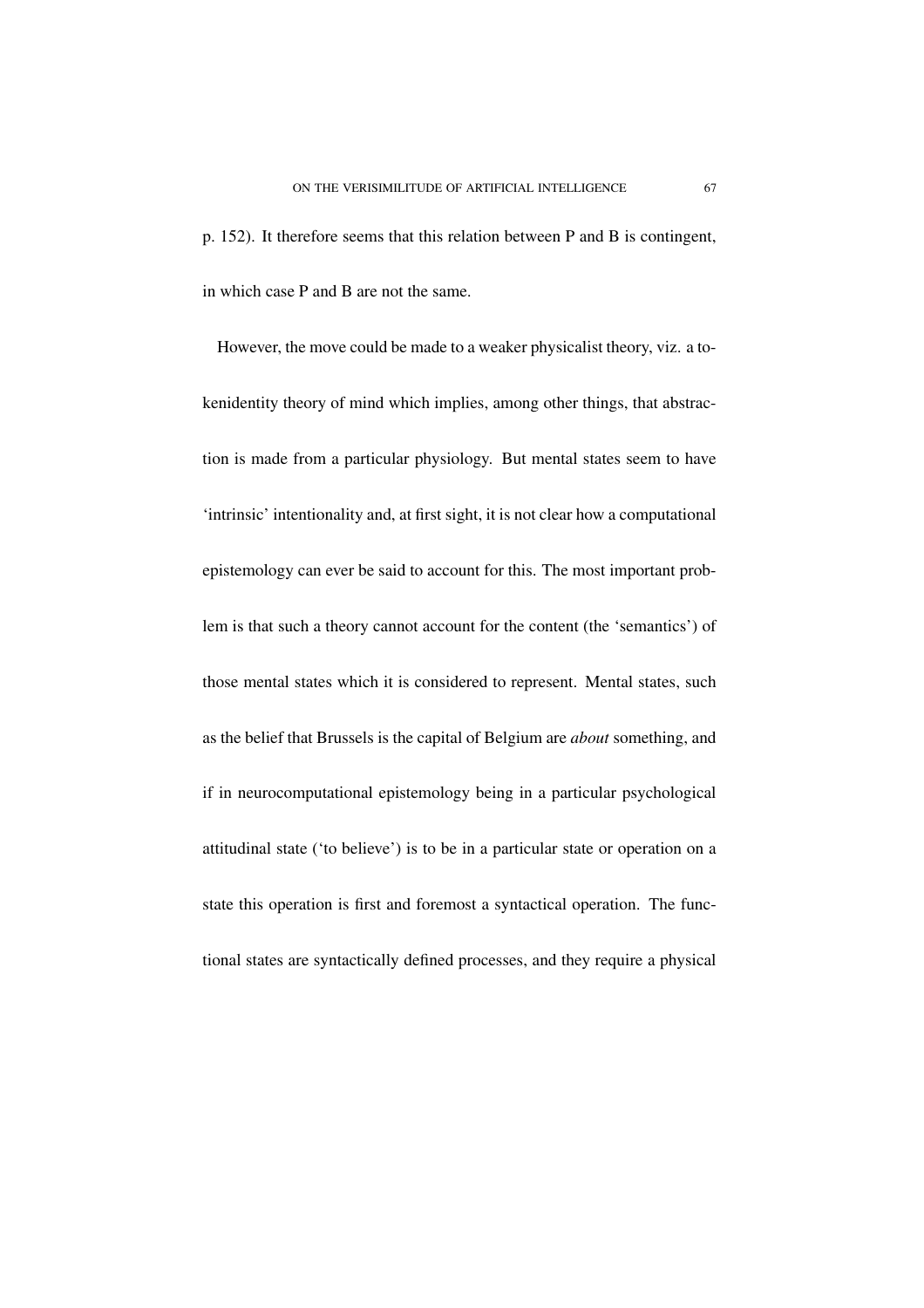substratum, as do the psychological states which they are supposed to represent somehow. In the case of a psychological state such as belief, at least two things should be required from such a theory if one wants to account for the intentionality of the mental state involved. First, we would need a psychological theory, H, containing primitive predicates such as B (believe) where one assumes that belief is a relation between an organism (which is in a specific state) and a proposition expressing the content of the belief. Belief would then be a functional relation associated with some theory in which the term 'believe' occurs. Second, we can now say that B is a functional relation F of belief from GOFAI's computational epistemology F, T(F), and that an individual x is in the functional relation of belief to p (a proposition) at a certain moment m, T(m), if there is a physical property S (the brain state) which x bears to p at a particular moment  $T(m)$ . In other words, if there is no physical relation (a state of affairs in the neural network) then x cannot stand in the required relation B. This functional relation is not, in itself, a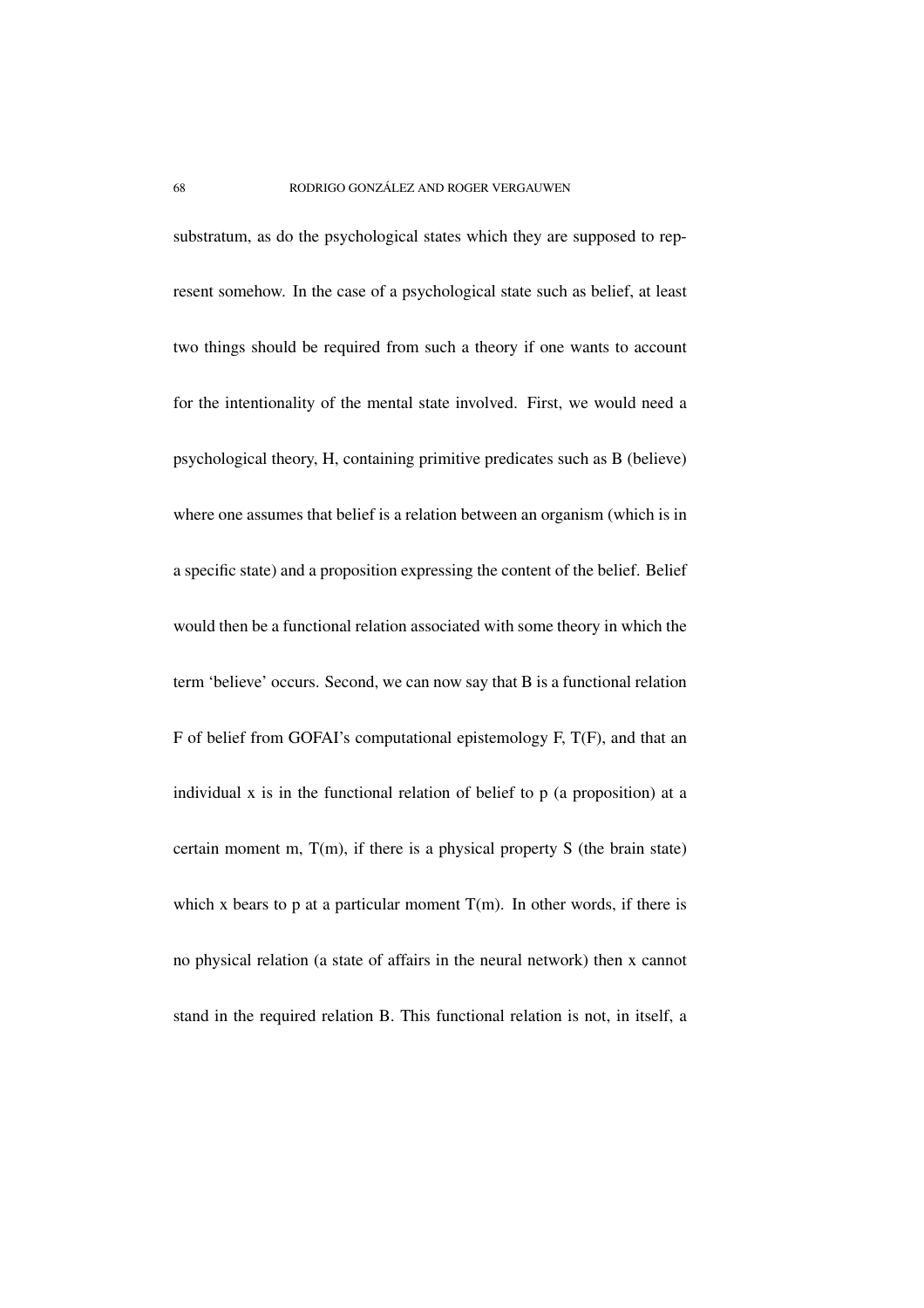physical relation; it would be represented within the theory by a property of functional states, but it would relate an organism to a proposition. But, then again, one might insist on there being some physical relation which realizes just this, and which relates the organism to the proposition. So what one is left with is that one has to show that there are physical relations (which are non-functional) between people and propositions, and *which would account for the intentionality of the proposition*, and that is not what is done in any functionalist epistemology as it now stands. Here also, therefore, one may say that the duplication of intentionality is not metaphysically possible in terms of pure simulation. And, nor is it required, according to the notional task of Artificial Intelligence.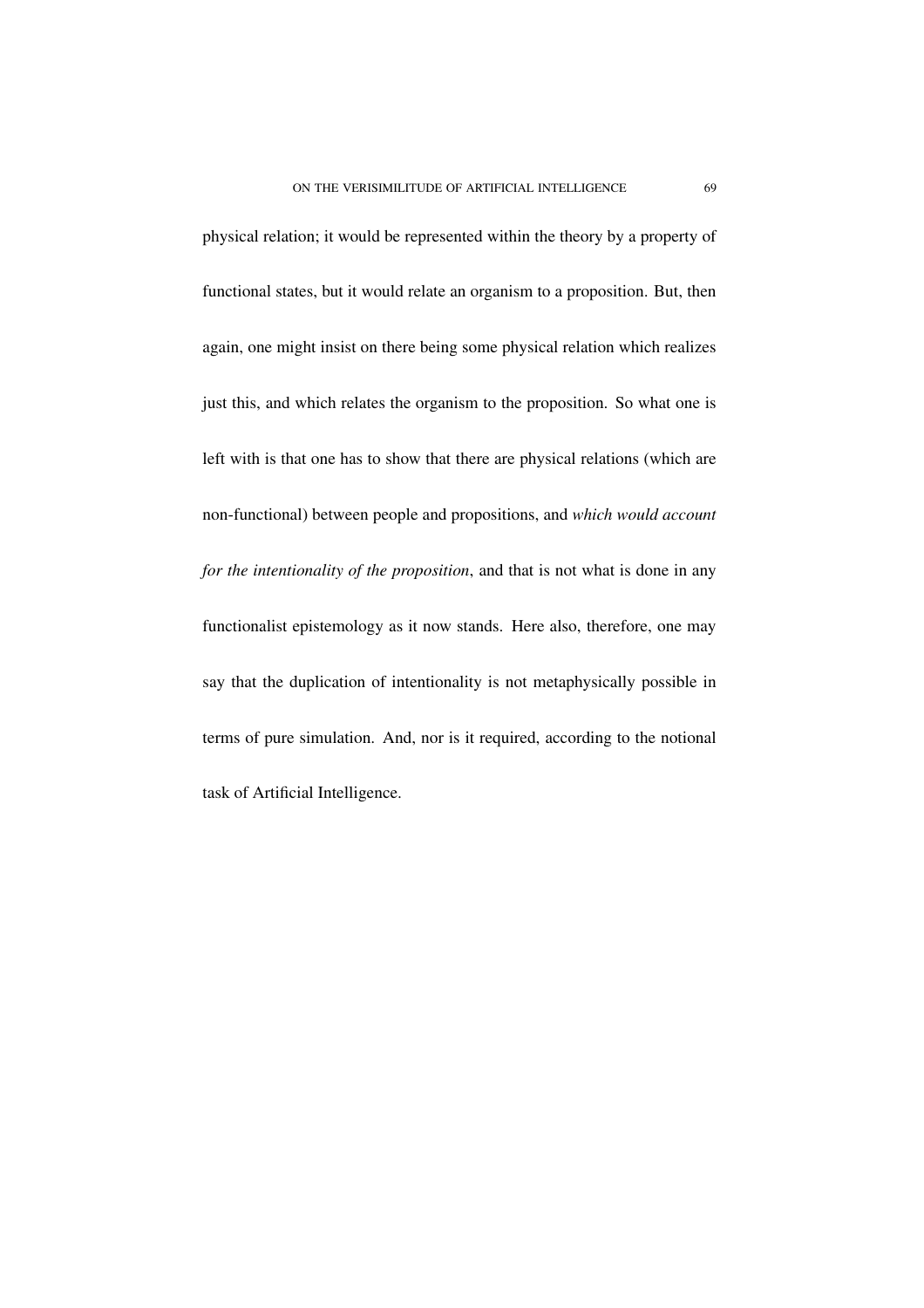## *Conclusion: The verisimilitude of Artificial Intelligence*

As we have seen, the comparison between fiction and Artificial Intelligence fleshed out their commitment to persuading readers and interrogators by verisimilar imitations. Nevertheless, whereas the former verisimilarly simulates the actual world in the process of reading fiction, the latter verisimilarly simulates intelligence by the indistinguishable performance of man and machine. Such a comparison additionally indicated that neither discipline requires duplication; hence, Artificial Intelligence need not duplicate actual human intelligence to succeed and accomplish its notion task. To arrive at this conclusion, we have explained how both the make-believe processes of fiction and Artificial Intelligence involve mimicking processes. Nevertheless, the simulation process necessarily requires verisimilitude, a concept that was characterized in terms of Ryan's principle of minimal departure. Based upon Kripke's metaphysical notion of origin and its link to identity,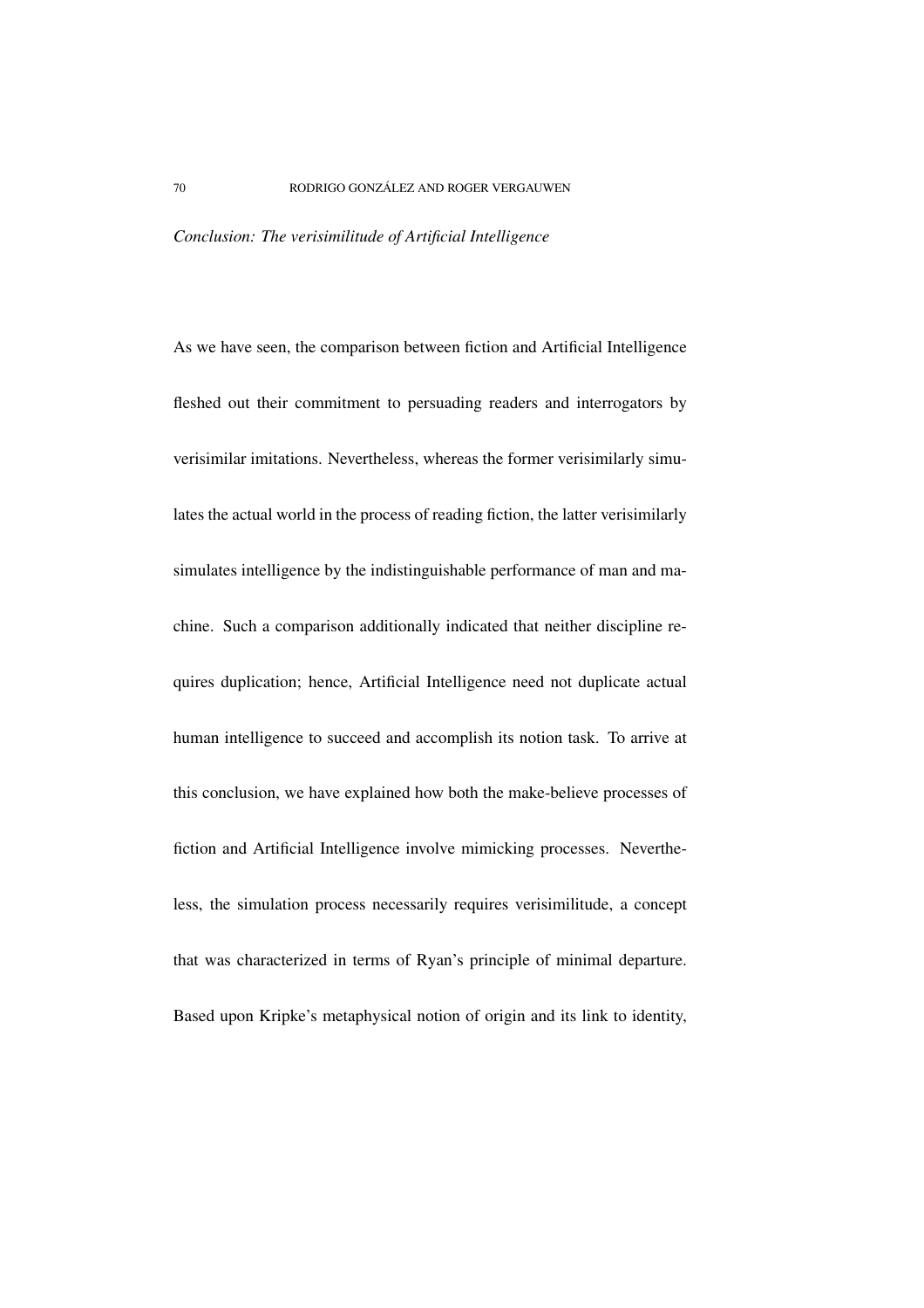the Stradivarius violins' case illustrated why the equation of intelligence simulation and its replication is *metaphysically impossible* in terms of pure simulation. Similarly, as the verisimilar intelligent performance of machines does not entail human intelligence duplication, and simulation excludes duplication, Artificial Intelligence can only yield verisimilar simulations, when minimally departing from actual intelligence. Finally, we also analyzed another way in which Artificial Intelligence is able to carry out simulation, but unable to metaphysically duplicate mental states: given the functional character of any GOFAI theory about mental life, which attempts to reduce intentionality in functional terms, mental states are to be explained in terms of relational properties between organisms and propositions. In so doing, any functionalist theory explains the Intentionality of *belief* by providing a theory which reduces *functionally* the relation between the organism, which is in a given brain state S at a moment m when holding the belief, and the content of this belief. Nevertheless, since these functional relations expressed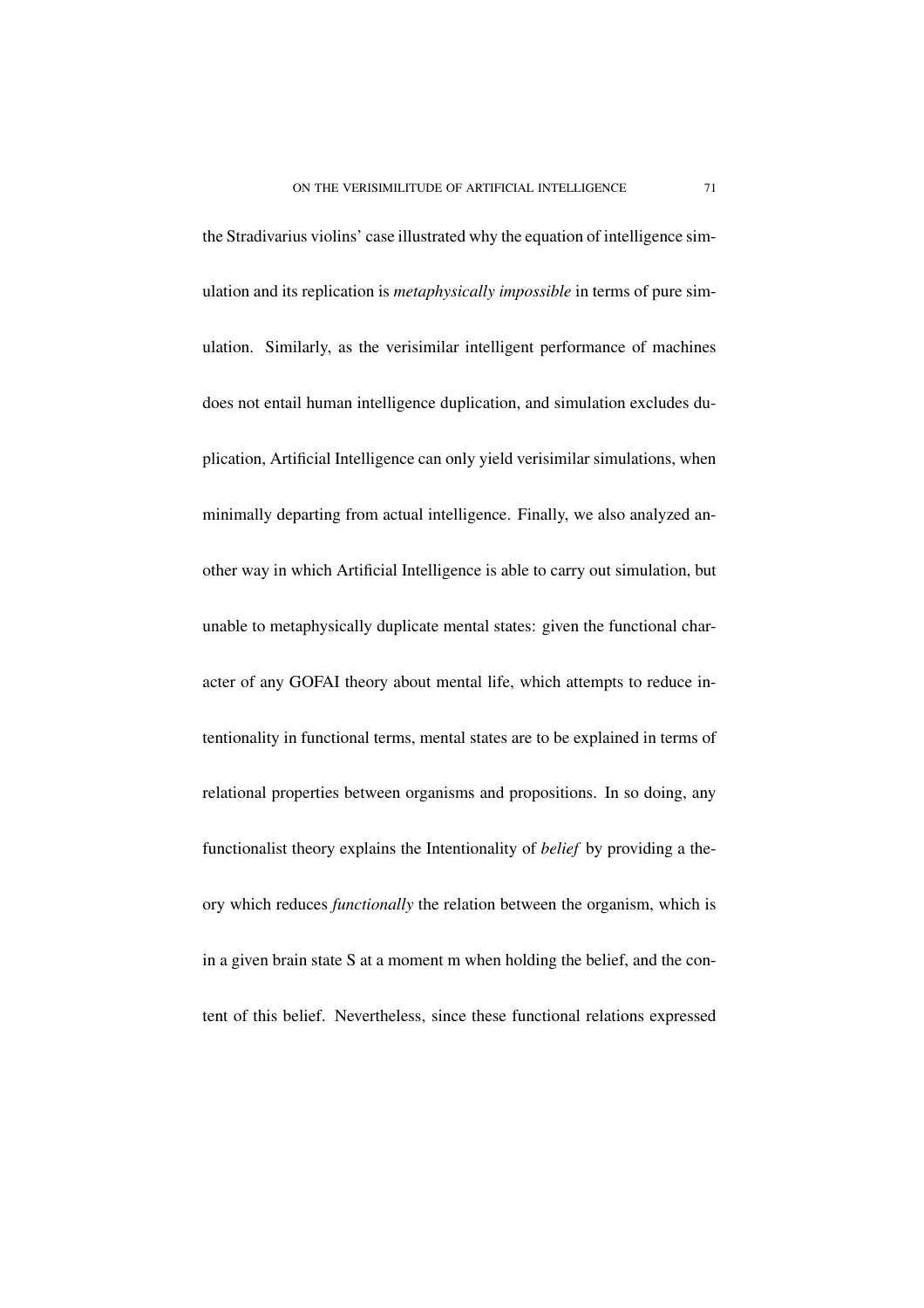by the theory, which need a material realisation, are *not* physical relations, the functional explanation cannot elucidate intentionality properly. That is, this reduction cannot account for the relationship between the organism and the proposition and its content. This, again, shows why simulation cannot be duplication. Consequently, duplication by simulation remains conceivable and would still be impossible. Although the creation of intelligence by the duplication of its origin is a plausibly achievable empirical task, advocating this possibility in the case of AI only trivializes its original project. This is, indeed, unnecessary, given the notional task of Artificial Intelligence.

Center for Logic, Philosophy of Science and Language

Institute of Philosophy

Catholic University of Leuven

Kardinaal Mercierplein 2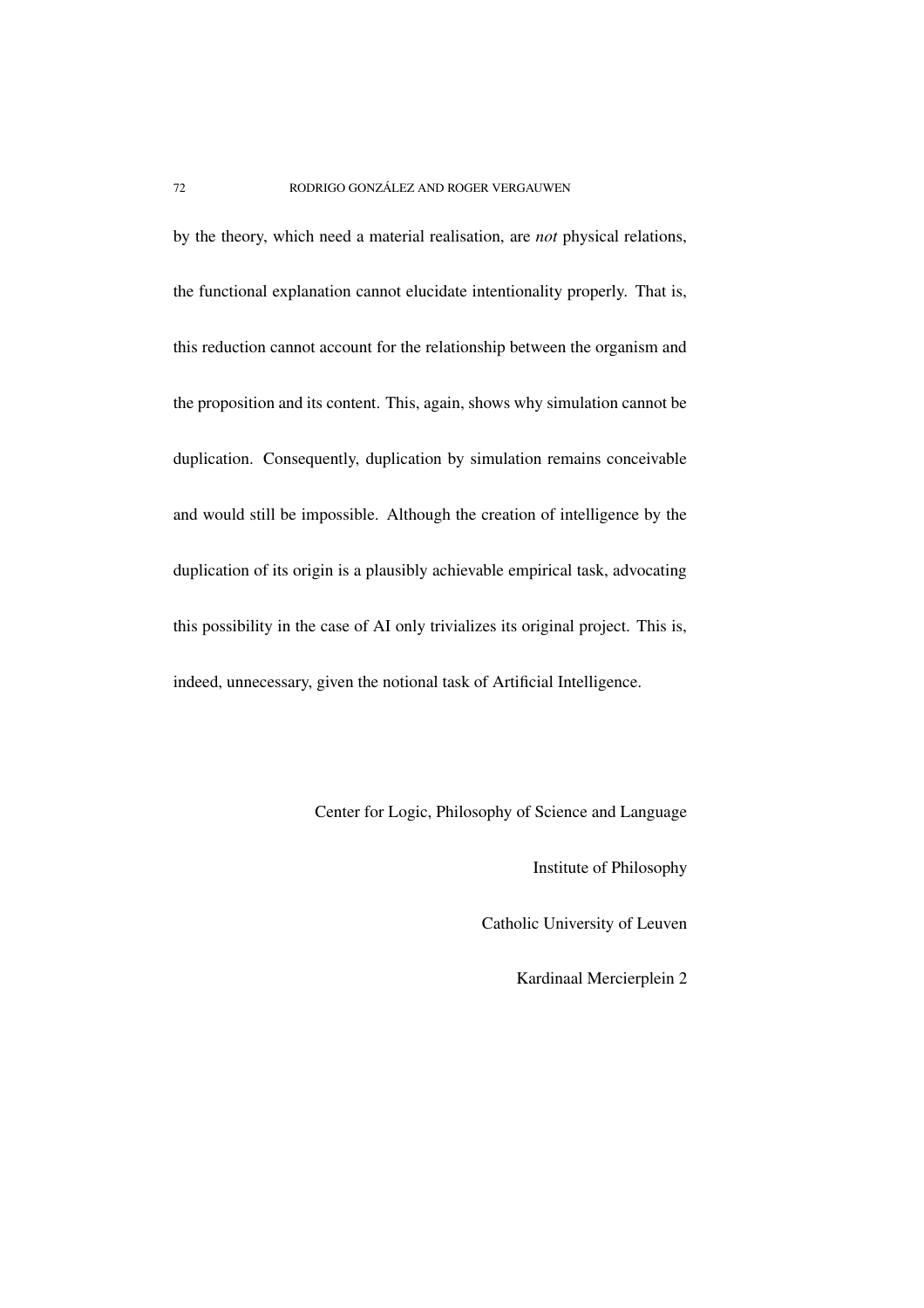3000 Leuven

Belgium

E-mail: Roger.Vergauwen@hiw.kuleuven.ac.be

## **REFERENCES**

Block, N. (1990): "The Mind as the Software of the Brain." In: D.N. Osherson & H. Lasnik (eds.) *Thinking: An Invitation to Cognitive Science*, Vol. 3. Cambridge (Mass.), MIT-Press, pp. 377–425.

Carnap, R. (1946): "Modalities and Quantification", *Journal of Symbolic*

*Logic* 11, 33–64.

Carnap, R. (1947): *Meaning and Necessity: A Study in Semantics and Modal*

*Logic*, Chicago, University of Chicago Press.

Cleland, C. (1993): "Is the Church-Turing thesis true?", *Minds and Ma-*

*chines* 3, 283–312.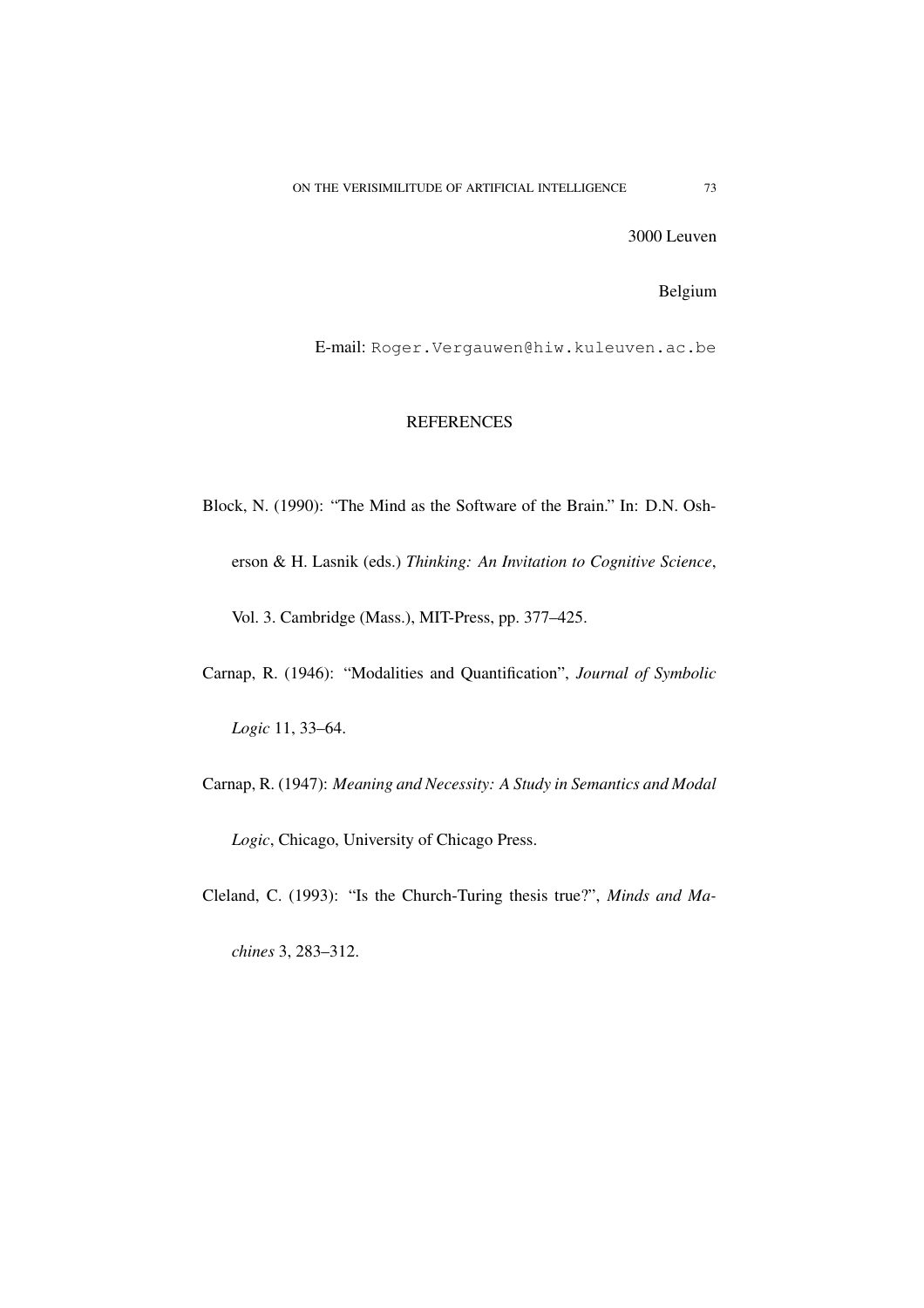- Chalmers, D. (2002): "Does Conceivability Entail Possibility?" In: T. Szabo Gendler & J. Hawthorne (eds.) *Conceivability and Possibility*. Oxford, Oxford University Press, pp. 145–200.
- Copeland, B.J. (2000): "The Turing Test." In: James H. Moor (ed.) *The Turing Test: The Elusive Standard of Artificial Intelligence*. Dordrecht,

Kluwer Academic Publishers, pp. 1–21.

Copeland, B.J. (2002): "The Genesis of Possible World Semantics", *Journal of Symbolic Logic* 31, 99–137.

Dennett, D. (1987): *The Intentional Stance*. Cambridge (Mass.), MIT-Press.

- Field, H. (1980): "Mental Representation." In: N. Block (ed.) *Readings in the Philosophy of Psychology*. Cambridge, (Mass.) Harvard University Press, pp. 78–114.
- French, R. (2000): "The Turing Test: The First Fifty Years", *Trends in Cog-*

*nitive Science* 4, 115–122.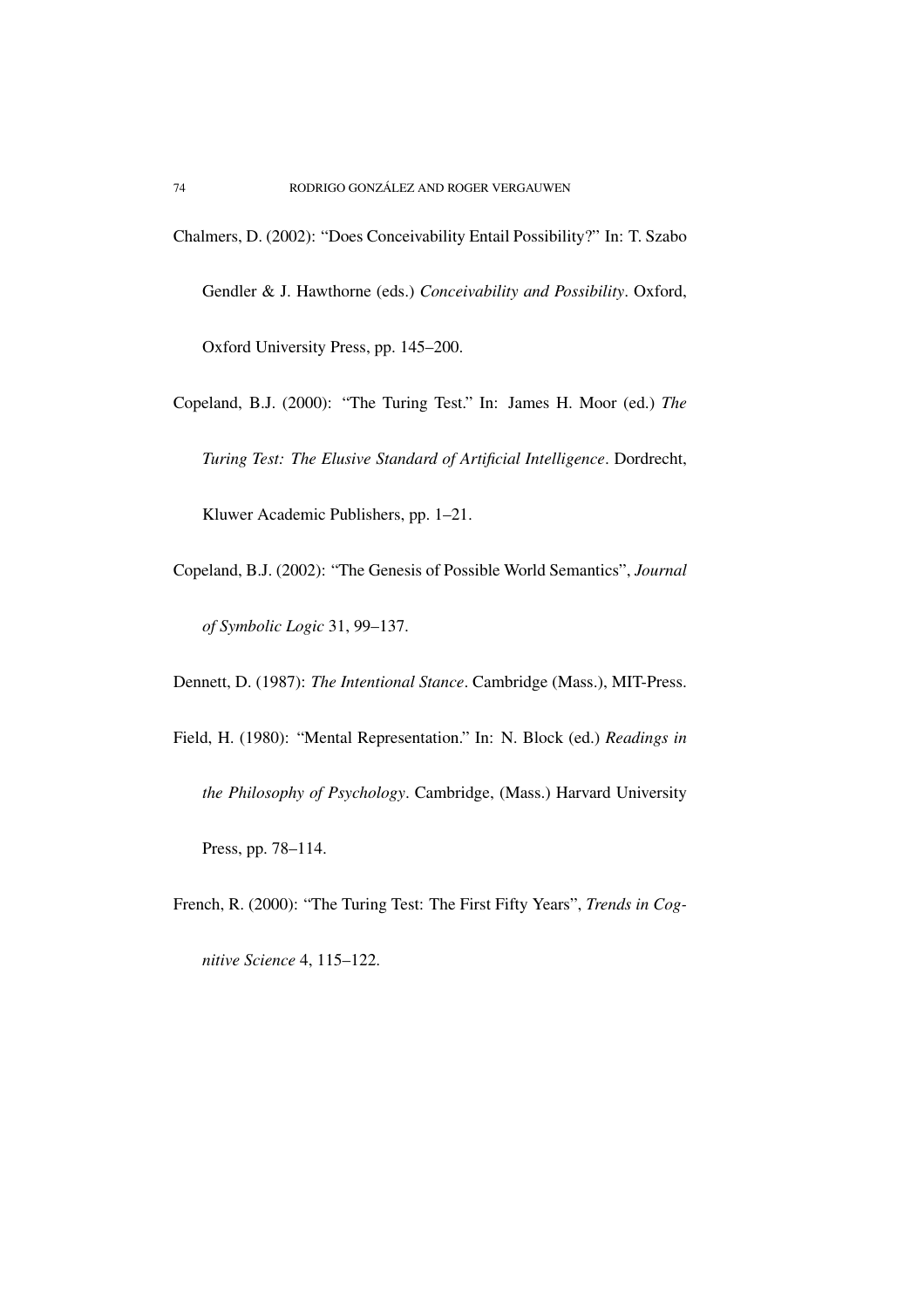Gough, Colin (2000): "Science and the Stradivarius." In: *Physics World*, at:

http://physicsweb.org/articles/world/13/4/8/1.

- Haldane, J. (1988): "Psychoanalysis, Cognitive Psychology, and Self-Consciousness." In: P. Clark et al. (eds.) *Mind, Psychoanalysis and Science*. Oxford, Blackwell, pp. 113–139.
- Helman, D. (1983): *A Perspective on the Philosophy of Saul Kripke*. Ph.D Harvard (University Microfilms).
- Hodges, A. (1992): *Alan Turing: The Enigma*. London, Vintage.
- Hume, D. (1978): *A Treatise of Human Nature*. Edition of L.A. Selby-Bigge

& P.H. Nidditch. New York, Oxford University Press.

Kripke, S. (1980): *Naming and Necessity*. Oxford, Blackwell.

Ladrière, J. (1984): "Signification et Significance", *Synthese* 59, 59–67.

Lewis, D. (1979): "Possible Worlds." In: Michael J. Loux (ed.) *The Pos-*

*sible and the Actual: Readings in the Metaphysics of Modality*. Ithaca,

Cornell University Press, pp. 182–89.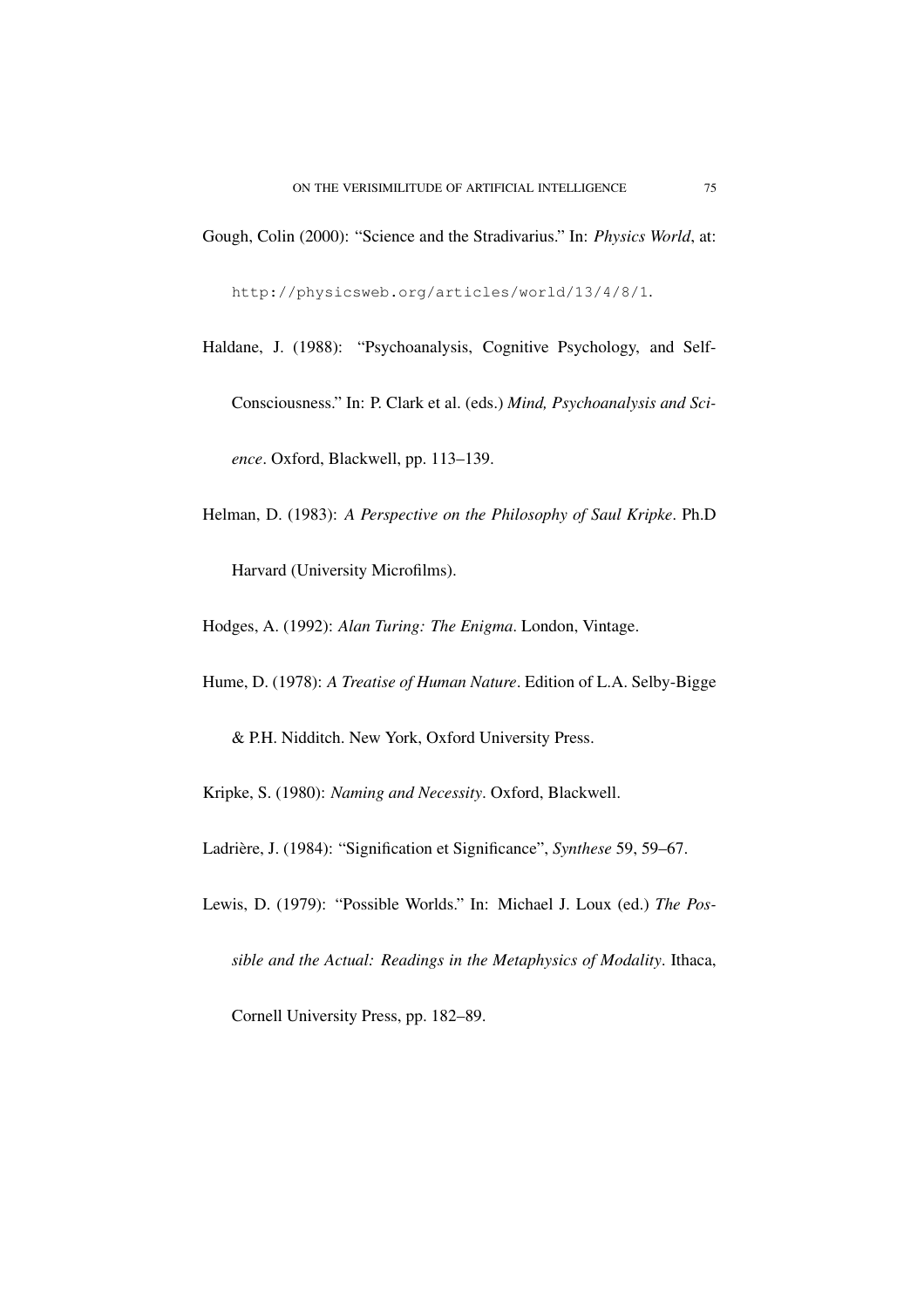Mele, A. (1996): "Agency and Mental Action", *Philosophical Perspectives*

11, 231–249.

- Putnam, H. (1975): "The Meaning of 'Meaning'." In: K. Gunderson (ed.) *Language, Mind and Knowledge*. Minnesota Studies in the Philosophy of Science, VII. Minneapolis (Minn.), University of Minnesota. Reprinted in: Hilary Putnam, *Mind, Language and Reality. Philosophical Papers, Volume 2*. Cambridge, Cambridge University Press, pp. 215– 271.
- Putnam, H. (1992): "The Project of Artificial Intelligence." In: Hilary Putnam, *Renewing Philosophy*. Cambridge (Mass.), Harvard University Press, pp. 1–18.
- Rescher, N. (1979) "The Ontology of the Possible." In: Michael J. Loux (ed.) *The Possible and the Actual: Readings in the Metaphysics of Modality*.

Ithaca, Cornell University Press, pp. 166–181.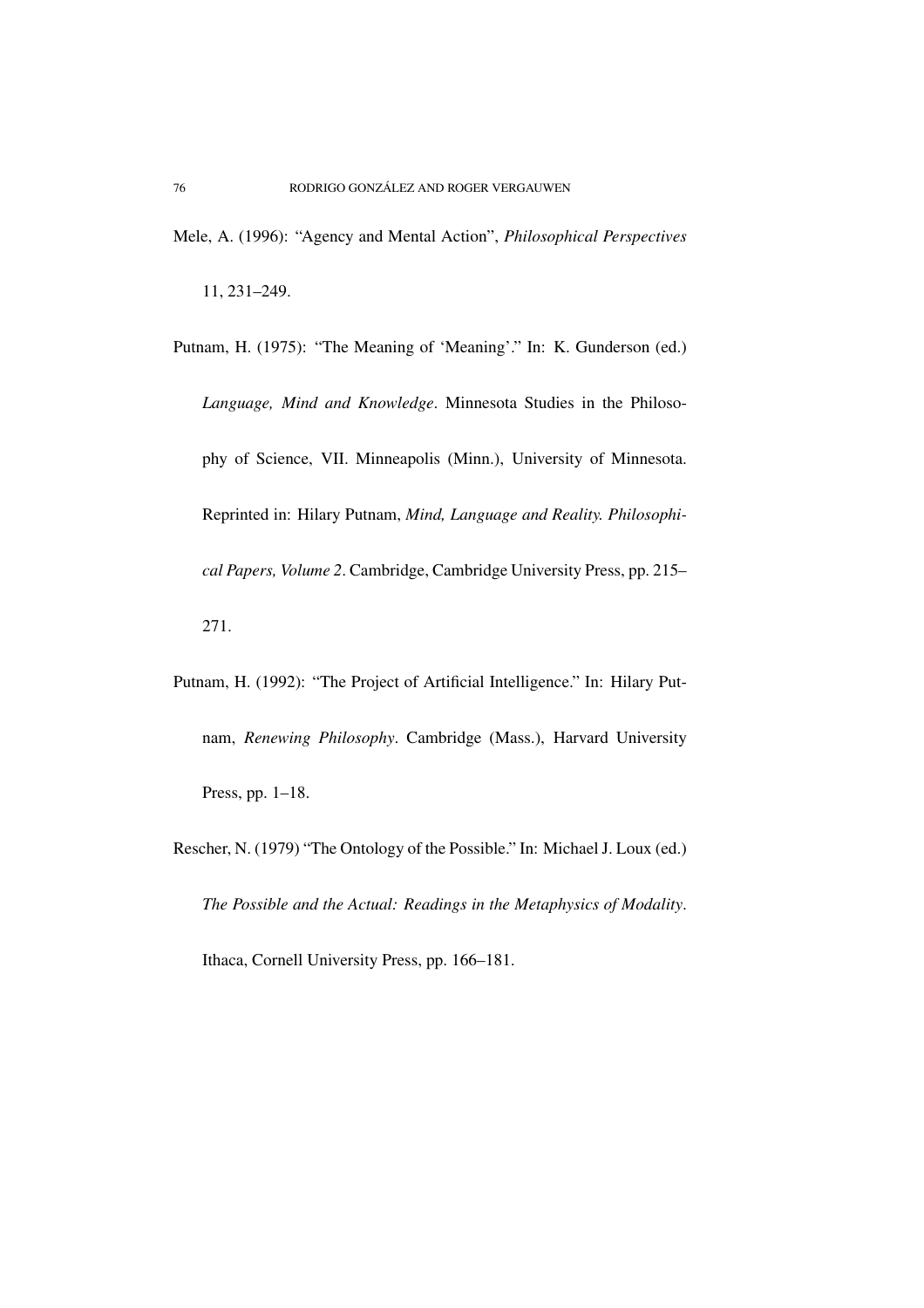- Ryan, Marie-Laure (1991): *Possible Worlds, Artificial Intelligence and Narrative Theory*. Bloomington (Ind.), Indiana University Press.
- Saygin, A.P. et al. (2000): "Turing Test: 50 years later." In: James H. Moor (ed.) *The Turing Test: The Elusive Standard of Artificial Intelligence*. Dordrecht, Kluwer Academic Publishers, pp. 23–78.
- Schlick, M. (1932/1933): "Positivism and Realism.", *Erkenntnis III*, 1932/33. Reprinted in: Richard Boyd et al. (eds.) *The Philosophy of Science*. Cambridge (Mass.), MIT-Press, pp. 37–55.
- Searle, J. (1980): "Minds, Brains and Programs", *The Behavioral and Brain Sciences* 3, 417–424. Reprinted in: Margaret Boden (ed.) *The Philosophy of Artificial Intelligence*. Oxford, Oxford University Press, pp. 67– 88.
- Searle, J. (1990): "Is the Brain's Mind a Computer Program?", *Scientific*

*American*, January 1990, 20–25.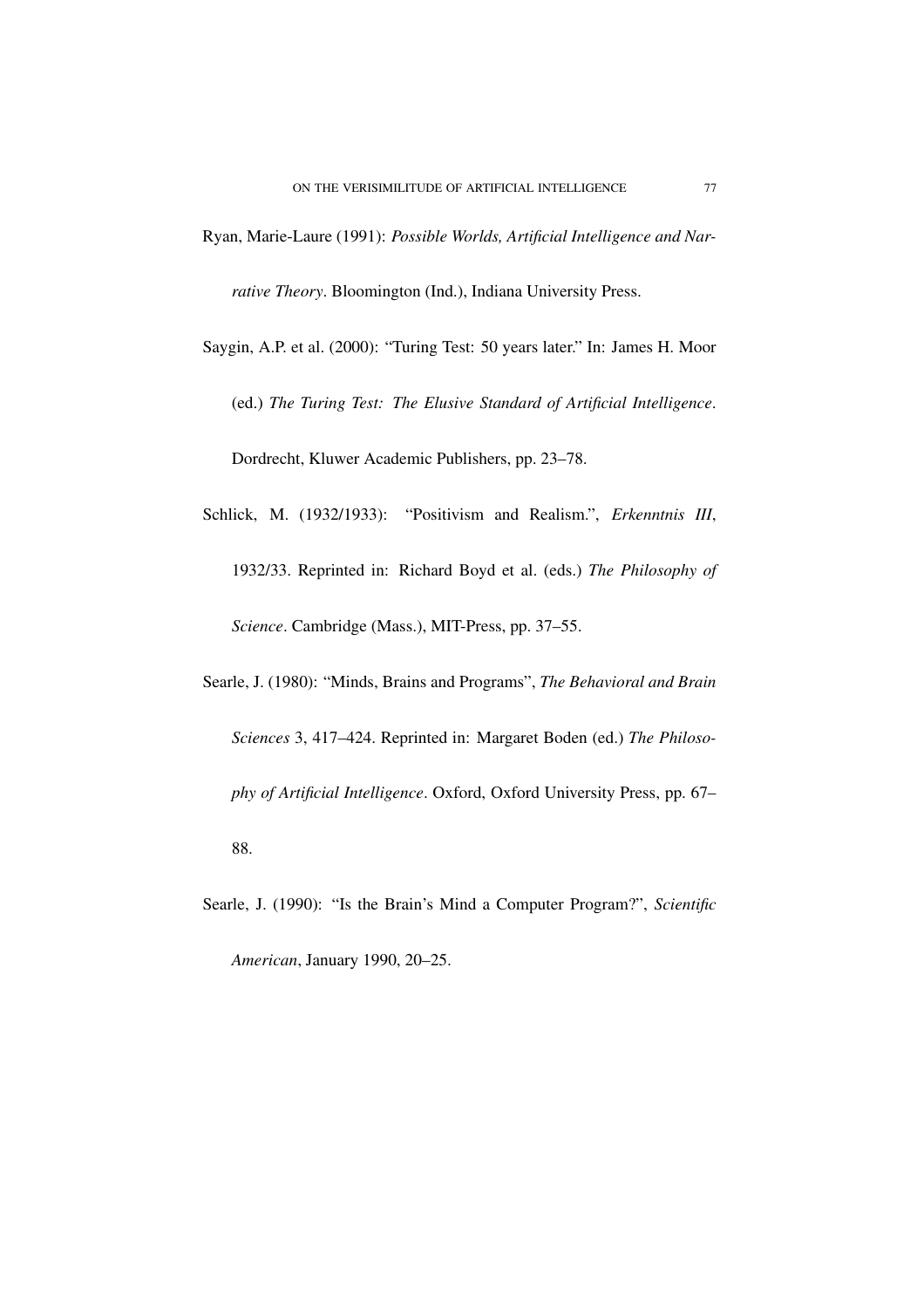- Searle, J. (2002): "Twenty-One Years in the Chinese Room." In: J. Preston
	- & M. Bishop (eds.) *Views into the Chinese Room: New Essays on Searle and Artificial Intelligence*. Oxford, Oxford University Press.
- Thomasson, R. (2003): "Logic and Artificial Intelligence." In: *Stanford Encyclopedia of Philosophy*, at:

http://www.science.uva.nl/ seop/entries/logic-ai/.

- Turing, A.M. (1948): "Intelligent Machinery", National Physical Laboratory Report. In B. Meltzer & D. Michie (eds.) *Machine Intelligence* 5, Edinburgh: Edinburgh University Press, pp. 3–23.
- Turing, A.M. (1950): "Computing Intelligence and Machinery", *Mind* LIX, no. 2236, (Oct. 1950), 433–460. Reprinted in: Margaret A. Boden (ed.) *The Philosophy of Artificial Intelligence*. Oxford, Oxford University Press, pp. 40–66.